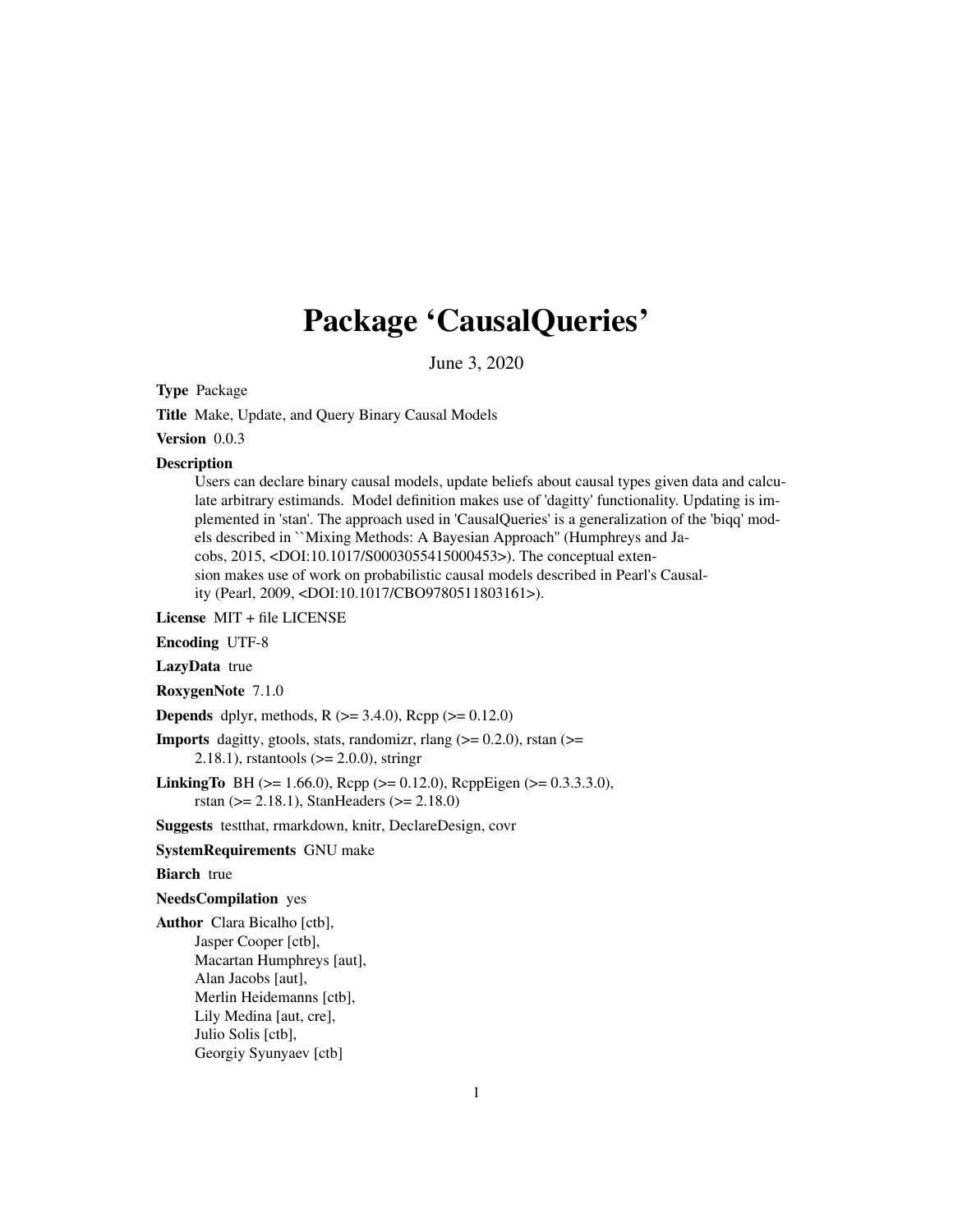Maintainer Lily Medina <lilymiru@gmail.com> Repository CRAN Date/Publication 2020-06-03 16:20:09 UTC

# R topics documented:

|                                                                                                                  | 3  |
|------------------------------------------------------------------------------------------------------------------|----|
|                                                                                                                  | 3  |
|                                                                                                                  | 4  |
|                                                                                                                  | 6  |
|                                                                                                                  | 7  |
|                                                                                                                  | 7  |
|                                                                                                                  | 8  |
|                                                                                                                  | 9  |
|                                                                                                                  | 9  |
|                                                                                                                  | 10 |
|                                                                                                                  | 11 |
|                                                                                                                  | 11 |
|                                                                                                                  | 12 |
|                                                                                                                  | 13 |
|                                                                                                                  | 14 |
|                                                                                                                  | 14 |
|                                                                                                                  | 15 |
|                                                                                                                  | 15 |
|                                                                                                                  | 16 |
|                                                                                                                  | 17 |
| $get\_query\_types \dots \dots \dots \dots \dots \dots \dots \dots \dots \dots \dots \dots \dots \dots \dots$    | 17 |
|                                                                                                                  | 19 |
|                                                                                                                  | 20 |
|                                                                                                                  | 21 |
|                                                                                                                  | 21 |
| $interpret_type \dots \dots \dots \dots \dots \dots \dots \dots \dots \dots \dots \dots \dots \dots \dots \dots$ | 22 |
|                                                                                                                  | 23 |
|                                                                                                                  | 24 |
|                                                                                                                  | 26 |
|                                                                                                                  | 27 |
|                                                                                                                  | 28 |
|                                                                                                                  | 30 |
|                                                                                                                  | 31 |
|                                                                                                                  | 33 |
|                                                                                                                  | 34 |
|                                                                                                                  | 35 |
|                                                                                                                  | 36 |
|                                                                                                                  |    |
|                                                                                                                  | 37 |
|                                                                                                                  | 38 |
|                                                                                                                  | 40 |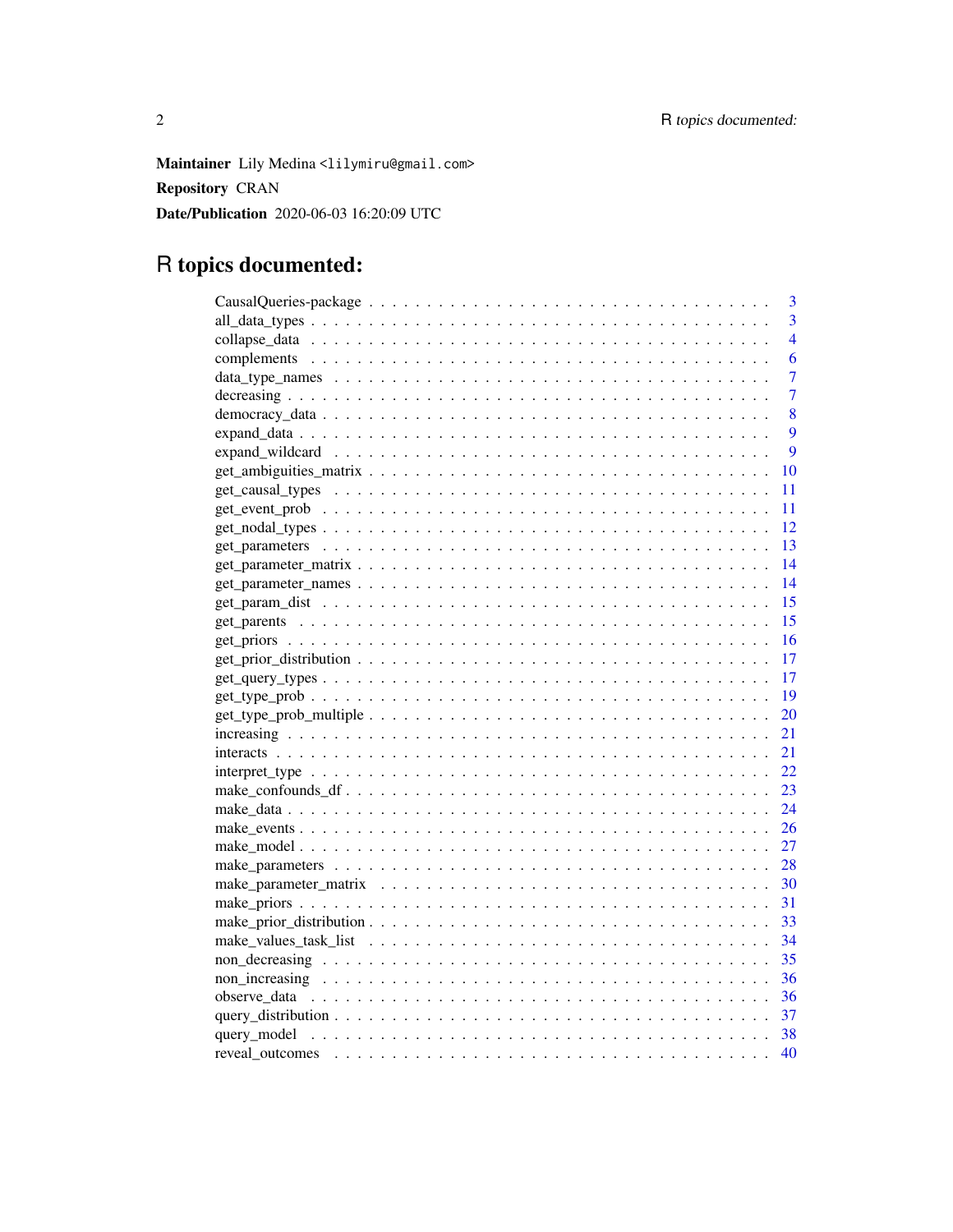<span id="page-2-0"></span>

#### **Index** [59](#page-58-0)

CausalQueries-package *'CausalQueries'*

# Description

'CausalQueries' is a package that lets you declare binary causal models, update beliefs about causal types given data and calculate arbitrary estimands. Model definition makes use of dagitty functionality. Updating is implemented in 'stan'.

all\_data\_types *All data types*

# Description

Creates dataframe with all data types (including NA types) that are possible from a model.

# Usage

```
all_data_types(
  model,
  complete_data = FALSE,
  possible_data = FALSE,
  given = NULL
\mathcal{E}
```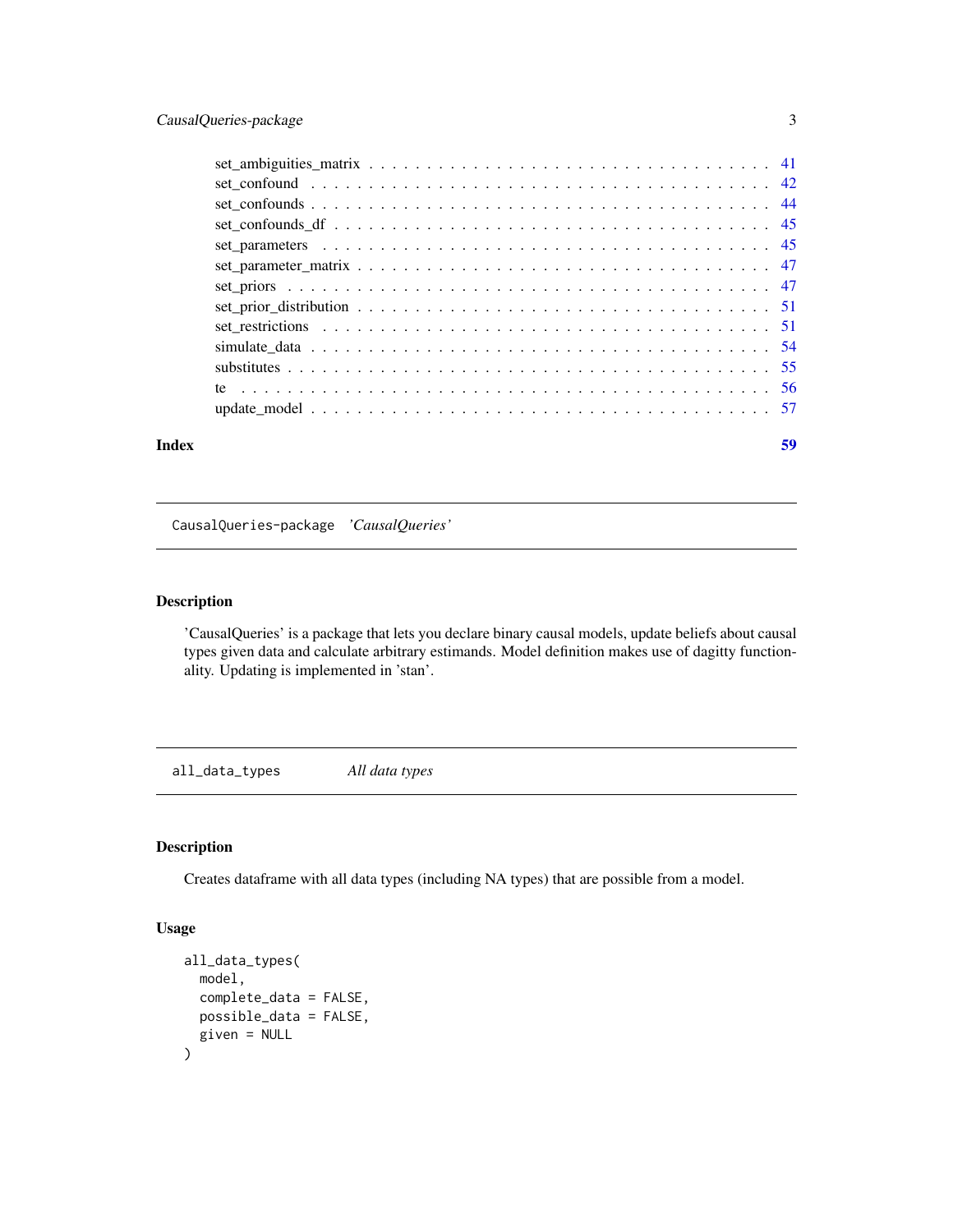# <span id="page-3-0"></span>Arguments

| model         | A causal_model. A model object generated by make_model.                                                                                                                                                                                |
|---------------|----------------------------------------------------------------------------------------------------------------------------------------------------------------------------------------------------------------------------------------|
| complete_data | Logical. If 'TRUE' returns only complete data types (no NAs). Defaults to<br>'FALSE'.                                                                                                                                                  |
| possible_data | Logical. If 'TRUE' returns only complete data types (no NAs) that are *possi-<br>ble* given model restrictions. Note that in principle an intervention could make<br>observationally impossible data types arise. Defaults to 'FALSE'. |
| given         | A character. A quoted statement that evaluates to logical. Data conditional on<br>specific values.                                                                                                                                     |

# Value

A data.frame with all data types (including NA types) that are possible from a model.

#### Examples

```
all_data_types(make_model('X -> Y'))
model <- make_model('X -> Y') %>% set_restrictions(labels = list(Y = '00'), keep = TRUE)
  all_data_types(model)
  all_data_types(model, complete_data = TRUE)
  all_data_types(model, possible_data = TRUE)
  all_data_types(model, given = 'X==1')
  all_data_types(model, given = 'X==1 & Y==1')
```
<span id="page-3-1"></span>collapse\_data *Make compact data with data strategies*

# Description

Take a 'data.frame' and return compact 'data.frame' of event types and strategies.

#### Usage

```
collapse_data(
  data,
  model,
  drop_NA = TRUE,
  drop_family = FALSE,
  summary = FALSE
\mathcal{E}
```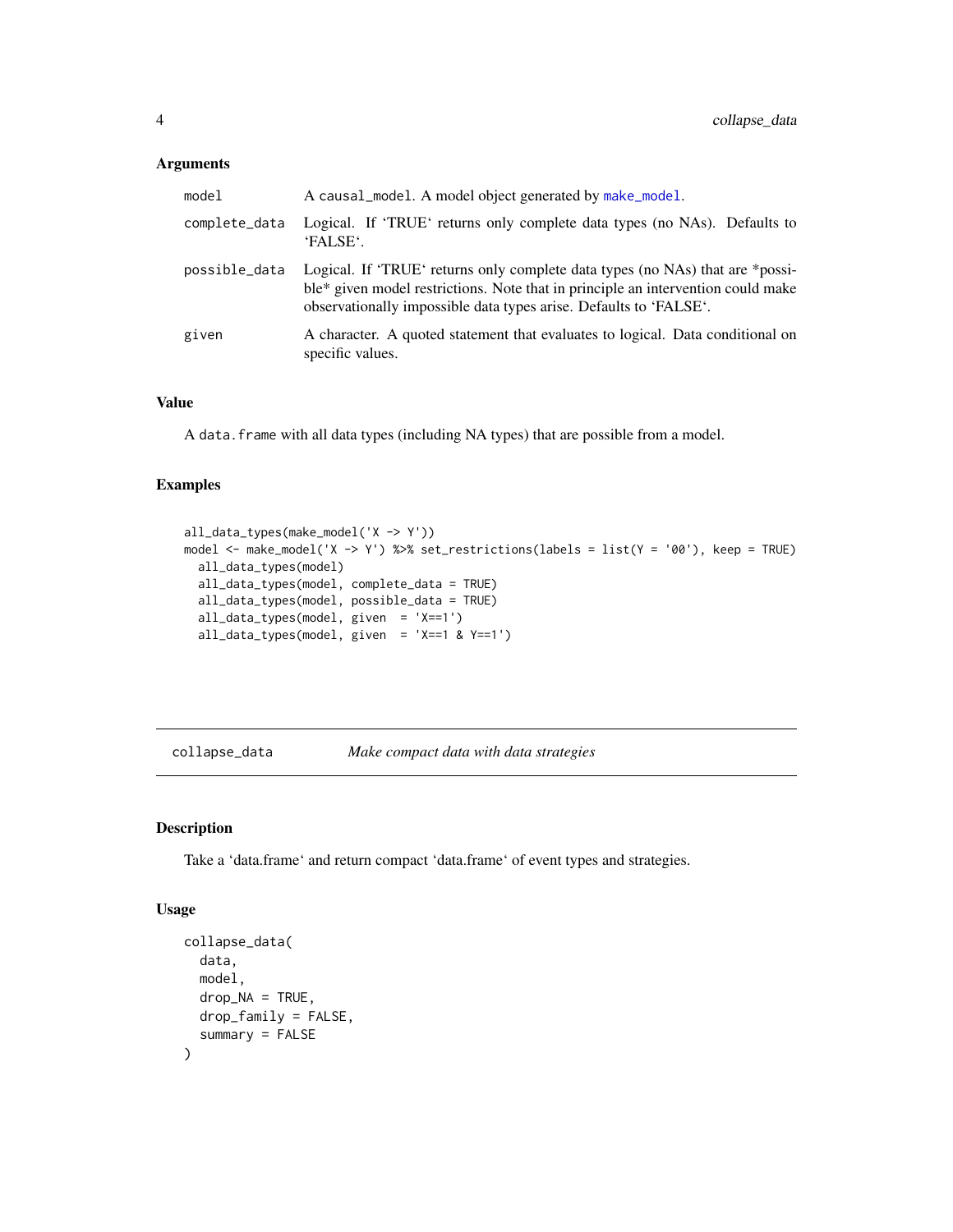# <span id="page-4-0"></span>collapse\_data 5

#### Arguments

| data        | A data. frame. Data of nodes that can take three values: 0, 1, and NA. In long<br>form as generated by make_events                                                                            |
|-------------|-----------------------------------------------------------------------------------------------------------------------------------------------------------------------------------------------|
| model       | A causal_model. A model object generated by make_model.                                                                                                                                       |
| drop_NA     | Logical. Whether to exclude strategy families that contain no observed data. Ex-<br>ceptionally if no data is provided, minimal data on data on first node is returned.<br>Defaults to 'TRUE' |
| drop_family | Logical. Whether to remove column strategy from the output. Defaults to<br>'FALSE'.                                                                                                           |
| summary     | Logical. Whether to return summary of the data. See details. Defaults to<br>'FALSE'.                                                                                                          |

# Value

A vector of data events If summary = TRUE 'collapse\_data' returns a list containing the following components: data\_events A compact data.frame of event types and strategies. observed\_events A vector of character strings specifying the events observed in the data unobserved\_events

A vector of character strings specifying the events not observed in the data

```
model <- make_model('X -> Y')
df <- simulate_data(model, n = 10)
df[1,1] <- ''
collapse_data(df, model)
collapse_data(df, model, drop_NA = FALSE)
collapse_data(df, model, drop_family = TRUE)
collapse_data(df, model, summary = TRUE)
data \le simulate_data(model, n = 0)
collapse_data(data, model)
model <- make_model('X -> Y') %>% set_restrictions('X[]==1')
df <- simulate_data(model, n = 10)
df[1,1] <- ''
collapse_data(df, model)
data \leq data.frame(X = 0:1)
collapse_data(data, model)
model <- make_model('X->Y')
long_data <- simulate_data(model, n = 6)
```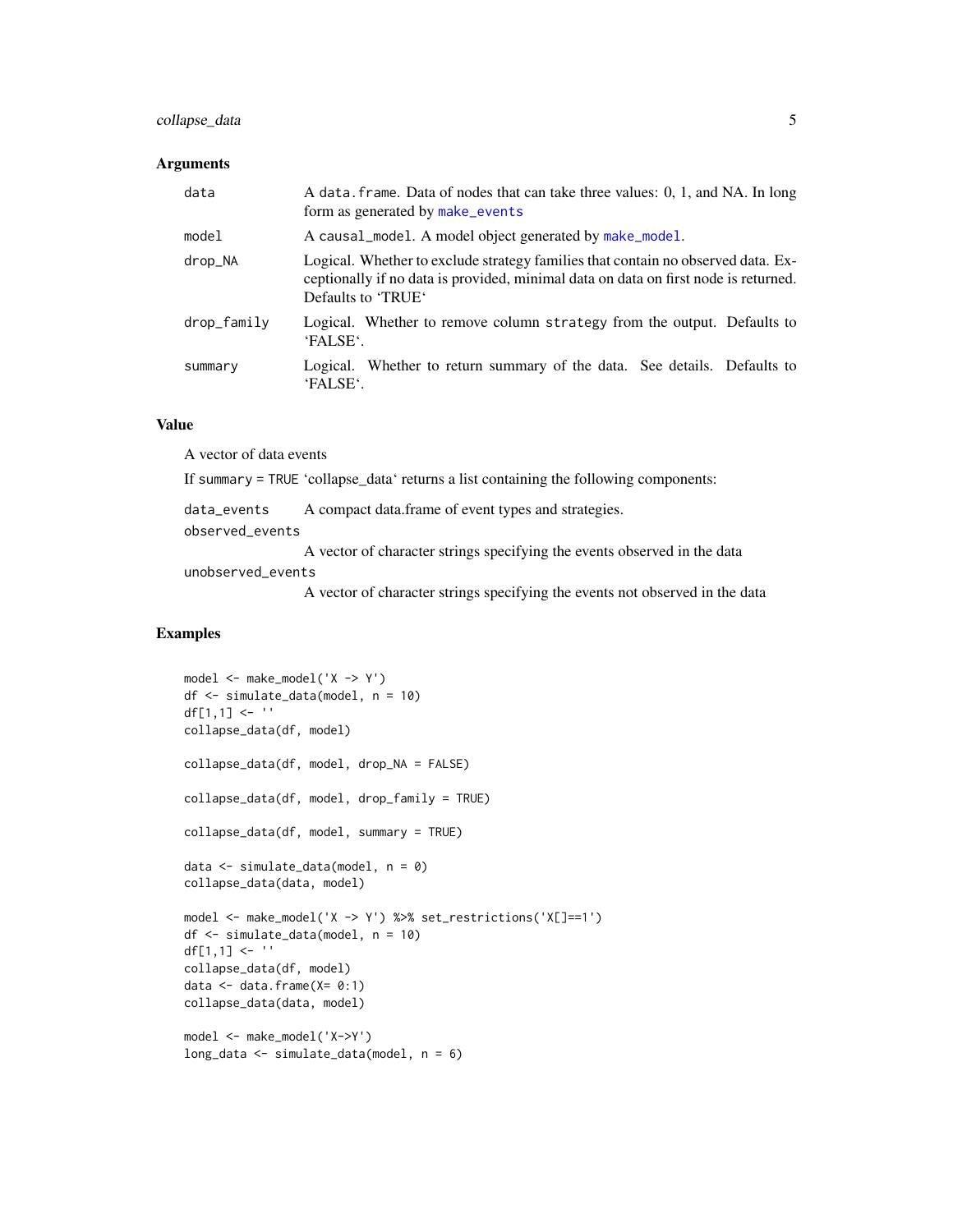<span id="page-5-0"></span>collapse\_data(long\_data, model)

# <span id="page-5-1"></span>complements *Make statement for complements*

# Description

Generate a statement for X1, X1 complement each other in the production of Y

# Usage

complements(X1, X2, Y)

# Arguments

| X <sub>1</sub> | A character. The quoted name of the input node 1. |
|----------------|---------------------------------------------------|
| X <sub>2</sub> | A character. The quoted name of the input node 2. |
| v              | A character. The quoted name of the outcome node. |

# Value

A character statement of class statement

# See Also

Other statements: [decreasing\(](#page-6-1)), [increasing\(](#page-20-1)), [interacts\(](#page-20-2)), [non\\_decreasing\(](#page-34-1)), [non\\_increasing\(](#page-35-1)), [substitutes\(](#page-54-1)), [te\(](#page-55-1))

# Examples

complements('A', 'B', 'W')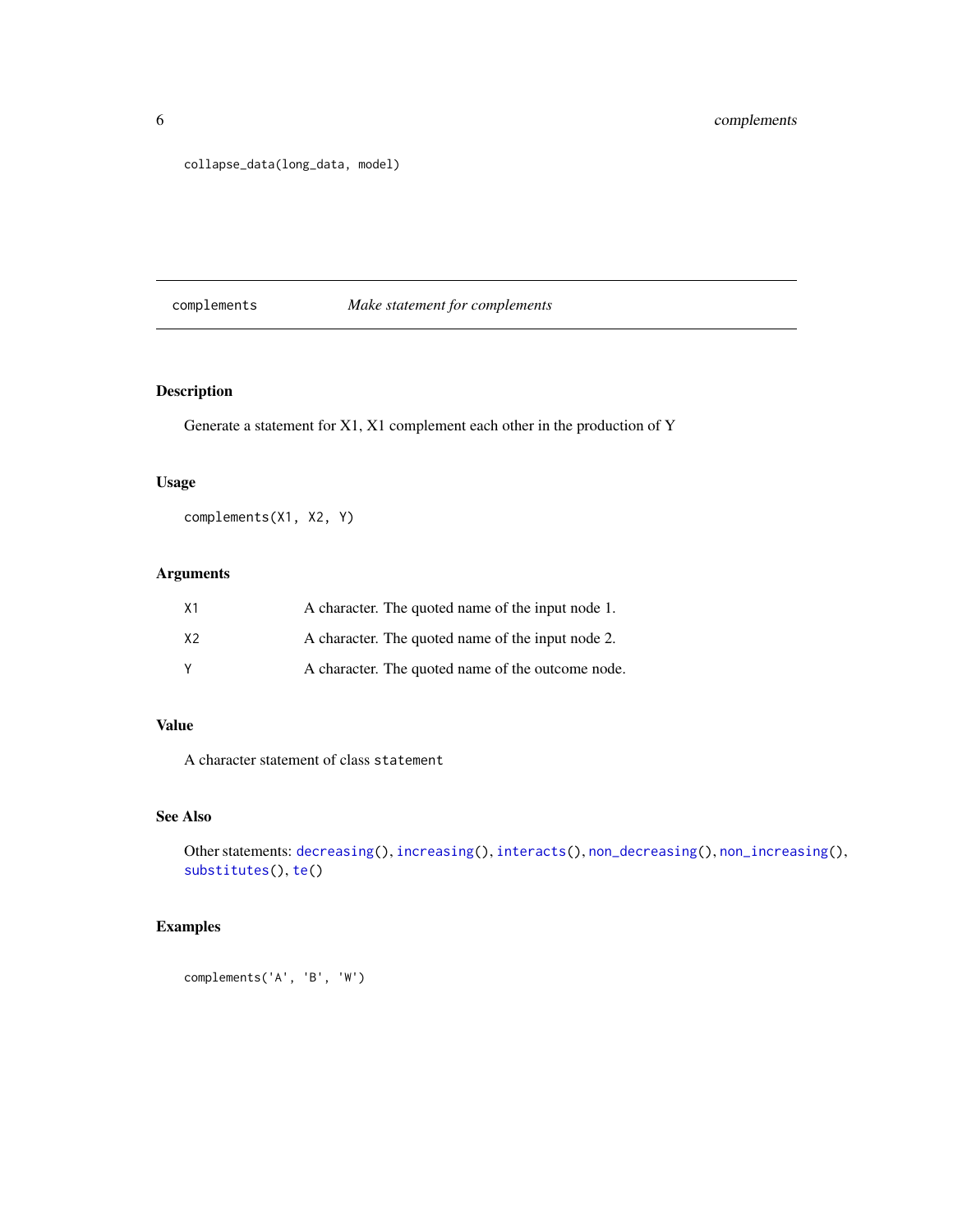<span id="page-6-0"></span>data\_type\_names *Data type names*

# Description

Provides names to data types

# Usage

data\_type\_names(model, data)

# Arguments

| model | A causal_model. A model object generated by make_model.                        |
|-------|--------------------------------------------------------------------------------|
| data  | A data. frame. Data of nodes that can take three values: 0, 1, and NA. In long |
|       | form as generated by make_events                                               |

# Value

A vector of strings of data types

# Examples

```
model <- make_model('X -> Y')
data <- simulate_data(model, n = 2)
data_type_names(model, data)
```
<span id="page-6-1"></span>decreasing *Make monotonicity statement (negative)*

# Description

Generate a statement for Y monotonic (decreasing) in X

# Usage

decreasing(X, Y)

# Arguments

| A character. The quoted name of the input node   |
|--------------------------------------------------|
| A character. The quoted name of the outcome node |

# Value

A character statement of class statement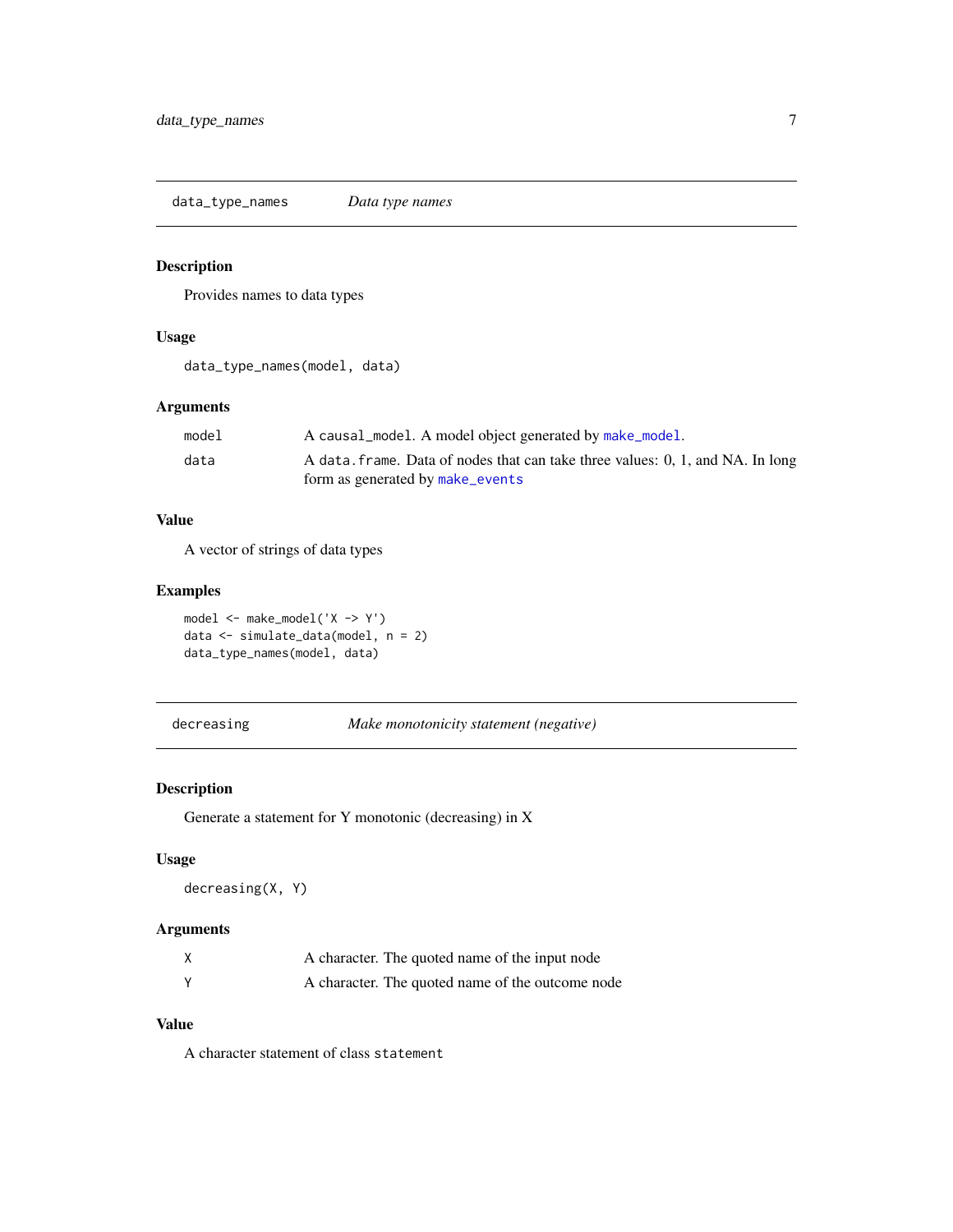# <span id="page-7-0"></span>See Also

Other statements: [complements\(](#page-5-1)), [increasing\(](#page-20-1)), [interacts\(](#page-20-2)), [non\\_decreasing\(](#page-34-1)), [non\\_increasing\(](#page-35-1)), [substitutes\(](#page-54-1)), [te\(](#page-55-1))

# Examples

decreasing('A', 'B')

democracy\_data *Democracy Data*

# Description

A dataset containing information on inequality, democracy, mobilization, and international pressure. Made by devtools::use\_data(democracy\_data,CausalQueries)

#### Usage

democracy\_data

## Format

A data frame with 84 rows and 5 nodes:

Case Case

D Democracy

I Inequality

- P International Pressure
- M Mobilization

#### Source

[https://www.cambridge.org/core/journals/american-political-science-review/artic](https://www.cambridge.org/core/journals/american-political-science-review/article/inequality-and-regime-change-democratic-transitions-and-the-stability-of-democratic-rule/C39AAF4CF274445555FF41F7CC896AE3#fndtn-supplementary-materials/)le/ [inequality-and-regime-change-democratic-transitions-and-the-stability-of-democr](https://www.cambridge.org/core/journals/american-political-science-review/article/inequality-and-regime-change-democratic-transitions-and-the-stability-of-democratic-rule/C39AAF4CF274445555FF41F7CC896AE3#fndtn-supplementary-materials/)atic-rule/ [C39AAF4CF274445555FF41F7CC896AE3#fndtn-supplementary-materials/](https://www.cambridge.org/core/journals/american-political-science-review/article/inequality-and-regime-change-democratic-transitions-and-the-stability-of-democratic-rule/C39AAF4CF274445555FF41F7CC896AE3#fndtn-supplementary-materials/)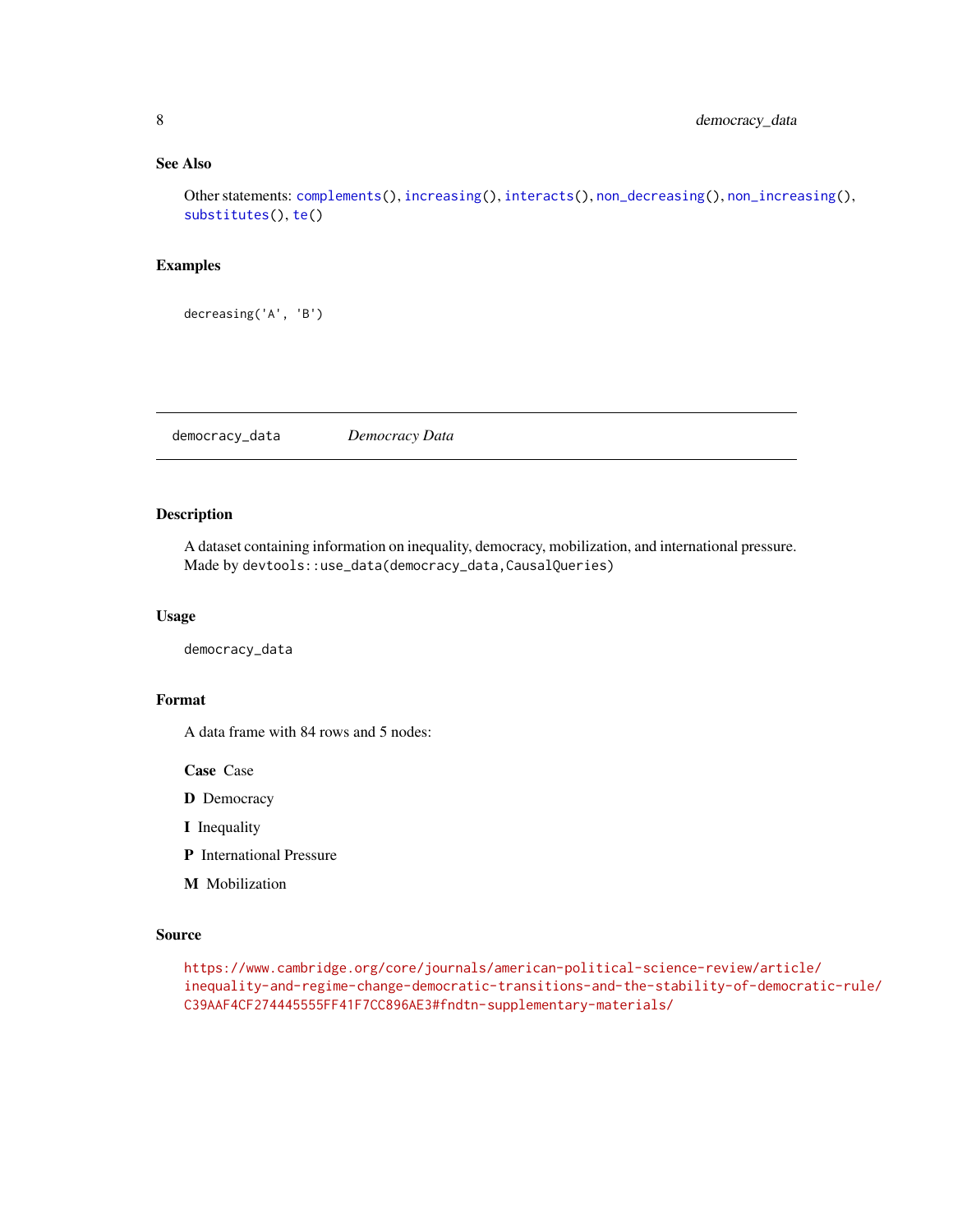<span id="page-8-0"></span>

Expand compact data object to data frame

# Usage

expand\_data(data\_events = NULL, model)

# Arguments

| data events | A data, frame. It must be compatible with nodes in model. The default columns<br>are event, strategy and count. |
|-------------|-----------------------------------------------------------------------------------------------------------------|
| model       | A causal_model. A model object generated by make_model.                                                         |

# Value

A data.frame with rows as data observation

# Examples

model <- make\_model('X->M->Y') make\_events(model, n = 5) %>% expand\_data(model) make\_events(model, n = 0) %>% expand\_data(model)

expand\_wildcard *Expand wildcard*

# Description

Expand statement containing wildcard

# Usage

```
expand_wildcard(to_expand, join_by = "|", verbose = TRUE)
```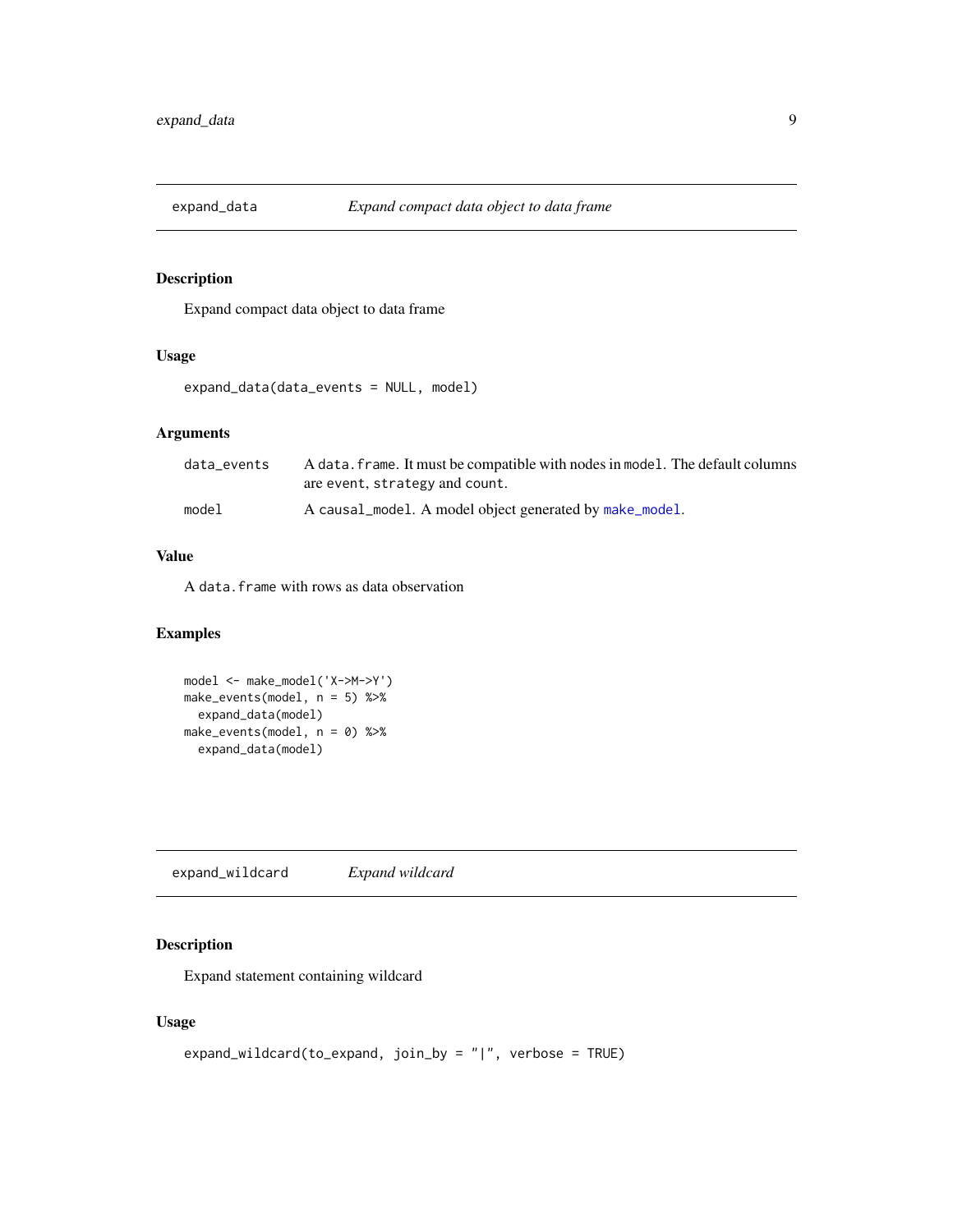#### <span id="page-9-0"></span>**Arguments**

| to_expand | A character vector of length 1L.                                                                      |
|-----------|-------------------------------------------------------------------------------------------------------|
| join_by   | A logical operator. Used to connect causal statements: AND $(3\&)$ or OR $(1')$ .<br>Defaults to 'I'. |
| verbose   | Logical. Whether to print expanded query on the console.                                              |

#### Value

A character string with the expanded expression. Wildcard '.' is replaced by 0 and 1.

#### Examples

```
# Position of parentheses matters for type of expansion
# In the "global expansion" versions of the entire statement are joined
expand_wildcard('(Y[X=1, M=.] > Y[X=1, M=.])')
# In the "local expansion" versions of indicated parts are joined
expand_wildcard('(Y[X=1, M=.]) > (Y[X=1, M=.])')
```
# If parentheses are missing global expansion used. expand\_wildcard('Y[X=1, M=.] > Y[X=1, M=.]')

```
# Expressions not requiring expansion are allowed
expand_wildcard('(Y[X=1])')
```
get\_ambiguities\_matrix

*Get ambiguities matrix*

#### Description

Return ambiguities matrix if it exists; otherwise calculate it assuming no confounding. The ambiguities matrix maps from causal types into data types.

#### Usage

```
get_ambiguities_matrix(model)
```
### Arguments

model A causal\_model. A model object generated by [make\\_model](#page-26-1).

#### Value

A data.frame. Causal types (rows) corresponding to possible data realizations (columns).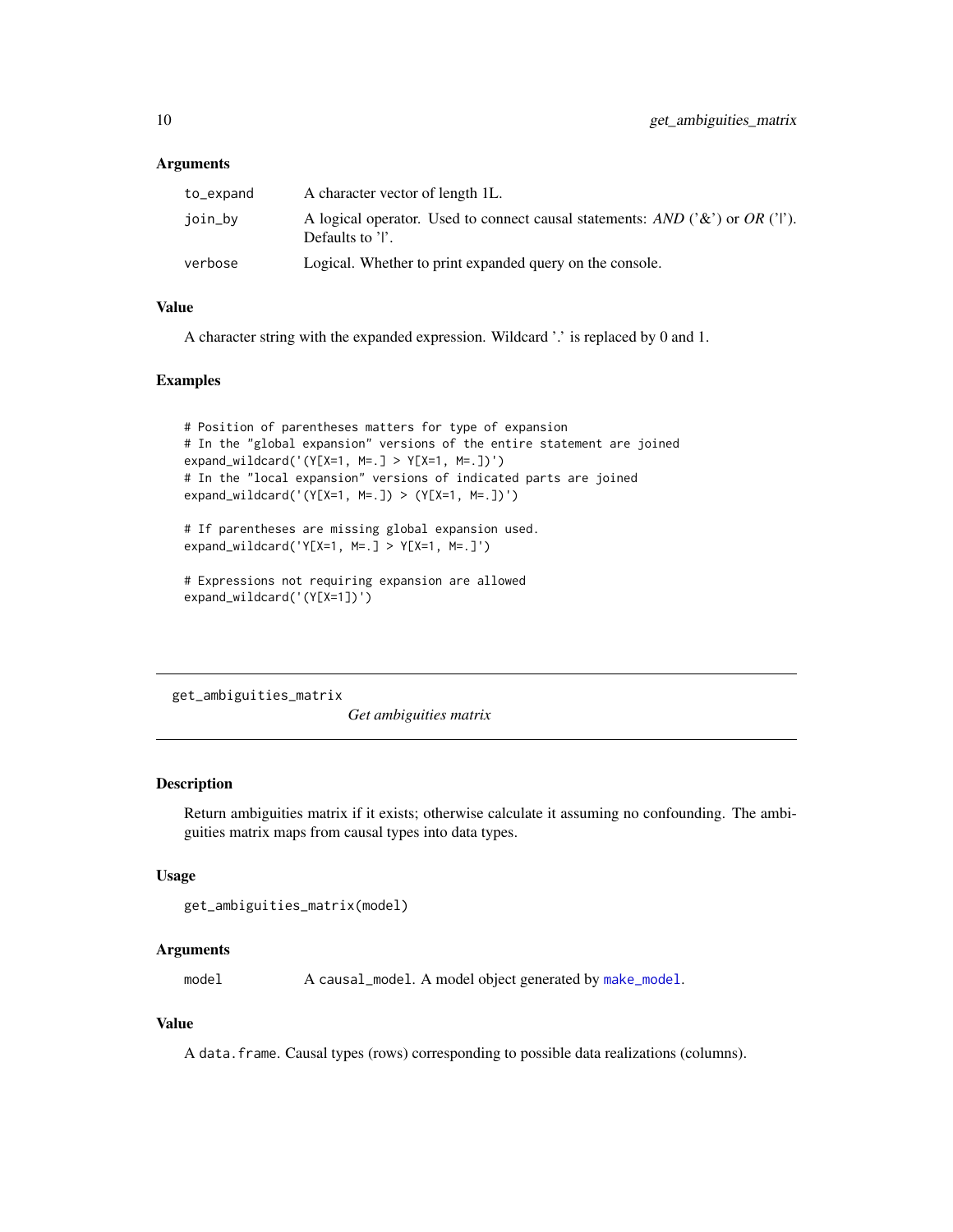<span id="page-10-0"></span>get\_causal\_types 11

# Examples

```
model <- make_model('X -> Y')
get_ambiguities_matrix(model = model)
```
get\_causal\_types *Get causal types*

# Description

Return data frame with types produced from all combinations of possible data produced by a DAG.

# Usage

get\_causal\_types(model)

# Arguments

model A causal\_model. A model object generated by [make\\_model](#page-26-1).

# Value

A data.frame indicating causal types of a model

#### Examples

```
get_causal_types(make_model('X -> Y'))
```
get\_event\_prob *Draw event probabilities*

# Description

Draw event probabilities

#### Usage

```
get_event_prob(model, P = NULL, A = NULL, parameters = NULL, type_prob = NULL)
```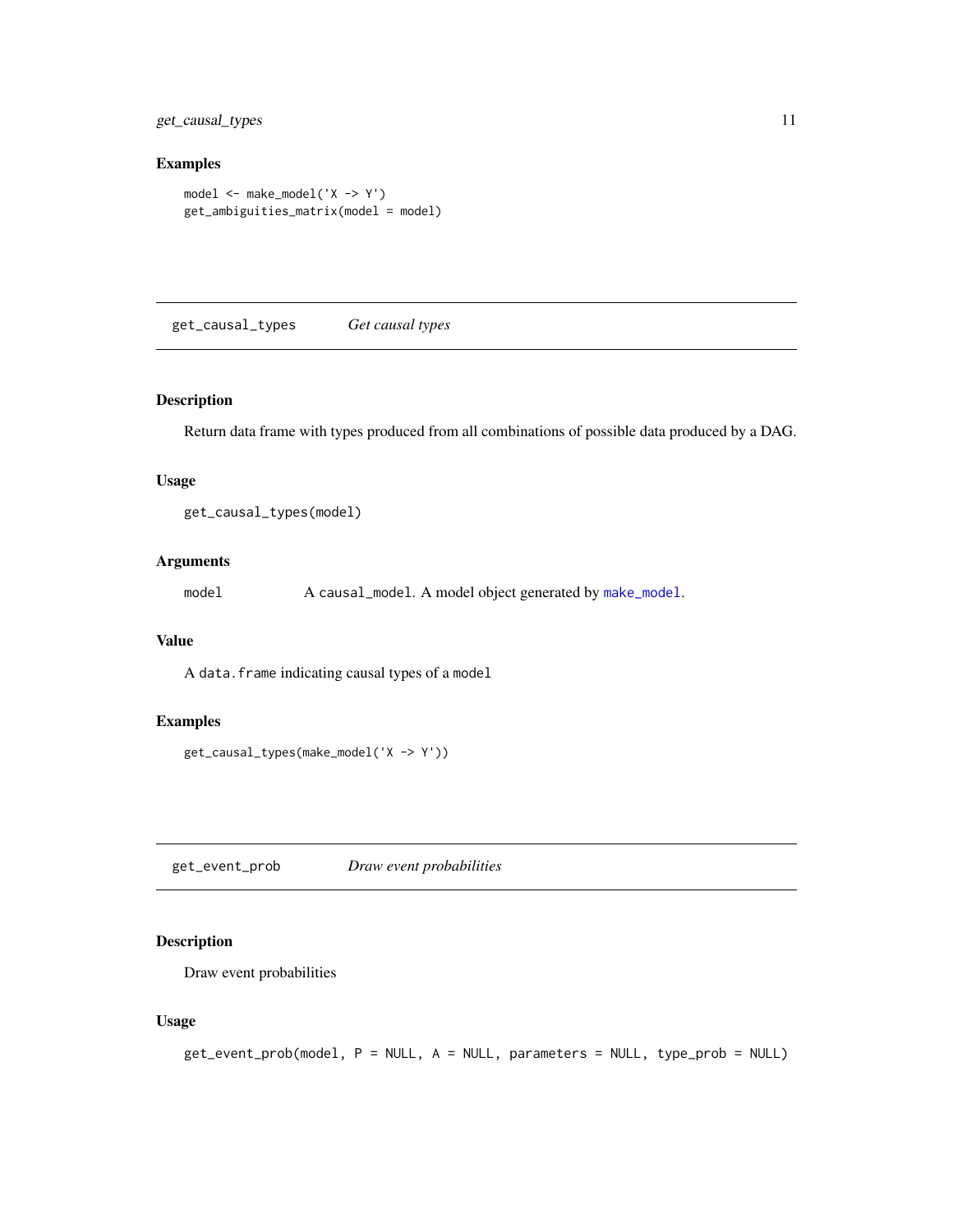# <span id="page-11-0"></span>Arguments

| model      | A causal_model. A model object generated by make_model.                                                                                         |
|------------|-------------------------------------------------------------------------------------------------------------------------------------------------|
| P          | A data frame. Parameter matrix. Not required but may be provided to avoid<br>repeated computation for simulations.                              |
| A          | A data. frame. Ambiguity matrix. Not required but may be provided to avoid<br>repeated computation for simulations.                             |
| parameters | A vector of real numbers in $[0,1]$ . Values of parameters to specify (optional).<br>By default, parameters is drawn from model\$parameters_df. |
| type_prob  | A numeric vector. Type probabilities. (Not required).                                                                                           |

# Value

An array of event probabilities

# Examples

```
model <- make_model('X -> Y')
get_event_prob(model = model)
get_event_prob(model = model, parameters = rep(1, 6))
get_event_prob(model = model, parameters = 1:6)
```
<span id="page-11-1"></span>

| get_nodal_types | Get list of types for nodes in a DAG |
|-----------------|--------------------------------------|
|-----------------|--------------------------------------|

# Description

As type labels are hard to interpret for large models, the type list includes an attribute to help interpret them. See attr(types,interpret)

#### Usage

```
get_nodal_types(model, collapse = TRUE)
```
# Arguments

| model    | A causal_model. A model object generated by make_model.                         |
|----------|---------------------------------------------------------------------------------|
| collapse | Logical. If 'TRUE', shows unique nodal types for each node. If 'FALSE', shows   |
|          | for each node a matrix with nodal types as rows and parent types as columns, if |
|          | applicable. Defaults to 'TRUE'.                                                 |

# Value

A named list of nodal types for each parent in a DAG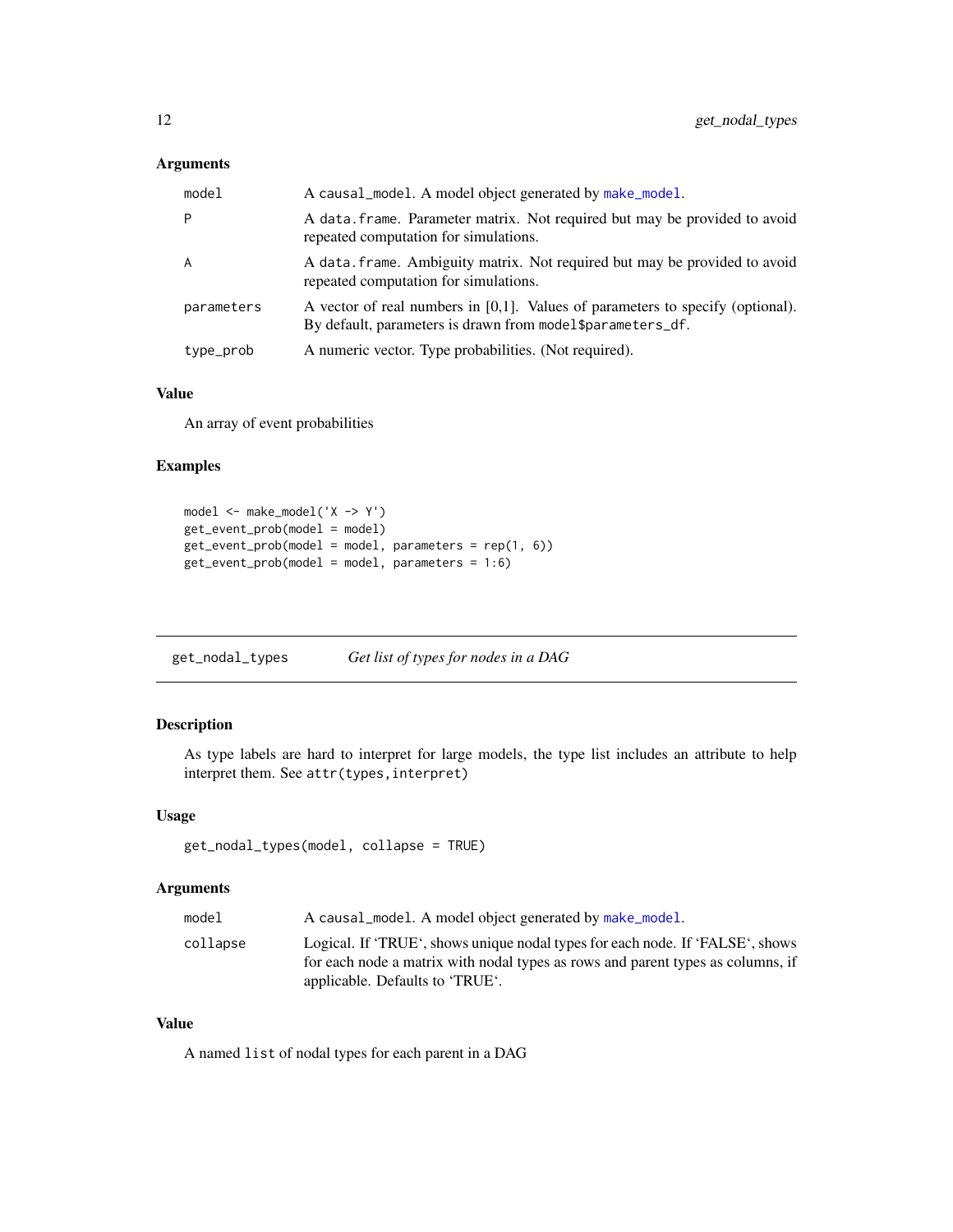# <span id="page-12-0"></span>get\_parameters 13

# Examples

```
model \leq make_model('X -> K -> Y')
get_nodal_types(model)
model <- make_model('X -> K -> Y') %>%
   set_restrictions(statement = 'K[X=1]>K[X=0]') %>%
   set_confound(list(K = 'Y[K=1]>Y[K=0]'))
get_nodal_types(model)
```
<span id="page-12-1"></span>get\_parameters *Get parameters*

#### Description

Extracts parameters as a named vector

#### Usage

get\_parameters(model, param\_type = NULL)

#### Arguments

model A causal\_model. A model object generated by [make\\_model](#page-26-1). param\_type A character. String specifying type of parameters to set ('flat', 'prior\_mean', 'posterior\_mean', 'prior\_draw', 'posterior\_draw', 'define'). With param\_type

set to define use arguments to be passed to make\_priors; otherwise flat sets equal probabilities on each nodal param\_type in each parameter set; prior\_mean, prior\_draw, posterior\_mean, posterior\_draw take parameters as the means or as draws from the prior or posterior.

#### Value

A vector of draws from the prior or distribution of parameters

# See Also

Other parameters: [make\\_parameters\(](#page-27-1)), [set\\_parameters\(](#page-44-1))

# Examples

get\_parameters(make\_model('X -> Y'))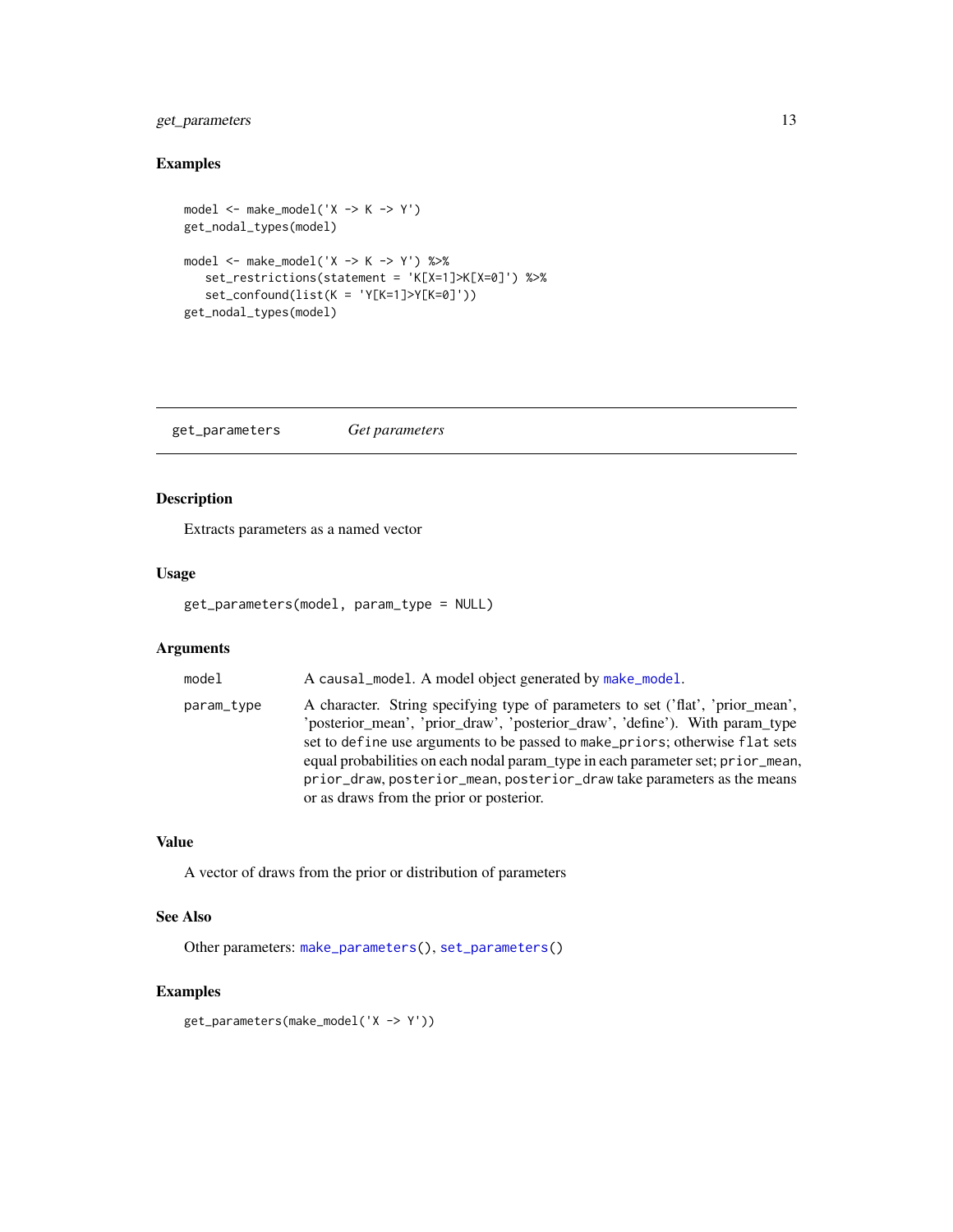<span id="page-13-0"></span>get\_parameter\_matrix *Get parameter matrix*

#### Description

Return parameter matrix if it exists; otherwise calculate it assuming no confounding. The parameter matrix maps from parameters into causal types. In models without confounding parameters correspond to nodal types.

# Usage

get\_parameter\_matrix(model)

#### **Arguments**

model A model created by make\_model()

#### Value

A data.frame, the parameter matrix, mapping from parameters to causal types

#### Examples

```
model <- make_model('X -> Y')
get_parameter_matrix(model)
```
get\_parameter\_names *Get parameter names*

#### Description

Parameter names taken from P matrix or model if no P matrix provided

#### Usage

get\_parameter\_names(model, include\_paramset = TRUE)

# Arguments

model A causal\_model. A model object generated by [make\\_model](#page-26-1). include\_paramset

Logical. Whether to include the param set prefix as part of the name.

# Value

A character vector with the names of the parameters in the model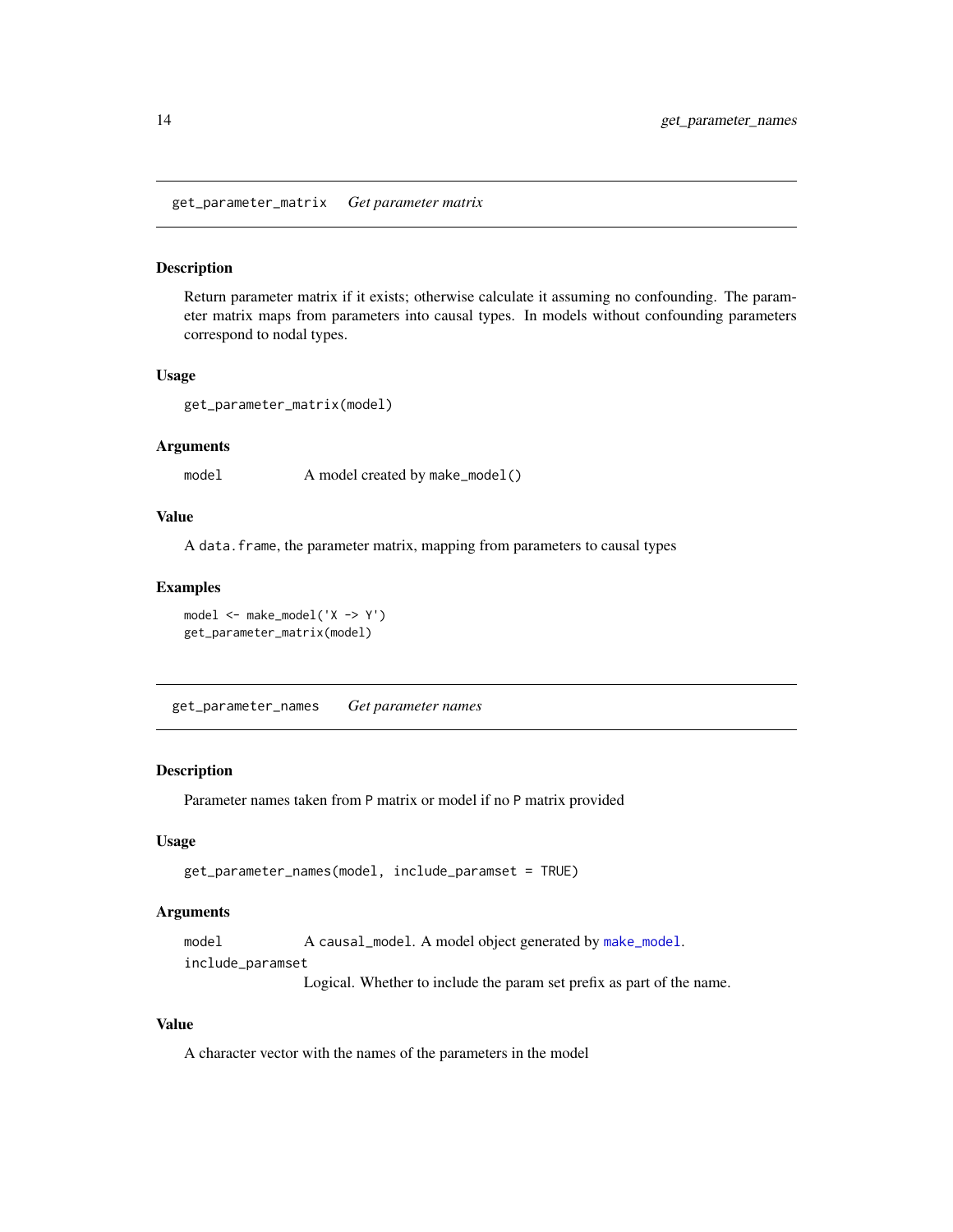# <span id="page-14-0"></span>get\_param\_dist 15

# Examples

get\_parameter\_names(make\_model('X->Y'))

get\_param\_dist *Get a distribution of model parameters*

# Description

Using parameters, priors, or posteriors

# Usage

```
get_param_dist(model, using, n_draws = 4000)
```
# Arguments

| model   | A causal_model. A model object generated by make_model.                                                        |
|---------|----------------------------------------------------------------------------------------------------------------|
| using   | A character string. It indicates whether to use 'priors', 'posteriors' or 'parame-<br>ters'.                   |
| n_draws | An integer. If no prior distribution is provided, generate prior distribution with<br>n_draws number of draws. |

# Value

A matrix with the distribution of the parameters in the model

# Examples

```
get_param_dist(model = make_model('X->Y'), using = 'priors', n_draws = 4)
get_param_dist(model = make_model('X->Y'), using = 'parameters')
```
# Description

Get list of parents of all nodes in a model

# Usage

get\_parents(model)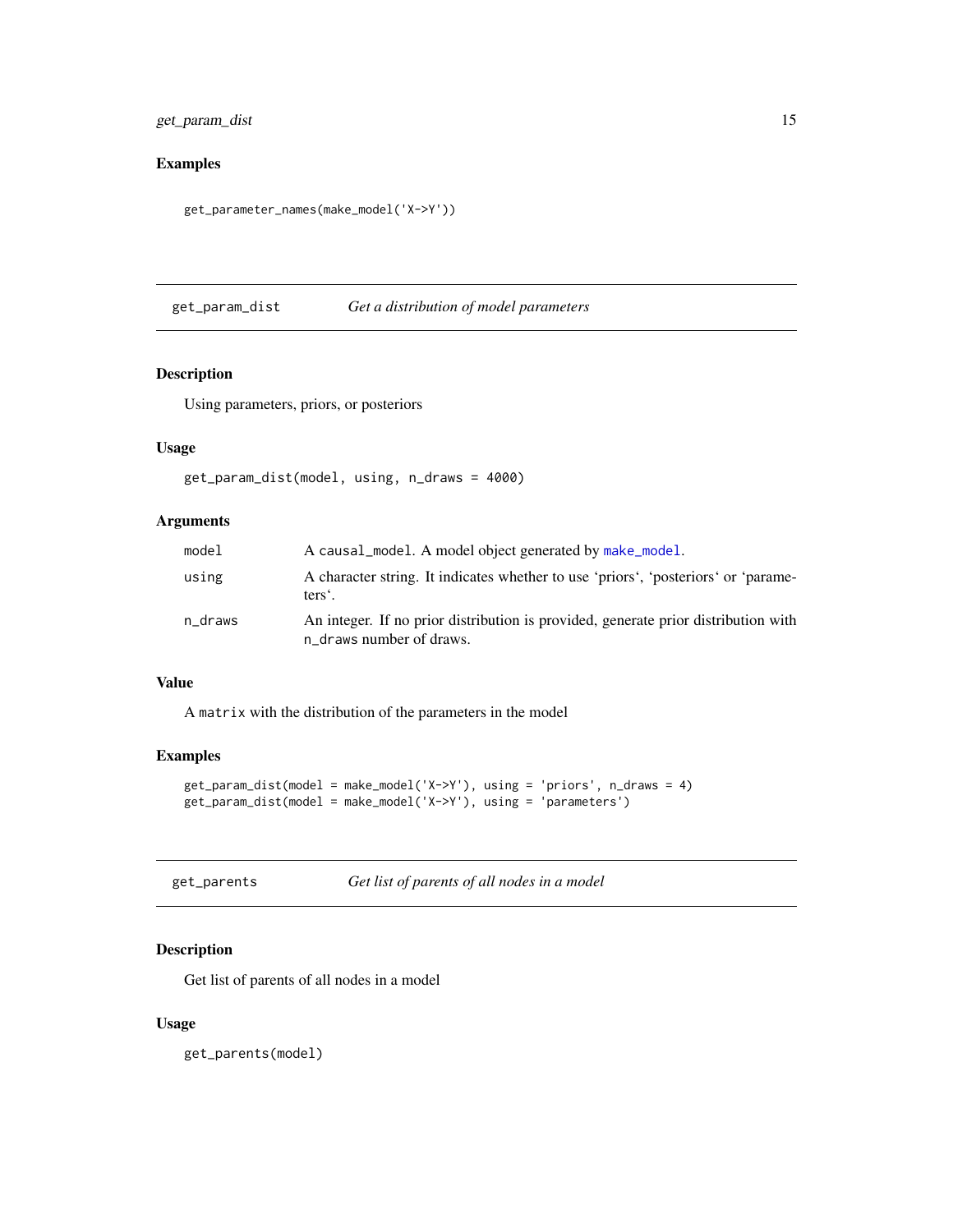# <span id="page-15-0"></span>Arguments

model A causal\_model. A model object generated by [make\\_model](#page-26-1).

# Value

A list of parents in a DAG

# Examples

 $model \leq - make_model('X \Rightarrow K \Rightarrow Y')$ get\_parents(model)

<span id="page-15-1"></span>get\_priors *Get priors*

# Description

Extracts priors as a named vector

# Usage

```
get_priors(model)
```
#### Arguments

model A model object generated by make\_model().

# Value

A vector indicating the hyperparameters of the prior distribution of the nodal types.

# See Also

Other priors: [make\\_par\\_values\\_multiple\(](#page-0-0)), [make\\_par\\_values\(](#page-0-0)), [make\\_priors\(](#page-30-1)), [make\\_values\\_task\\_list\(](#page-33-1)), [set\\_priors\(](#page-46-1))

#### Examples

get\_priors(make\_model('X -> Y'))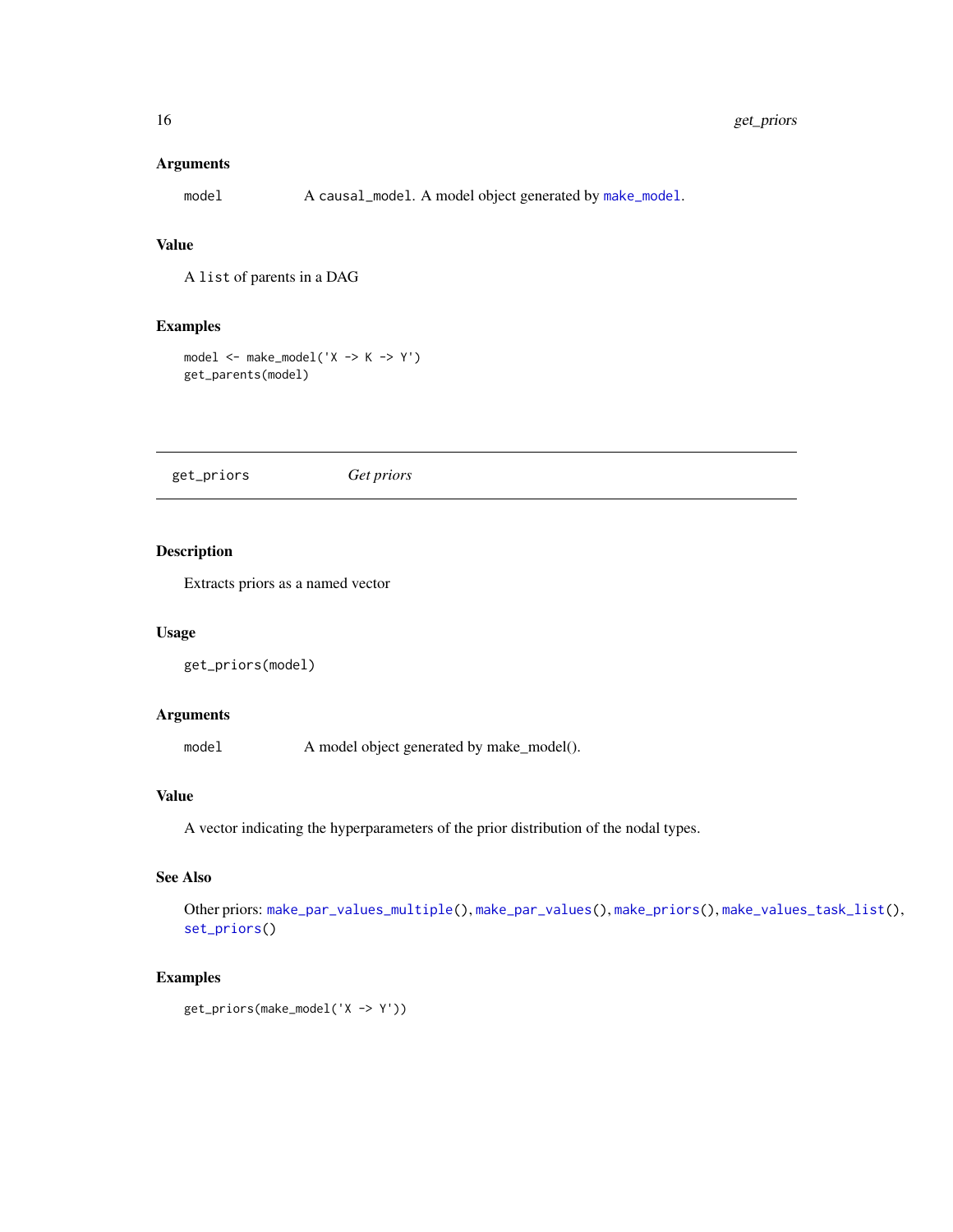<span id="page-16-1"></span><span id="page-16-0"></span>get\_prior\_distribution

*Get a prior distribution from priors*

# Description

Add to the model a 'n\_draws x n\_param' matrix of possible parameters.

# Usage

```
get_prior_distribution(model, n_draws = 4000)
```
# Arguments

| model   | A causal_model. A model object generated by make_model. |
|---------|---------------------------------------------------------|
| n draws | A scalar. Number of draws.                              |

#### Value

A 'data.frame' with dimension 'n\_param'x 'n\_draws' of possible lambda draws

# See Also

Other prior\_distribution: [make\\_prior\\_distribution\(](#page-32-1)), [set\\_prior\\_distribution\(](#page-50-1))

#### Examples

```
make_model('X -> Y') %>% set_prior_distribution(n_draws = 5) %>% get_prior_distribution()
make_model('X -> Y') %>% get_prior_distribution(3)
```
get\_query\_types *Look up query types*

# Description

Find which nodal or causal types are satisfied by a query.

#### Usage

```
get_query_types(model, query, map = "causal_type", join_by = "|")
```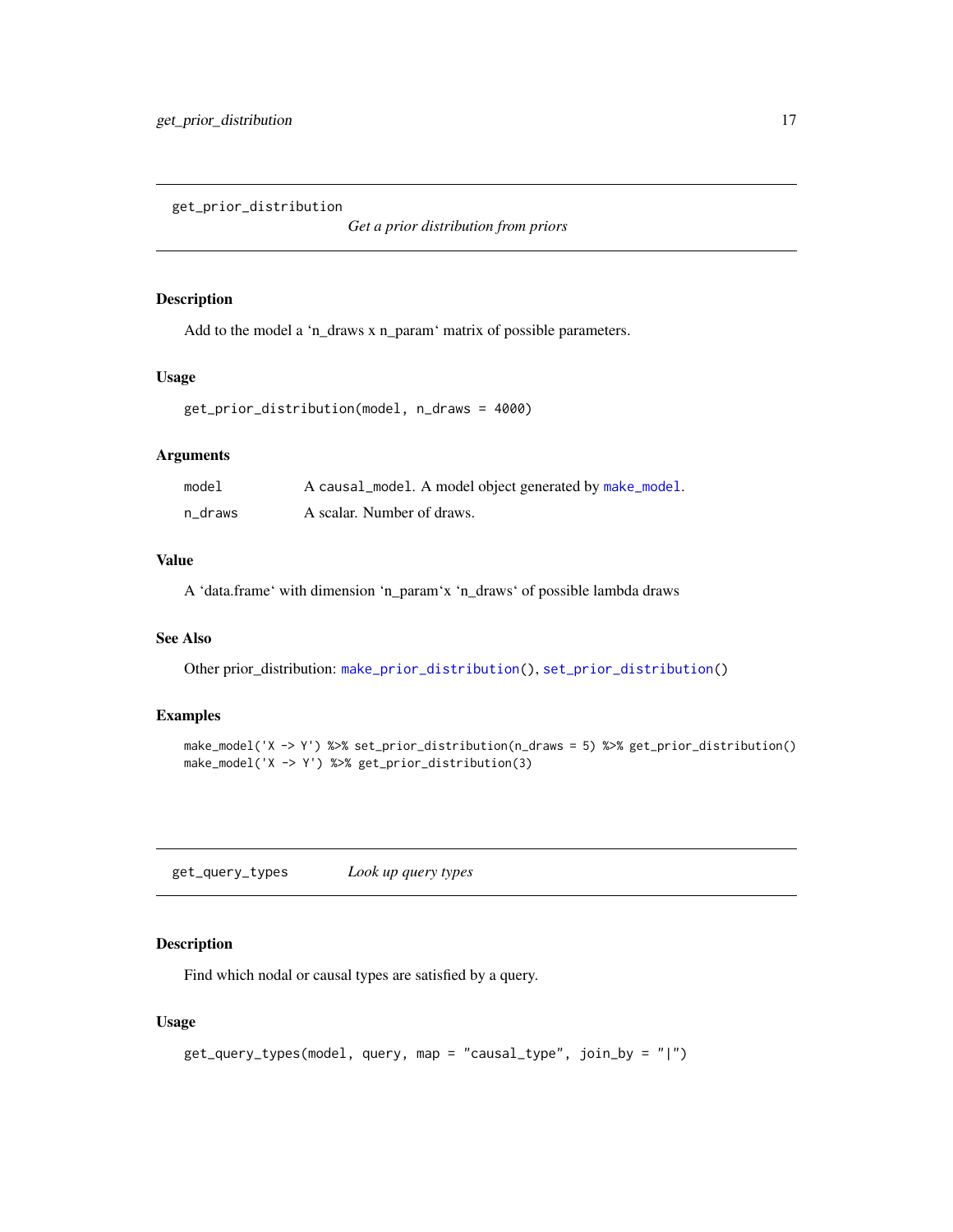#### <span id="page-17-0"></span>Arguments

| model   | A causal_model. A model object generated by make_model.                                                  |
|---------|----------------------------------------------------------------------------------------------------------|
| query   | A character string. An expression defining nodal types to interrogate reveal_outcomes                    |
| map     | Types in query. Either nodal type or causal type. Default is causal type.                                |
| join_by | A logical operator. Used to connect causal statements: AND $(3\alpha)$ or OR $(1)$ .<br>Defaults to 'l'. |

# Value

A list containing some of the following elements

| types           | A named vector with logical values indicating whether a nodal_type or a causal_type<br>satisfy 'query'                |
|-----------------|-----------------------------------------------------------------------------------------------------------------------|
| query           | A character string as specified by the user                                                                           |
|                 | expanded query A character string with the expanded query. Only differs from 'query' if this<br>contains wildcard '.' |
| evaluated_nodes |                                                                                                                       |
|                 | Value that the nodes take given a query                                                                               |
| node            | A character string of the node whose nodal types are being queried                                                    |
| type_list       | List of causal types satisfied by a query                                                                             |

```
model \leq - make_model('X \Rightarrow M \Rightarrow Y; X\Rightarrow Y')query <- '(Y[X=0] > Y[X=1])'
get_query_types(model, query, map="nodal_type")
get_query_types(model, query, map="causal_type")
get_query_types(model, query)
# Examples with map = "nodal_type"
query <- '(Y[X=0, M = .] > Y[X=1, M = 0])'get_query_types(model, query, map="nodal_type")
query \leftarrow '(Y[] == 1)'
get_query_types(model, query, map="nodal_type")
get_query_types(model, query, map="nodal_type", join_by = '&')
# Root nodes specified with []
get_query_types(model, '(X[] == 1)', map="nodal_type")
query <- '(M[X=1] == M[X=0])'get_query_types(model, query, map="nodal_type")
# Helpers
model <- make_model('M->Y; X->Y')
query <- complements('X', 'M', 'Y')
get_query_types(model, query, map="nodal_type")
```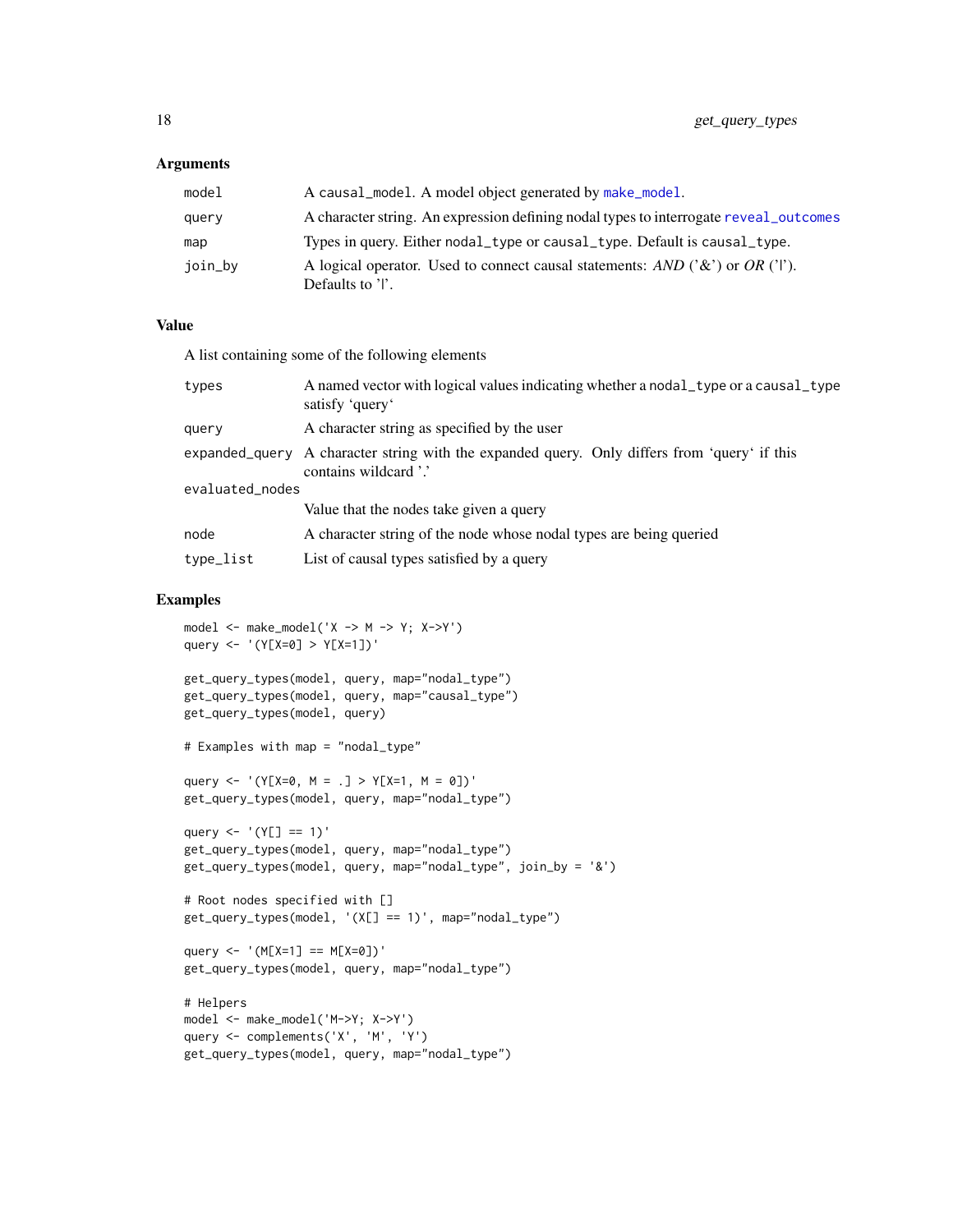```
# Examples with map = "causal_type"
model <- make_model('X -> M -> Y; X->Y')
query <- 'Y[M=M[X=0], X=1]==1'
get_query_types(model, query, map= "causal_type")
query <- '(Y[X=1, M = 1] > Y[X=0, M = 1]) & (Y[X=1, M = 0] > Y[X=0, M = 0])'
get_query_types(model, query, "causal_type")
query <- 'Y[X=1] == Y[X=0]'
get_query_types(model, query, "causal_type")
query <- '(X == 1) & (M == 1) & (Y == 1) & (Y[X = 0] == 1)'get_query_types(model, query, "causal_type")
query <- '(Y[X = .]==1)'
get_query_types(model, query, "causal_type")
```
get\_type\_prob *Get type probabilities*

#### Description

Gets probability of vector of causal types given a single realization of parameters, possibly drawn from model priors.

#### Usage

get\_type\_prob(model, P = NULL, parameters = NULL)

#### Arguments

| model      | A causal_model. A model object generated by make_model.                                                                                          |
|------------|--------------------------------------------------------------------------------------------------------------------------------------------------|
| P.         | A data, frame. Parameter matrix. Not required but may be provided to avoid<br>repeated computation for simulations.                              |
| parameters | A vector of real numbers in $[0,1]$ . Values of parameters to specify (optional).<br>By default, parameters is drawn from model \$parameters_df. |

# Details

By default, parameters is drawn from 'using' argument (either from priors, posteriors, or from model\$parameters)

#### Value

A vector with probabilities of vector of causal types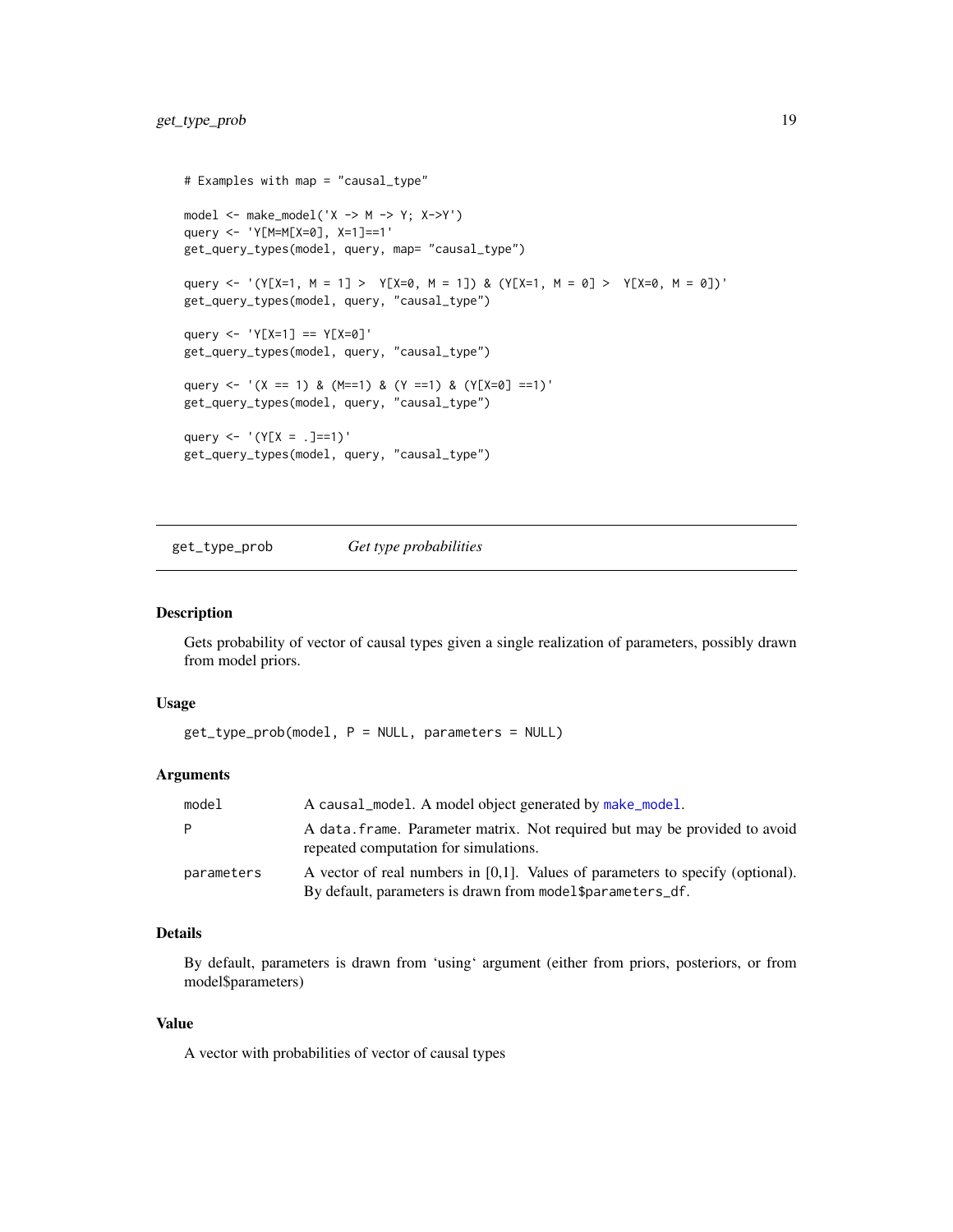# Examples

```
get_type_prob(model = make_model('X->Y'))
get_type_prob(model = make_model('X->Y'), parameters = 1:6)
```
get\_type\_prob\_multiple

*Draw matrix of type probabilities, before or after estimation*

# Description

Draw matrix of type probabilities, before or after estimation

#### Usage

```
get_type_prob_multiple(
  model,
  using = "priors",
  parameters = NULL,
  n_{\text{max}} = 4000,param_dist = NULL
\lambda
```
#### Arguments

| model      | A causal_model. A model object generated by make_model.                                                                                         |
|------------|-------------------------------------------------------------------------------------------------------------------------------------------------|
| using      | A character. It indicates whether to use 'priors', 'posteriors' or 'parameters'.                                                                |
| parameters | A vector of real numbers in $[0,1]$ . Values of parameters to specify (optional).<br>By default, parameters is drawn from model\$parameters_df. |
| n_draws    | An integer. If no prior distribution is provided, generate prior distribution with<br>n_draws number of draws.                                  |
| param_dist | A matrix. Distribution of parameters. Optional for speed.                                                                                       |

# Value

A matrix of type probabilities.

```
model <- make_model('X -> Y')
get_type_prob_multiple(model, using = 'priors', n_draws = 3)
get_type_prob_multiple(model, using = 'parameters', n_draws = 3)
```
<span id="page-19-0"></span>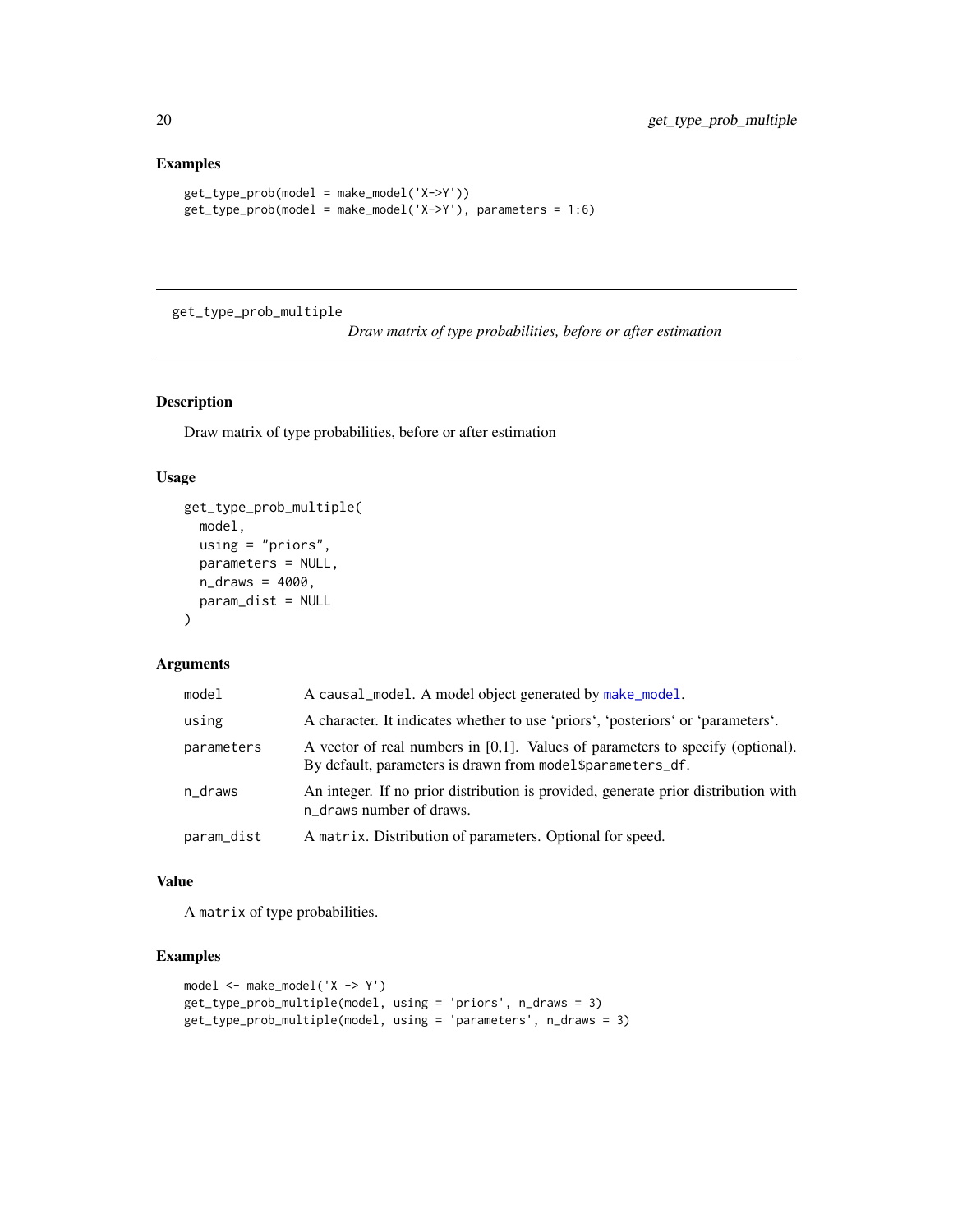<span id="page-20-1"></span><span id="page-20-0"></span>

Generate a statement for Y monotonic (increasing) in X

#### Usage

```
increasing(X, Y)
```
# Arguments

| A character. The quoted name of the input node   |
|--------------------------------------------------|
| A character. The quoted name of the outcome node |

# Value

A character statement of class statement

# See Also

```
Other statements: complements(), decreasing(), interacts(), non_decreasing(), non_increasing(),
substitutes(), te()
```
# Examples

increasing('A', 'B')

<span id="page-20-2"></span>interacts *Make statement for any interaction*

# Description

Generate a statement for X1, X1 interact in the production of Y

# Usage

interacts(X1, X2, Y)

# Arguments

| Χ1 | A character. The quoted name of the input node 1. |
|----|---------------------------------------------------|
| Х2 | A character. The quoted name of the input node 2. |
|    | A character. The quoted name of the outcome node. |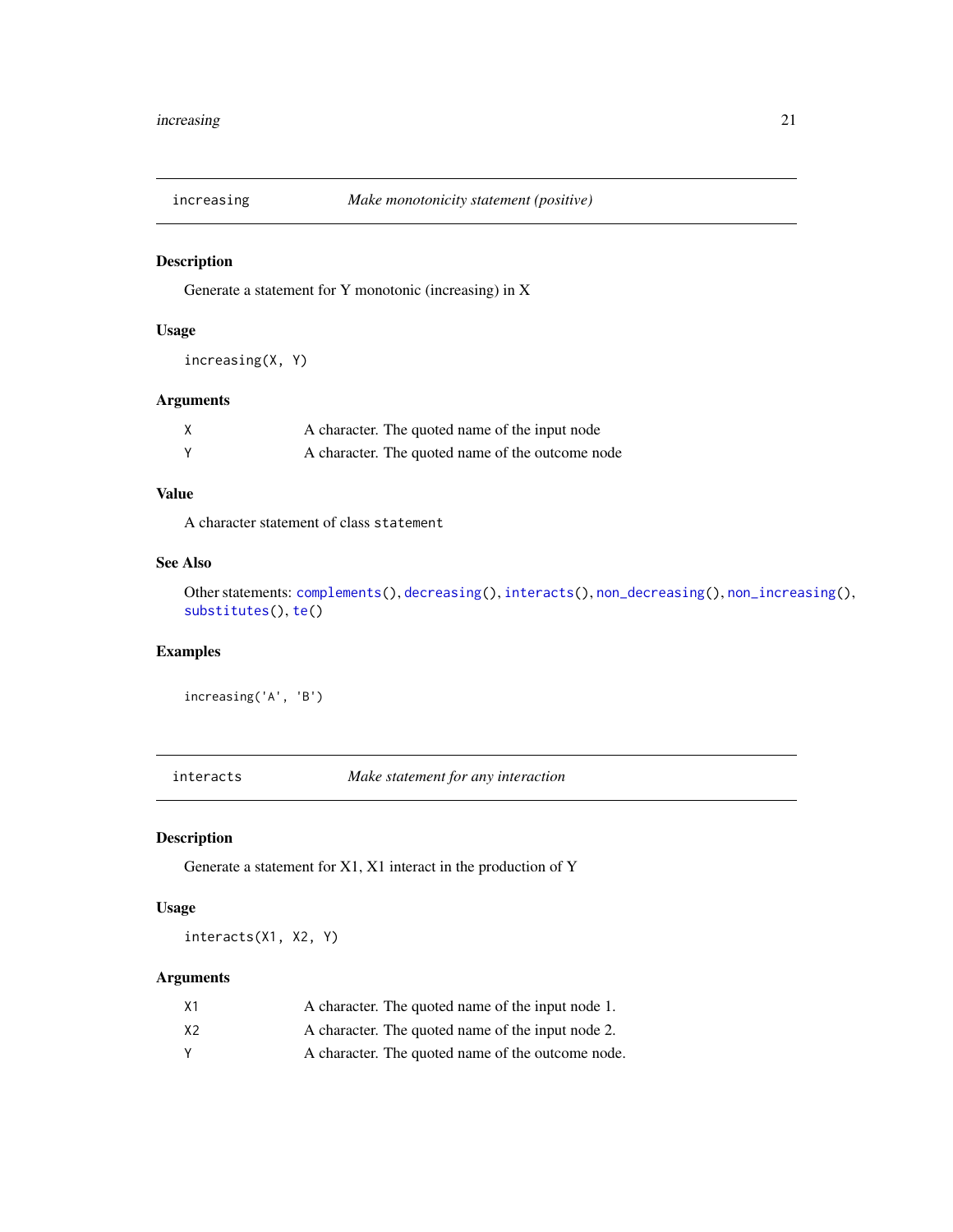# <span id="page-21-0"></span>Value

A character statement of class statement

#### See Also

Other statements: [complements\(](#page-5-1)), [decreasing\(](#page-6-1)), [increasing\(](#page-20-1)), [non\\_decreasing\(](#page-34-1)), [non\\_increasing\(](#page-35-1)), [substitutes\(](#page-54-1)), [te\(](#page-55-1))

#### Examples

```
interacts('A', 'B', 'W')
get\_query\_types(model = make_model('X-> Y <- W'),query = interacts('X', 'W', 'Y'), map = "causal_type")
```
interpret\_type *Interpret or find position in nodal type*

#### Description

Interprets the position of one or more digits (specified by position) in a nodal type. Alternatively returns nodal type digit positions that correspond to one or more given condition.

#### Usage

interpret\_type(model, condition = NULL, position = NULL)

#### Arguments

| model     | A causal_model. A model object generated by make_model.                                                                                                                                |
|-----------|----------------------------------------------------------------------------------------------------------------------------------------------------------------------------------------|
| condition | A vector of characters. Strings specifying the child node, followed by 'l' (given)<br>and the values of its parent nodes in model.                                                     |
| position  | A named list of integers. The name is the name of the child node in model, and<br>its value a vector of digit positions in that node's nodal type to be interpreted.<br>See 'Details'. |

#### Details

A node for a child node X with k parents has a nodal type represented by X followed by 2^k digits. Argument position allows user to interpret the meaning of one or more digit positions in any nodal type. For example position =  $list(X = 1:3)$  will return the interpretation of the first three digits in causal types for X. Argument condition allows users to query the digit position in the nodal type by providing instead the values of the parent nodes of a given child. For example, condition  $=$  'X | Z=0 & R=1' returns the digit position that corresponds to values X takes when Z = 0 and R = 1.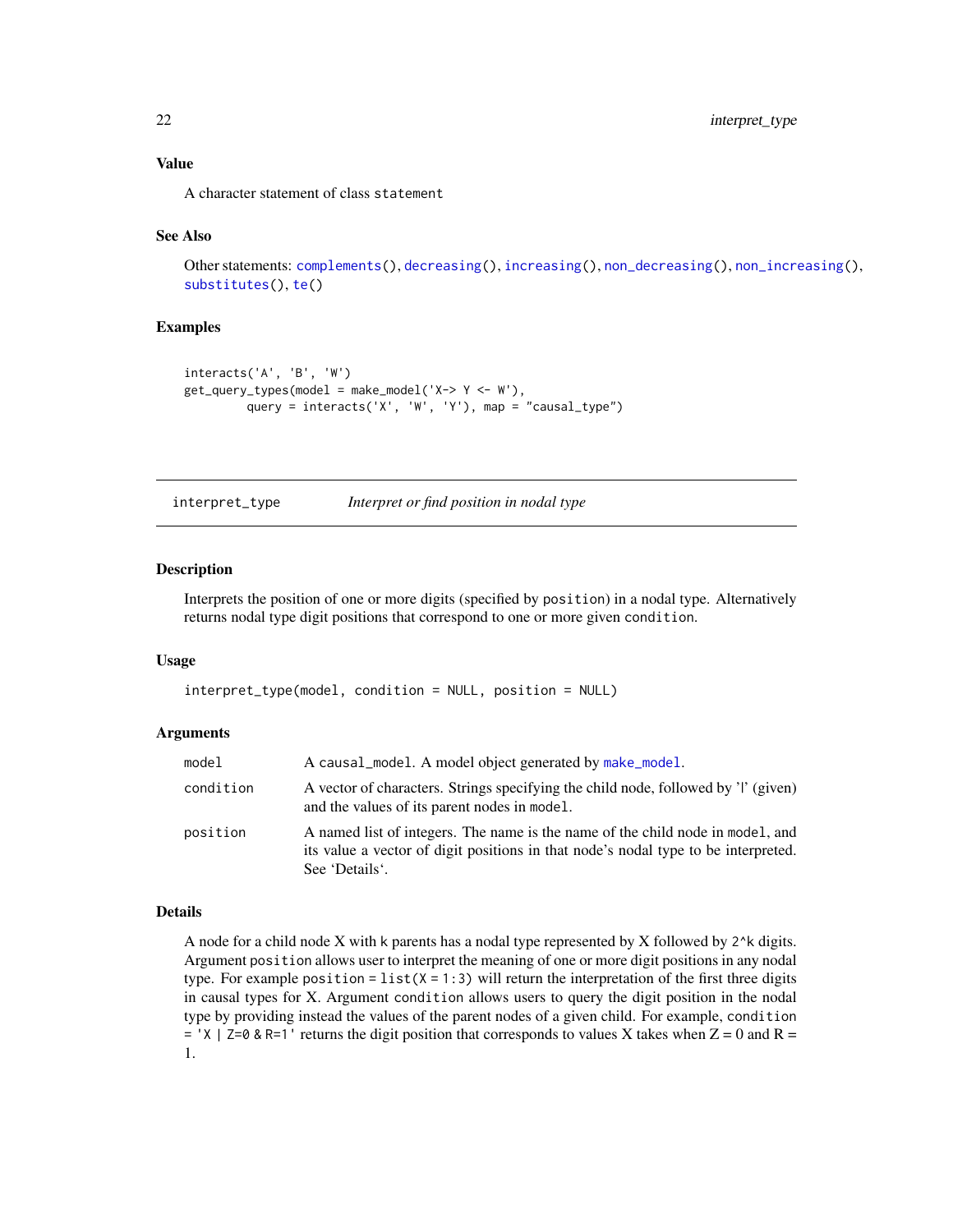# <span id="page-22-0"></span>Value

A named list with interpretation of positions of the digits in a nodal type

#### Examples

```
model \leq make_model('R \Rightarrow X; Z \Rightarrow X; X \Rightarrow Y')
#Example using digit position
interpret\_type(model, position = list(X = c(3, 4), Y = 1))#Example using condition
interpret_type(model, condition = c('X | Z=0 & R=1', 'X | Z=0 & R=0'))#Return interpretation of all digit positions of all nodes
interpret_type(model)
```
make\_confounds\_df *Make a confounds dataframe*

# Description

Identifies confounded nodal types.

#### Usage

```
make_confounds_df(model)
```
#### Arguments

model A causal\_model. A model object generated by [make\\_model](#page-26-1).

#### Value

A data.frame indicating which nodes are confounded

```
model <- make_model('X -> Y') %>%
set_{contound('X < -&gt; Y', add_{contounds_d} = FALSE)}make_confounds_df(model)
```

```
model <- make_model('X -> M -> Y; X <-> Y') %>%
set_restrictions(c('M[X=1] == M[X=0]', 'Y[M=1]==Y[M=0]'))
make_confounds_df(model)
```

```
model <- make_model('X -> M -> Y; X <-> M; M <-> Y') %>%
set_restrictions(c('M[X=1] == M[X=0]', 'Y[M=1]==Y[M=0]'))
make_confounds_df(model)
```

```
# The implied confounding is between X and M and also between X and Y
model <- make_model('X -> M -> Y') %>%
```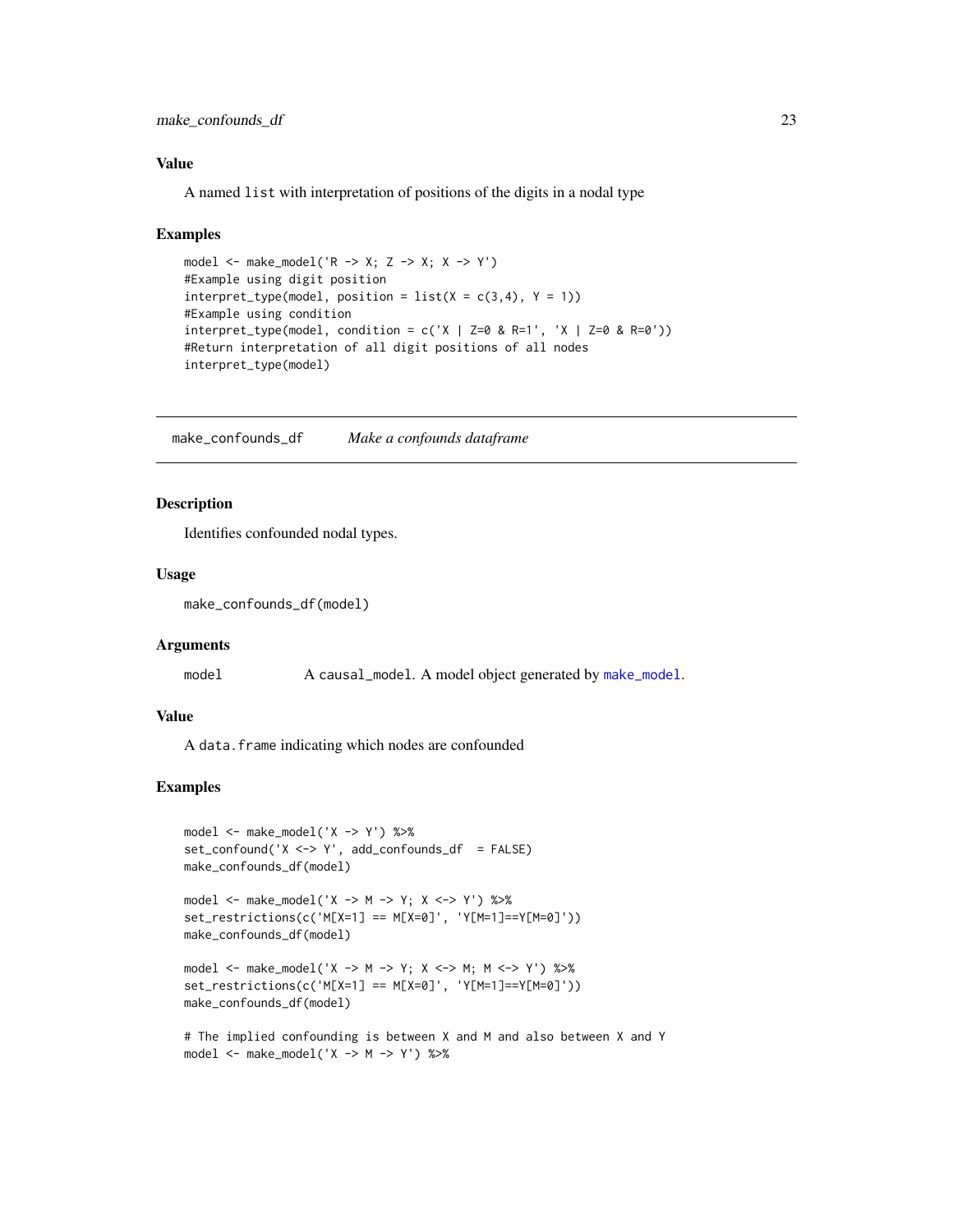```
set_{cond(list(X = 'Y[X=1] > Y[X=0]'), add_confounds_df = FALSE)
make_confounds_df(model)
model \leq - make_model('X -> M -> Y')make_confounds_df(model)
# Bad case
## Not run:
model <- make_model('X -> Y') %>%
  set_{contound(list(X = 'X==1'))}## End(Not run)
# Complex confounding 1
model <- make_model('A -> X <- B ; A <-> X; B <-> X')
model$confounds_df
# Complex confounding 2
model <- make_model('A <- X -> B; A <-> X; B <-> X') %>%
set\_restrictions(c('A[X=0] == A[X=1]', 'B[X=0] == B[X=1]'))table(model$parameters_df$param_set)
model$confounds_df
# Full confounding: X, A|X, B|A,X with 7 degrees of freedom
model <- make_model('A <- X -> B; A <-> X; B <-> X; A<->B') %>%
set_restrictions(c('A[X=0] == A[X=1]', 'B[X=0] == B[X=1]'))
table(model$parameters_df$param_set)
model$confounds_df
```
<span id="page-23-1"></span>make\_data *Make data*

# Description

Make data

#### Usage

```
make_data(
 model,
  n = 1,
  parameters = NULL,
  param_type = NULL,
  nodes = NULL,
  n_{\text{steps}} = NULL,
  probs = NULL,
  subsets = TRUE,complete_data = NULL,
  ...
)
```
<span id="page-23-0"></span>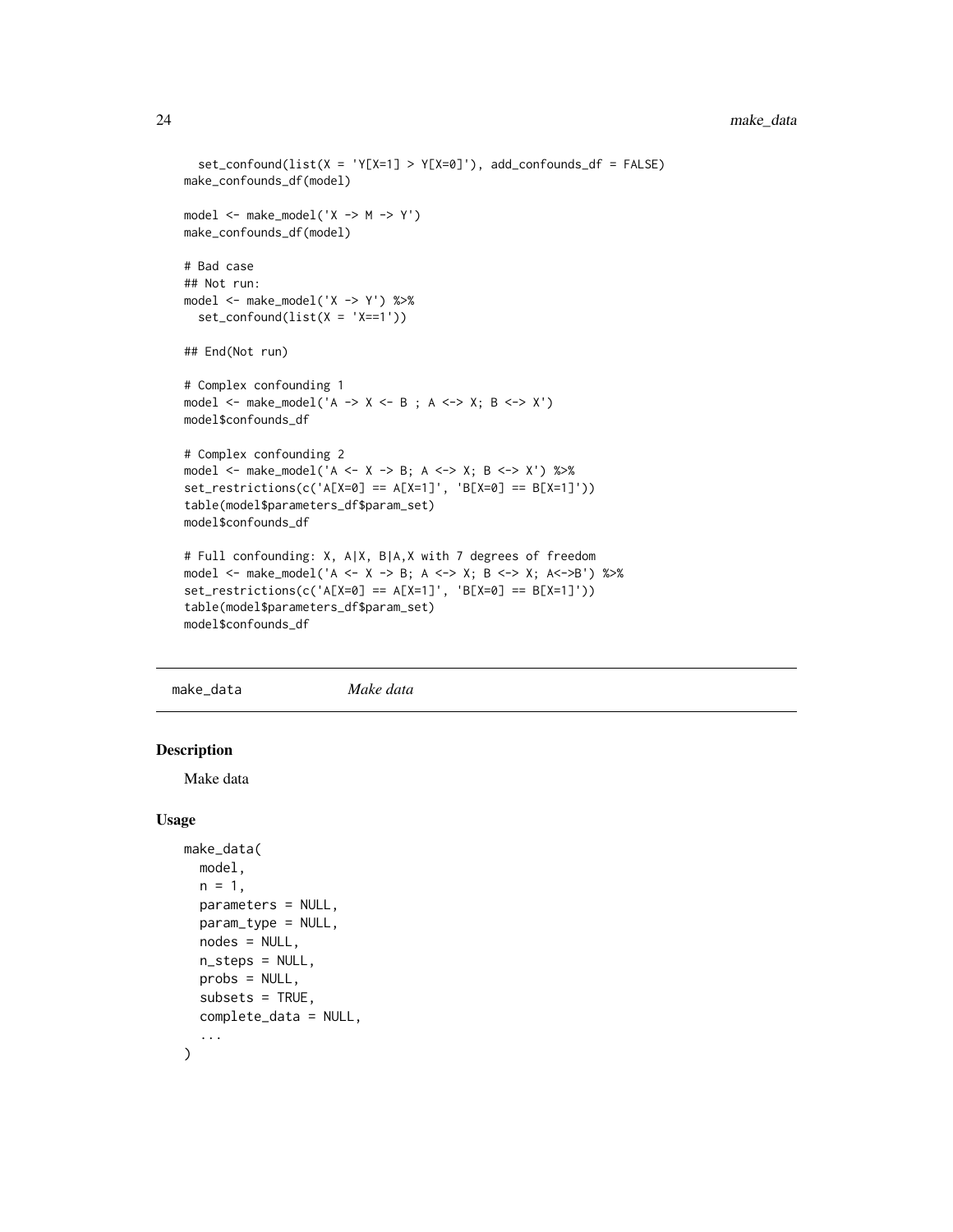# <span id="page-24-0"></span>make\_data 25

#### Arguments

| model         | A causal_model. A model object generated by make_model.                                                                                                                                                                                                                                                                                                                                                                                              |
|---------------|------------------------------------------------------------------------------------------------------------------------------------------------------------------------------------------------------------------------------------------------------------------------------------------------------------------------------------------------------------------------------------------------------------------------------------------------------|
| n             | Non negative integer. Number of observations.                                                                                                                                                                                                                                                                                                                                                                                                        |
| parameters    | A vector of real numbers in $[0,1]$ . Values of parameters to specify (optional).<br>By default, parameters is drawn from model\$parameters_df.                                                                                                                                                                                                                                                                                                      |
| param_type    | A character. String specifying type of parameters to make ("flat", "prior_mean",<br>"posterior_mean", "prior_draw", "posterior_draw", "define"). With param_type<br>set to define use arguments to be passed to make_priors; otherwise flat<br>sets equal probabilities on each nodal type in each parameter set; prior_mean,<br>prior_draw, posterior_mean, posterior_draw take parameters as the means<br>or as draws from the prior or posterior. |
| nodes         | A list. Which nodes to be observed at each step                                                                                                                                                                                                                                                                                                                                                                                                      |
| n_steps       | A list. Number of observations to be observed at each step                                                                                                                                                                                                                                                                                                                                                                                           |
| probs         | A list. Observation probabilities at each step                                                                                                                                                                                                                                                                                                                                                                                                       |
| subsets       | A list. Strata within which observations are to be observed at each step                                                                                                                                                                                                                                                                                                                                                                             |
| complete_data | A data. frame. Dataset with complete observations. Optional.                                                                                                                                                                                                                                                                                                                                                                                         |
| $\cdots$      | additional arguments that can be passed to link{make_parameters}                                                                                                                                                                                                                                                                                                                                                                                     |

# Value

A data.frame with simulated data.

```
# Simple draws
model <- make_model("X -> M -> Y")
make_data(model)
make_data(model, n = 3, nodes = c("X","Y"))
make_data(model, n = 3, param_type = "prior_draw")
make_data(model, n = 10, param_type = "define", parameters = 0:9)# Data Strategies
# A strategy in which X, Y are observed for sure and M is observed
# with 50% probability for X=1, Y=0 cases
model <- make_model("X -> M -> Y")
make_data(
 model,
  n = 8,
  nodes = list(c("X", "Y"), "M"),
  probs = list(1, .5),subsets = list(NULL, "X==1 & Y==0"))
```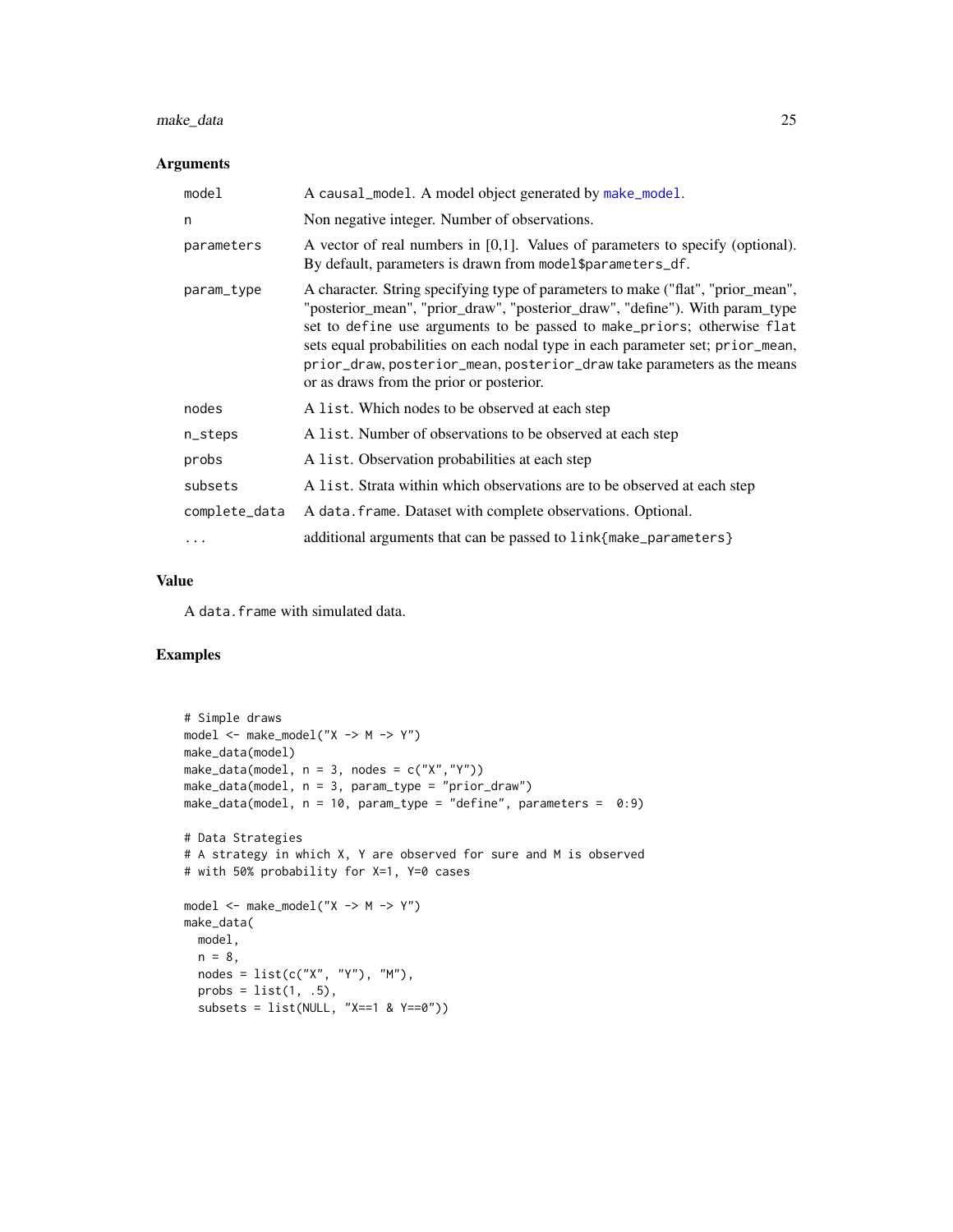<span id="page-25-1"></span><span id="page-25-0"></span>

Draw n events given event probabilities. Draws full data only. For incomplete data see [make\\_data](#page-23-1).

# Usage

```
make_events(
 model,
 n = 1,
 w = NULL,P = NULL,A = NULL,parameters = NULL,
 param_type = NULL,
 include_strategy = FALSE,
  ...
)
```
# Arguments

| model            | A causal_model. A model object generated by make_model.                                                                                                                                                                                                                                                                                                                                                                                             |  |
|------------------|-----------------------------------------------------------------------------------------------------------------------------------------------------------------------------------------------------------------------------------------------------------------------------------------------------------------------------------------------------------------------------------------------------------------------------------------------------|--|
| n                | An integer. Number of observations.                                                                                                                                                                                                                                                                                                                                                                                                                 |  |
| W                | A numeric matrix. A 'n_parameters x 1' matrix of event probabilities with<br>named rows.                                                                                                                                                                                                                                                                                                                                                            |  |
| P                | A data. frame. Parameter matrix. Not required but may be provided to avoid<br>repeated computation for simulations.                                                                                                                                                                                                                                                                                                                                 |  |
| A                | A data. frame. Ambiguity matrix. Not required but may be provided to avoid<br>repeated computation for simulations.                                                                                                                                                                                                                                                                                                                                 |  |
| parameters       | A vector of real numbers in $[0,1]$ . Values of parameters to specify (optional).<br>By default, parameters is drawn from model\$parameters_df.                                                                                                                                                                                                                                                                                                     |  |
| param_type       | A character. String specifying type of parameters to make ('flat', 'prior_mean',<br>'posterior_mean', 'prior_draw', 'posterior_draw', 'define). With param_type<br>set to define use arguments to be passed to make_priors; otherwise flat<br>sets equal probabilities on each nodal type in each parameter set; prior_mean,<br>prior_draw, posterior_mean, posterior_draw take parameters as the means<br>or as draws from the prior or posterior. |  |
| include_strategy |                                                                                                                                                                                                                                                                                                                                                                                                                                                     |  |
|                  | Logical. Whether to include a 'strategy' vector. Defaults to FALSE. Strategy<br>vector does not vary with full data but expected by some functions.                                                                                                                                                                                                                                                                                                 |  |
|                  | Arguments to be passed to make_priors if $param_type == define$                                                                                                                                                                                                                                                                                                                                                                                     |  |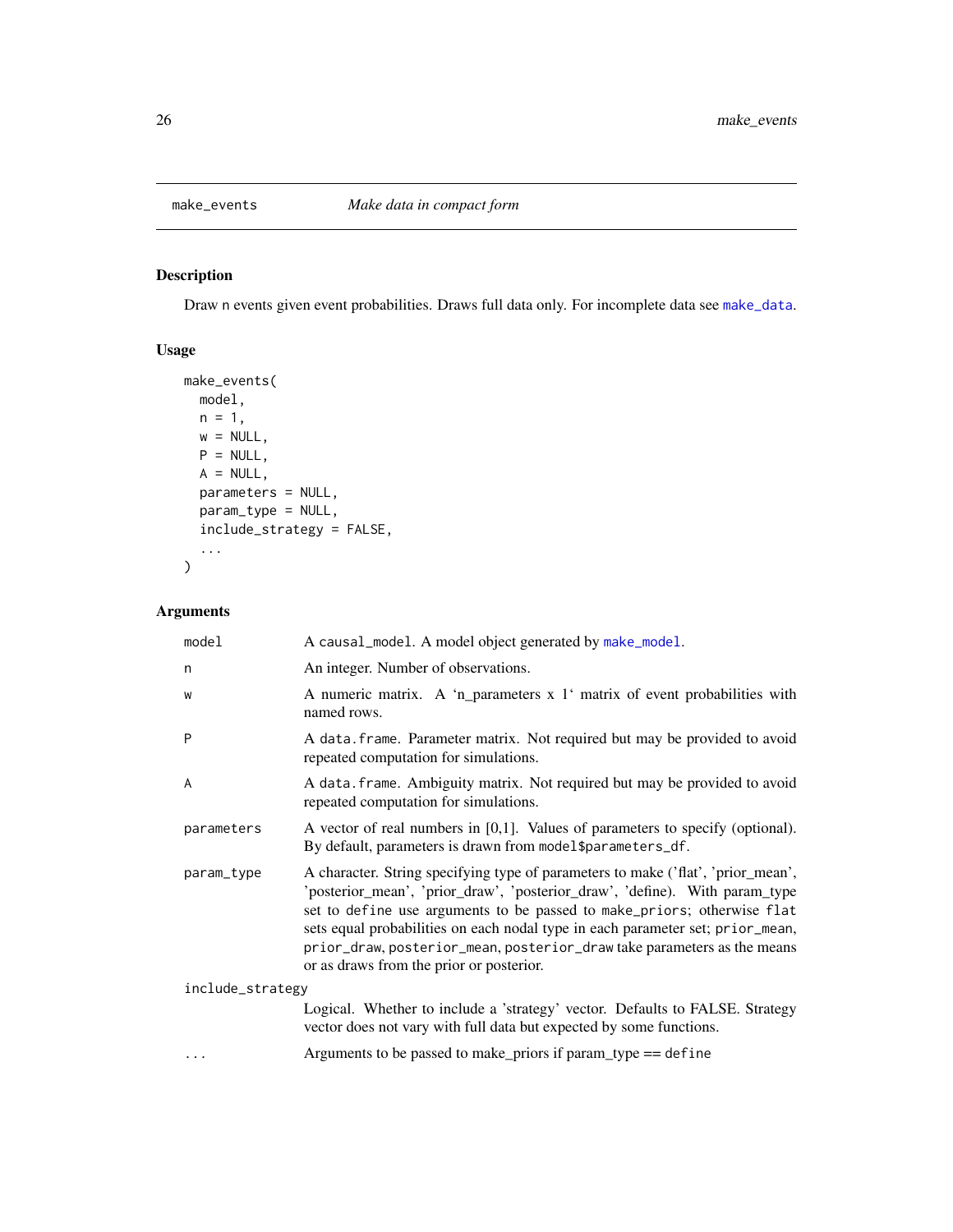# <span id="page-26-0"></span>make\_model 27

# Value

A data.frame of events

#### Examples

```
model <- make_model('X -> Y')
make_events(model = model)
make_events(model = model, param_type = 'prior_draw')
make_events(model = model, include_strategy = TRUE)
```
<span id="page-26-1"></span>make\_model *Make a model*

#### Description

make\_model uses [dagitty](#page-0-0) syntax and functionality to specify nodes and edges of a graph. Implied causal types are calculated and default priors are provided under the assumption of no confounding. Models can be updated with specification of a parameter matrix, P, by providing restrictions on causal types, and/or by providing informative priors on parameters. The default setting for a causal model have flat (uniform) priors and parameters putting equal weight on each parameter within each parameter set. These can be adjust with set\_priors and set\_parameters

#### Usage

make\_model(statement, add\_causal\_types = TRUE)

#### Arguments

| statement        | A character. Statement describing causal relations using dagitty syntax. Only    |
|------------------|----------------------------------------------------------------------------------|
|                  | directed relations are permitted. For instance "X -> Y" or "X1 -> Y <- X2; X1    |
|                  | $->X2"$ .                                                                        |
| add_causal_types |                                                                                  |
|                  | Logical. Whether to create and attach causal types to model. Defaults to 'TRUE'. |

#### Value

An object of class causal\_model.

|  |  |  | An object of class "causal_model" is a list containing at least the following components: |
|--|--|--|-------------------------------------------------------------------------------------------|
|--|--|--|-------------------------------------------------------------------------------------------|

| dag         | A data. frame with columns 'parent' and 'children' indicating how nodes relate<br>to each other. |
|-------------|--------------------------------------------------------------------------------------------------|
| node        | A named list with the nodes in the model                                                         |
| statement   | A character vector of the statement that defines the model                                       |
| nodal_types | A named list with the nodal types in the model                                                   |
|             | parameters_df A data. frame with descriptive information of the parameters in the model          |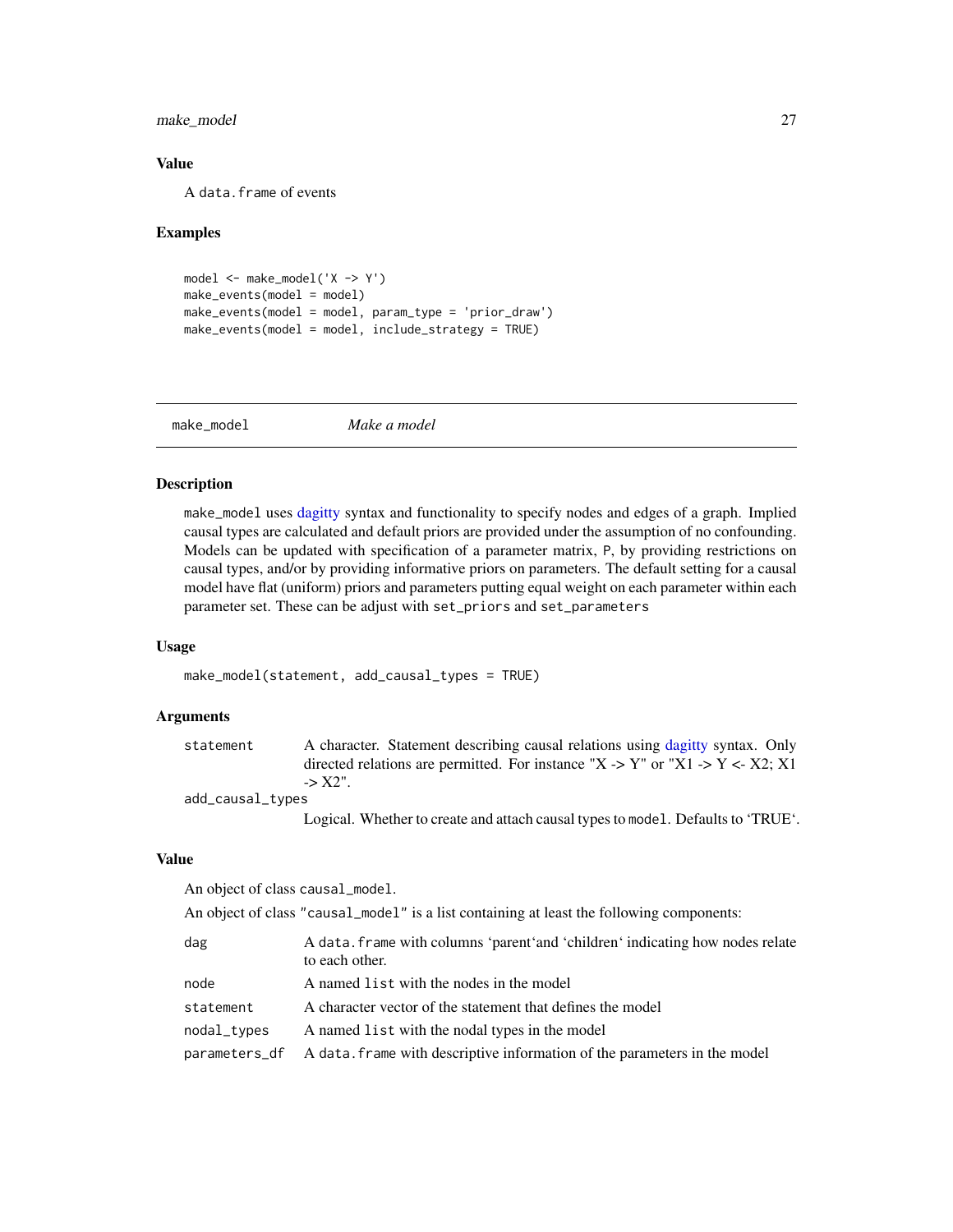#### Examples

```
make_model(statement = "X \rightarrow Y")
modelXKY <- make_model("X -> K -> Y; X -> Y")
# Example where cyclicaly dag attempted
## Not run:
modelXKX <- make_model("X -> K -> X")
## End(Not run)
# Examples with confounding
model <- make_model("X->Y; X <-> Y")
model$P
model <- make_model("Y2 <- X -> Y1; X <-> Y1; X <-> Y2")
model$P
model$confounds_df
dim(model$P)
model$P
model <- make_model("X1 -> Y <- X2; X1 <-> Y; X2 <-> Y")
dim(model$P)
model$parameters_df
# A single node graph is also possible
model <- make_model("X")
plot(model)
# Unconnected nodes cannot
## Not run:
model <- make_model("X <-> Y")
 plot(model)
## End(Not run)
```
<span id="page-27-1"></span>make\_parameters *Make a 'true' parameter vector*

#### Description

A vector of 'true' parameters; possibly drawn from prior or posterior.

# Usage

```
make_parameters(
  model,
  parameters = NULL,
  param_type = NULL,
  warning = TRUE,
  normalize = TRUE,
  ...
\mathcal{L}
```
<span id="page-27-0"></span>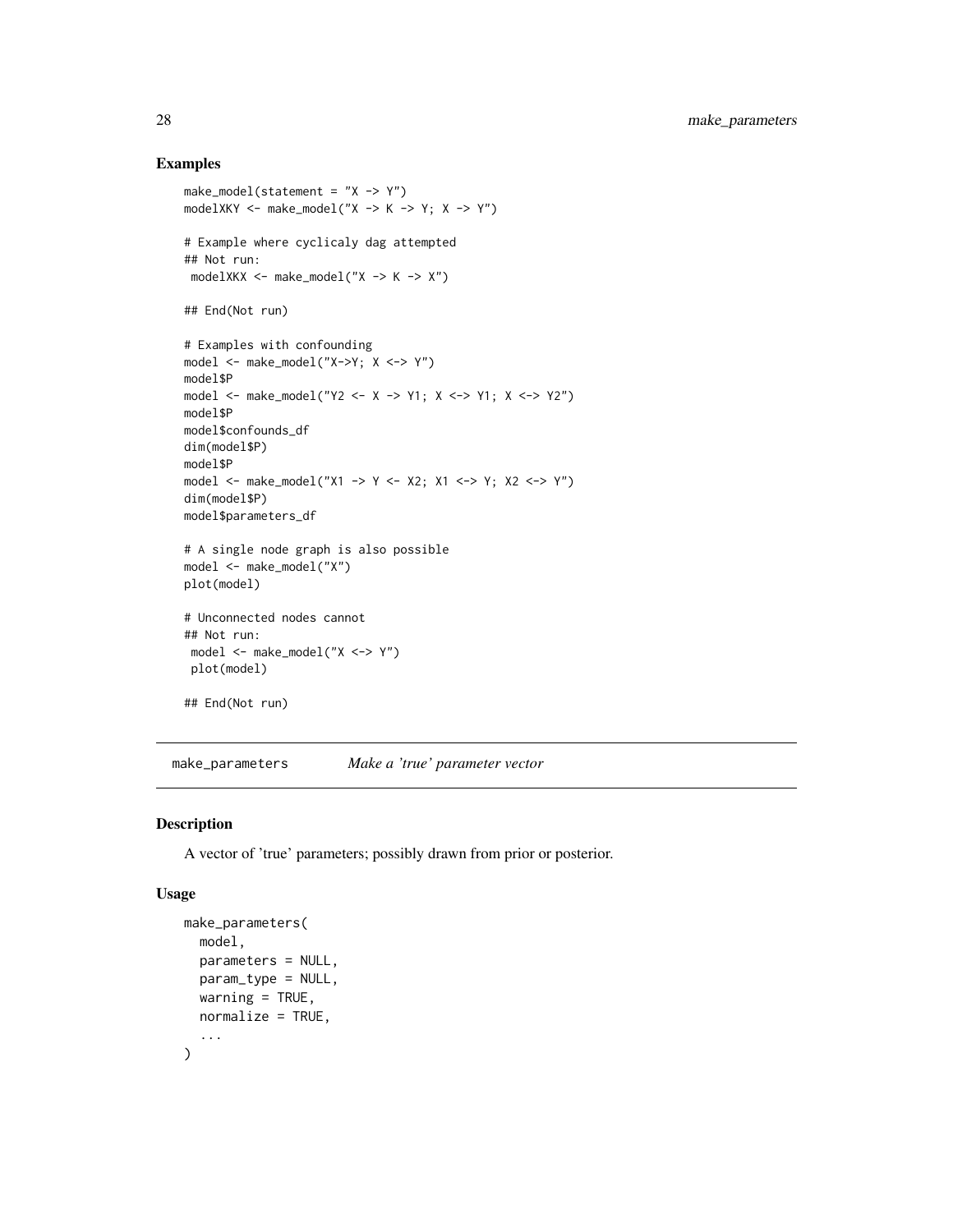# <span id="page-28-0"></span>make\_parameters 29

#### **Arguments**

| model      | A causal_model. A model object generated by make_model.                                                                                                                                                                                                                                                                                                                                                                                             |
|------------|-----------------------------------------------------------------------------------------------------------------------------------------------------------------------------------------------------------------------------------------------------------------------------------------------------------------------------------------------------------------------------------------------------------------------------------------------------|
| parameters | A vector of real numbers in $[0,1]$ . Values of parameters to specify (optional).<br>By default, parameters is drawn from model\$parameters_df.                                                                                                                                                                                                                                                                                                     |
| param_type | A character. String specifying type of parameters to make ("flat", "prior_mean",<br>"posterior_mean", "prior_draw", "posterior_draw", "define). With param_type<br>set to define use arguments to be passed to make_priors; otherwise flat<br>sets equal probabilities on each nodal type in each parameter set; prior_mean,<br>prior_draw, posterior_mean, posterior_draw take parameters as the means<br>or as draws from the prior or posterior. |
| warning    | Logical. Whether to warn about parameter renormalization.                                                                                                                                                                                                                                                                                                                                                                                           |
| normalize  | Logical. If parameter given for a subset of a family the residual elements are<br>normalized so that parameters in param_set sum to 1 and provided params are<br>unaltered.                                                                                                                                                                                                                                                                         |
| $\ddots$   | Options passed onto make_priors.                                                                                                                                                                                                                                                                                                                                                                                                                    |

#### Value

A vector of draws from the prior or distribution of parameters

#### See Also

Other parameters: [get\\_parameters\(](#page-12-1)), [set\\_parameters\(](#page-44-1))

```
# Simple examples
model <- make_model('X -> Y')
data <- simulate_data(model, n = 2)
model <- update_model(model, data)
make_parameters(model, parameters = c(.25, .75, 1.25,.25, .25, .25))
make_parameters(model, param_type = 'flat')
make_parameters(model, param_type = 'prior_draw')
make_parameters(model, param_type = 'prior_mean')
make_parameters(model, param_type = 'posterior_draw')
make_parameters(model, param_type = 'posterior_mean')
# Harder examples, using \code{define} and priors arguments to define
# specific parameters using causal syntax
# Using labels: Two values for two nodes with the same label
make_model('X -> M -> Y') %>% make_parameters(label = "01", parameters = c(\theta,1))
# Using statement:
make_model('X -> Y') %>%
   make_parameters(statement = c('Y[X=1]==Y[X=0]'), parameters = c(.2,0))make_model('X -> Y') %>%
  make_parameters(statement = c('Y[X=1]>Y[X=0]', 'Y[X=1]<Y[X=0]'), parameters = c(.2,0))
```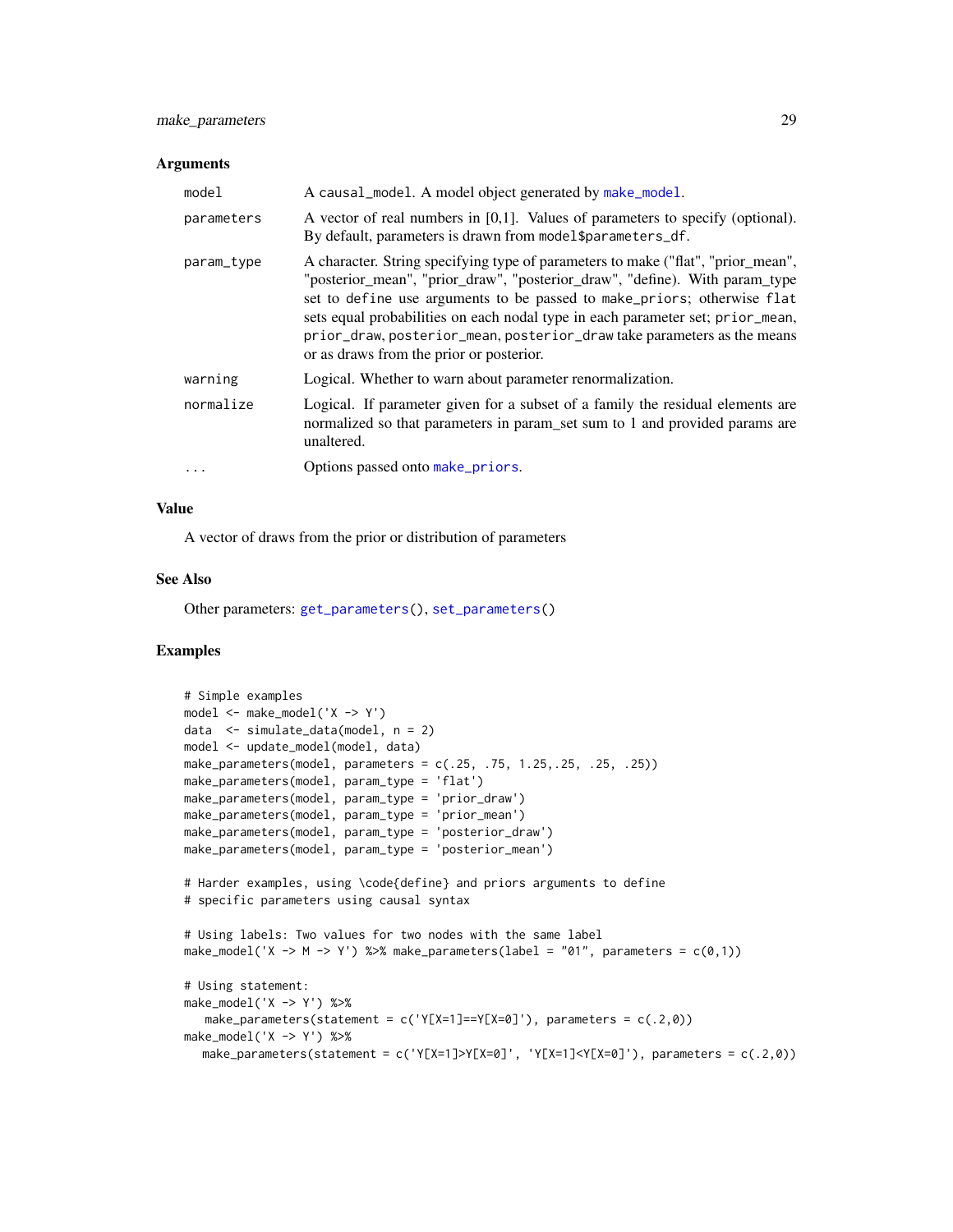```
# Normalize renormalizes values not set so that value set is not renomalized
make_parameters(make_model('X -> Y'),
              statement = 'Y[X=1] > Y[X=0]', parameters = .5)
make_parameters(make_model('X -> Y'),
              statement = 'Y[X=1]>Y[X=0]', parameters = .5, normalize = FALSE)
# May be built up
make_model('X -> Y') %>%
 set_confound(list(X = 'Y[X=1]>Y[X=0]')) %>%
 set\_parameters(confound = list(X='Y[X=1] > Y[X=0]', X='Y[X=1] <=Y[X=0]'),parameters = list(c(.2, .8), c(.8, .2))) %>%
 set_parameters(statement = 'Y[X=1]>Y[X=0]', parameters = .5) %>%
 get_parameters
```
make\_parameter\_matrix *Make parameter matrix*

# Description

Calculate parameter matrix assuming no confounding. The parameter matrix maps from parameters into causal types. In models without confounding parameters correspond to nodal types.

#### Usage

```
make_parameter_matrix(model)
```
#### Arguments

model A causal\_model. A model object generated by [make\\_model](#page-26-1).

#### Value

A data.frame, the parameter matrix, mapping from parameters to causal types

```
model <- make_model('X -> Y')
make_parameter_matrix(model)
```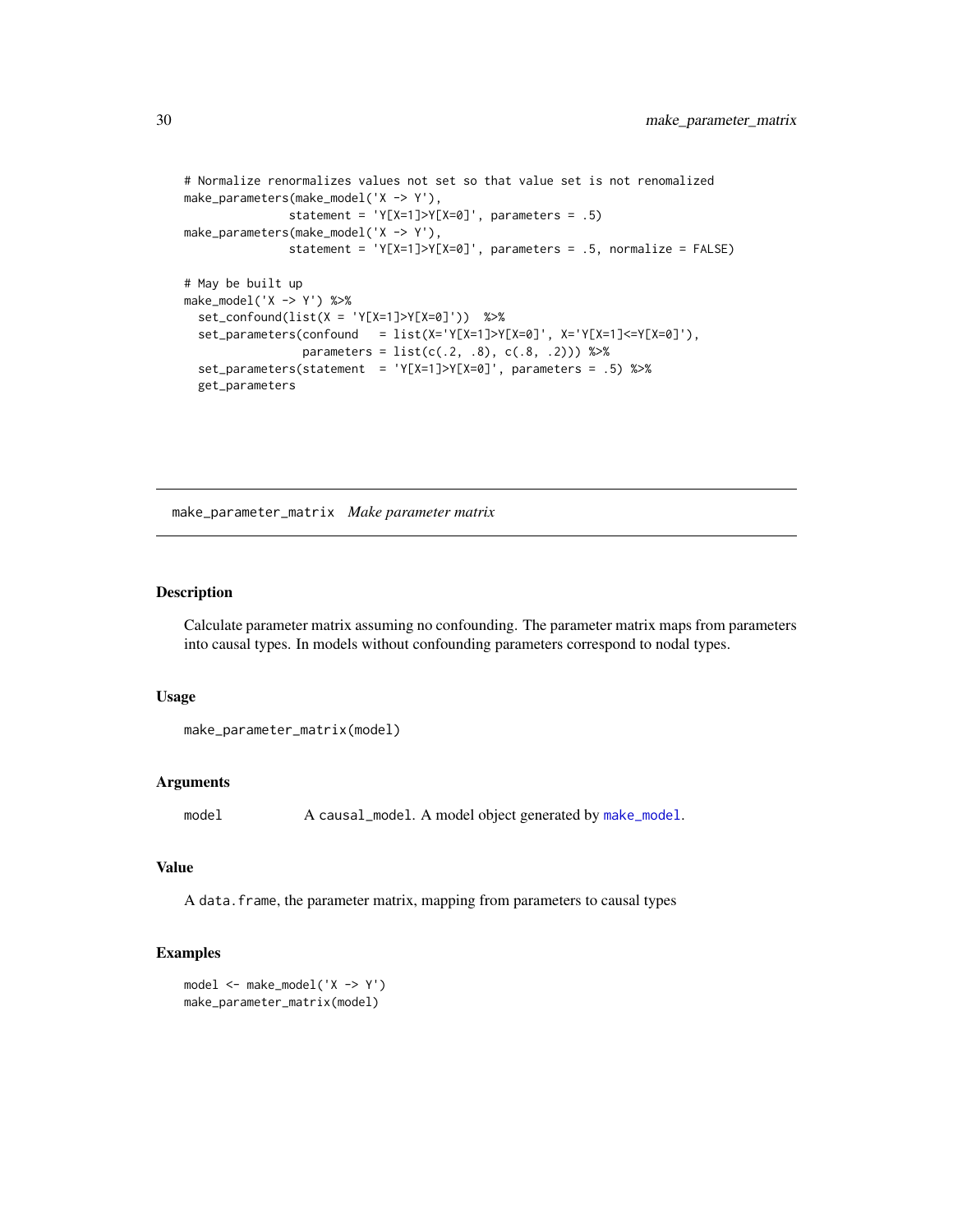<span id="page-30-1"></span><span id="page-30-0"></span>make\_priors *Make Priors*

# Description

A flexible function to generate priors for a model.

# Usage

```
make_priors(
 model,
 alphas = NA,
 distribution = NA,
 node = NA,
 label = NA,
 statement = NA,
 confound = NA,
 nodal_type = NA,
 param_names = NA,
 param_set = NA
\mathcal{L}
```
# Arguments

| model        | A model created with make_model                                                                                                               |
|--------------|-----------------------------------------------------------------------------------------------------------------------------------------------|
| alphas       | Real positive numbers giving hyperparameters of the Dirichlet distribution                                                                    |
| distribution | String (or list of strings) indicating a common prior distribution (uniform, jef-<br>freys or certainty)                                      |
| node         | A string (or list of strings) indicating nodes for which priors are to be altered                                                             |
| label        | A string. Label for nodal type indicating nodal types for which priors are to be<br>altered                                                   |
| statement    | A causal query (or list of queries) that determines nodal types for which priors<br>are to be altered                                         |
| confound     | A confound named list that restricts nodal types for which priors are to be al-<br>tered. Adjustments are limited to nodes in the named list. |
| nodal_type   | A string. Label for nodal type indicating nodal types for which priors are to be<br>altered                                                   |
| param_names  | A string. The name of specific parameter in the form of, for example, 'X.1',<br>'Y.01'                                                        |
| param_set    | A string. Indicates the name of the set of parameters to be modified (useful when<br>setting confounds)                                       |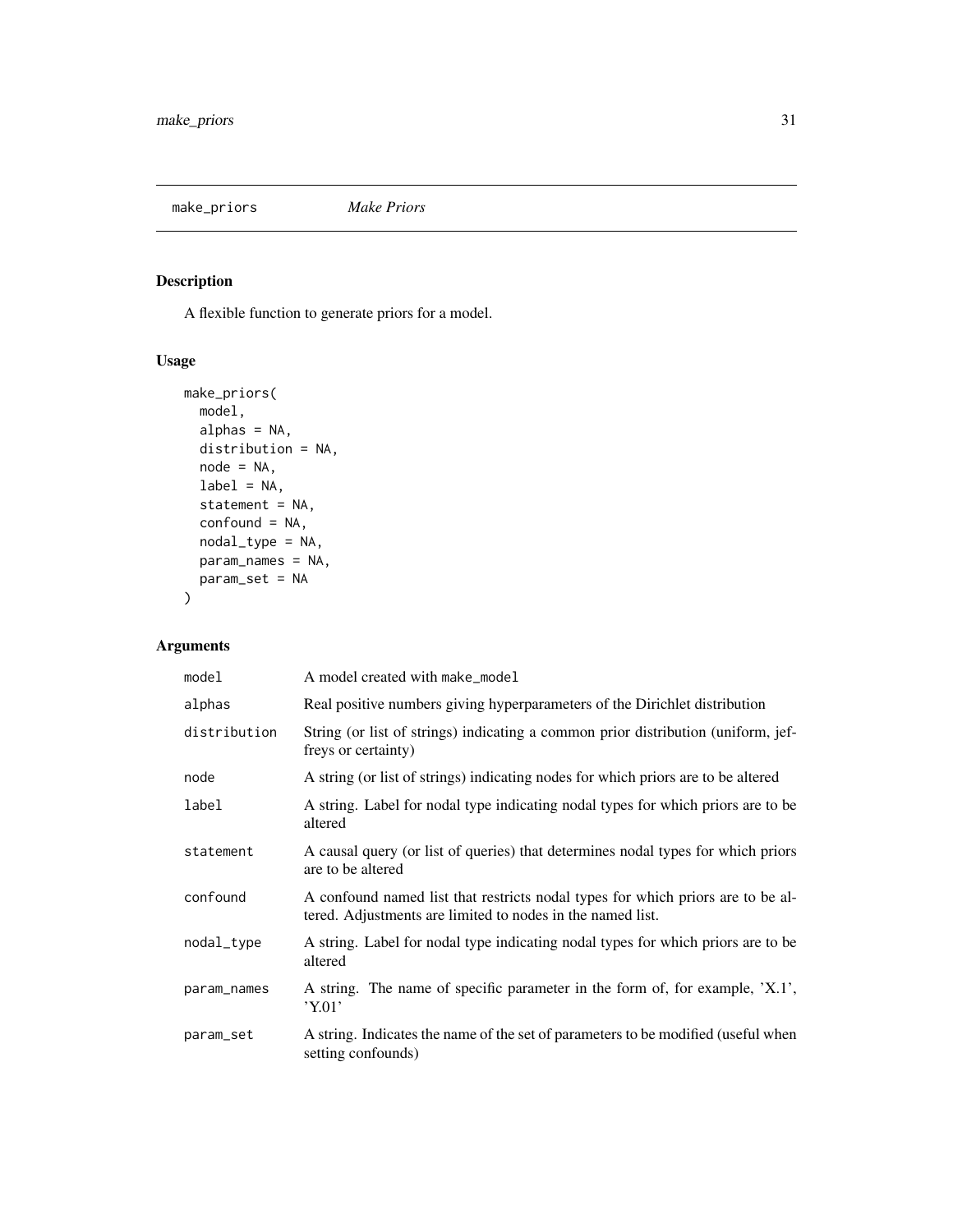<span id="page-31-0"></span>Seven arguments govern \*which\* parameters should be altered. The default is 'all' but this can be reduced by specifying

\* label or nodal\_type The label of a particular nodal type, written either in the form Y0000 or Y.Y0000

\* node, which restricts for example to parameters associated with node 'X'

\* statement, which restricts for example to nodal types that satisfy the statement 'Y[X=1] >  $Y[X=0]'$ 

\* confound, which restricts for example to nodal types that satisfy the statement 'Y[X=1] > Y[X=0]'

\* param\_set, which us useful when setting confound statements that produces several sets of parameters

\* param\_names, which restricts in specific parameters by naming them

Two arguments govern what values to apply:

\* alphas is one or more non negative numbers and

\* distribution indicates one of a common class: uniform, jeffreys, or 'certain'

Any arguments entered as lists or vectors of size > 1 should be of the same length as each other.

### Value

A vector indicating the hyperparameters of the prior distribution of the nodal types.

For instance confound =  $list(X = Y[X=1] > Y[X=0])$  adjust parameters on X that are conditional on nodal types for Y.

#### See Also

Other priors: [get\\_priors\(](#page-15-1)), [make\\_par\\_values\\_multiple\(](#page-0-0)), [make\\_par\\_values\(](#page-0-0)), [make\\_values\\_task\\_list\(](#page-33-1)), [set\\_priors\(](#page-46-1))

```
# Pass all nodal types
model <- make_model("Y <- X")
make_priors(model, alphas = .4)
make_priors(model, distribution = "jeffreys")
# Passing by names of node, parameter set or label
model <- make_model('X -> M -> Y')
make_priors(model, param_name = "X.1", alphas = 2)
make_priors(model, node = 'X', alphas = 3)
make_priors(model, param_set = 'Y', alphas = 5)
make_priors(model, node = c('X', 'Y'), alphas = 3)
make_priors(model, param_set = c('X', 'Y'), alphas = 5)
make_priors(model, node = list('X', 'Y'), alphas = list(3, 6))
make_priors(model, param_set = list('X', 'Y'), alphas = list(4, 6))
make_priors(model, node = c('X', 'Y'), distribution = c('certainty', 'jeffreys'))
```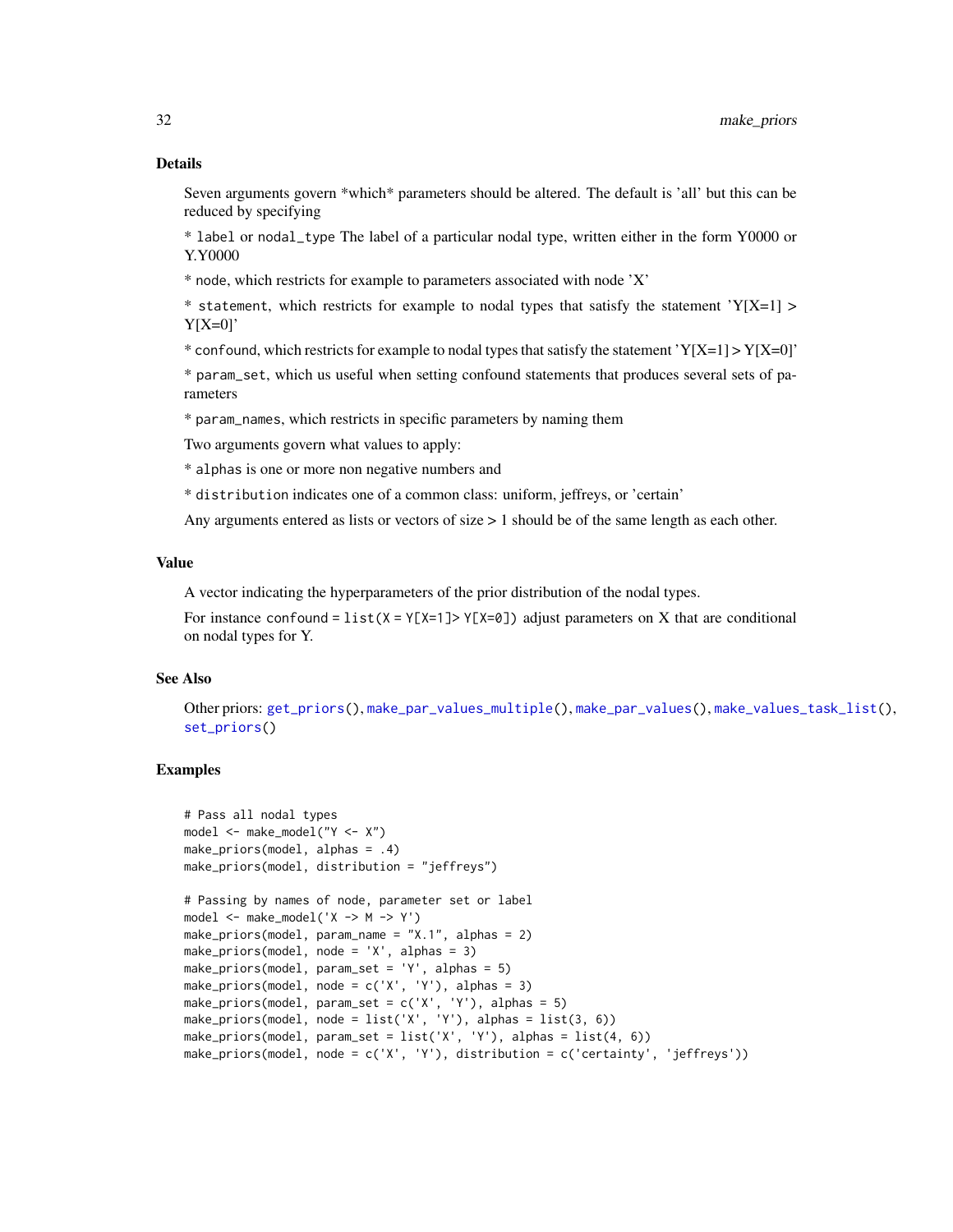```
make_priors(model, param_set = c('X', 'Y'), distribution = c('jeffreys', 'certainty'))
make_priors(model, label = '01', alphas = 5)
make_priors(model, node = 'Y', label = '00', alphas = 2)
make_priors(model, node =c('M', 'Y'), label = '11', alphas = 4)
# Passing a causal statement
make_priors(model, statement = 'Y[M=1] > Y[M=0]', alphas = 3)
make\_priors(model, statement = c('Y[M=1] > Y[M=0]', 'M[X=1] == M[X=0]'), alpha = c(3, 2))# Passing a confound statement
model <- make_model('X->Y') %>%
 set_confound(list(X = 'Y[X=1] > Y[X=0]', X = 'Y[X=1] < Y[X=0]'))
make_priors(model,
            confound = list(X='Y[X=1] > Y[X=0]',
                            X='Y[X=1] < Y[X=0]'),
            alphas = c(3, 6))
make_priors(model, confound= list(X='Y[X=1] > Y[X=0]'), alphas = 4)
make_priors(model, param_set='X_1', alphas = 5)
make_priors(model, param_names='X_2.1', alphas = .75)
make_model('X -> Y') %>%
  set_confound(list(X = 'Y[X=1]>Y[X=0]'))%>%
  make_priors(statement = 'X[]==1',
              confound = list(X = 'Y[X=1]>Y[X=0]', X = 'Y[X=1]<Y[X=0]',
              alphas = c(2, .5)
```

```
make_prior_distribution
```
*Make a prior distribution from priors*

#### Description

Create a 'n\_param'x 'n\_draws' database of possible lambda draws to be attached to the model.

#### Usage

```
make_prior_distribution(model, n_draws = 4000)
```
#### Arguments

| model   | A causal_model. A model object generated by make_model. |
|---------|---------------------------------------------------------|
| n draws | A scalar. Number of draws.                              |

#### Value

A 'data.frame' with dimension 'n\_param'x 'n\_draws' of possible lambda draws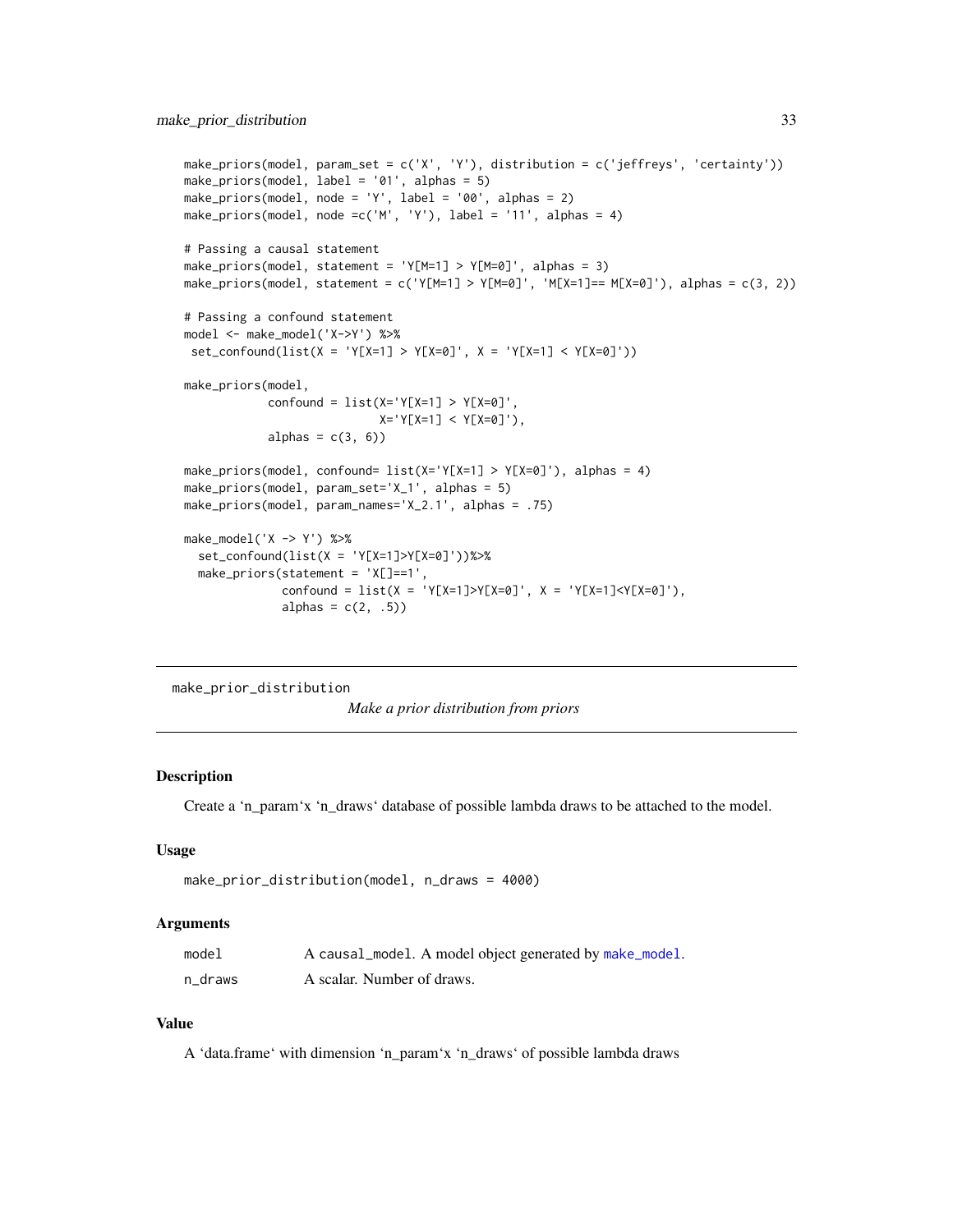# <span id="page-33-0"></span>See Also

Other prior\_distribution: [get\\_prior\\_distribution\(](#page-16-1)), [set\\_prior\\_distribution\(](#page-50-1))

# Examples

```
make_model('X -> Y') %>% make_prior_distribution(n_draws = 5)
```
<span id="page-33-1"></span>make\_values\_task\_list *Make values task list*

# Description

A function to generate a list of parameter arguments.

# Usage

```
make_values_task_list(
  distribution = NA,
  x = NA,
  node = NA,
  label = NA,
  statement = NA,
  confound = NA,
  nodal_type = NA,
  param_names = NA,
  param_set = NA
\mathcal{L}
```
# Arguments

| distribution | A string (or list of strings) indicating a common prior distribution (uniform,<br>jeffreys or certainty)                                      |
|--------------|-----------------------------------------------------------------------------------------------------------------------------------------------|
| X            | Real positive numbers. For priors these are hyperparameters of the Dirichlet<br>distribution. For parameters these are probabilities.         |
| node         | A string (or list of strings) indicating nodes for which priors are to be altered                                                             |
| label        | A string. Label for nodal type indicating nodal types for which priors are to be<br>altered                                                   |
| statement    | A causal query (or list of queries) that determines nodal types for which priors<br>are to be altered                                         |
| confound     | A confound named list that restricts nodal types for which priors are to be al-<br>tered. Adjustments are limited to nodes in the named list. |
| nodal_type   | String. Label for nodal type indicating nodal types for which priors are to be<br>altered                                                     |
| param_names  | String. The name of specific parameter in the form of, for example, 'X.1', 'Y.01'                                                             |
| param_set    | String. Indicates the name of the set of parameters to be modified (useful when<br>setting confounds)                                         |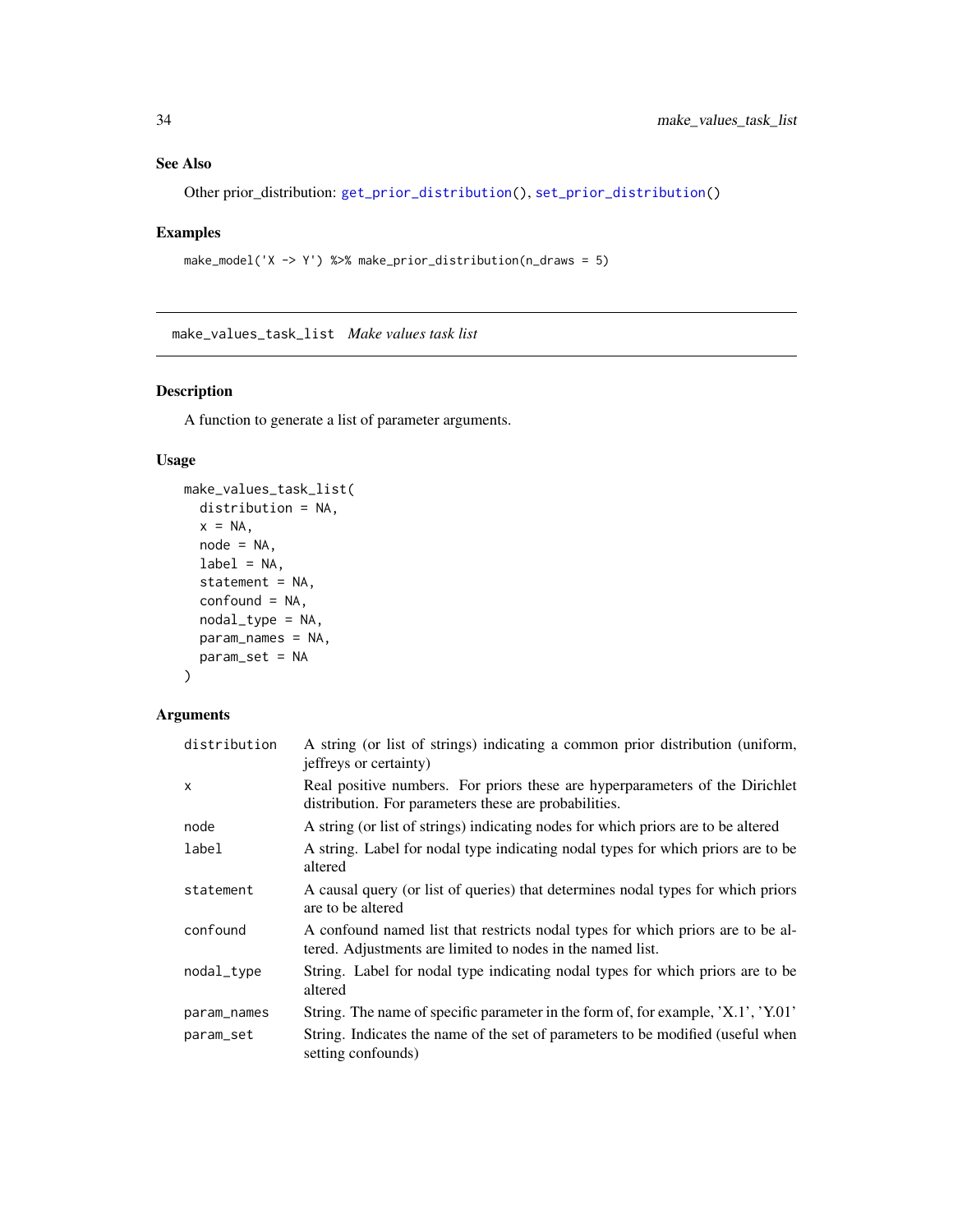# <span id="page-34-0"></span>non\_decreasing 35

# Value

An array of parameter arguments.

For instance confound =  $list(X = Y[X=1] > Y[X=0])$  adjust parameters on X that are conditional on nodal types for Y.

# See Also

Other priors: [get\\_priors\(](#page-15-1)), [make\\_par\\_values\\_multiple\(](#page-0-0)), [make\\_par\\_values\(](#page-0-0)), [make\\_priors\(](#page-30-1)), [set\\_priors\(](#page-46-1))

# Examples

```
CausalQueries:::make_values_task_list(node = 'X', x = 3)
CausalQueries:::make_values_task_list(node = c('X', 'Y'), x = 2:3)
CausalQueries:::make_values_task_list(node = c('X', 'Y'), x = list(1, 2:4))
```
<span id="page-34-1"></span>

|                | Make mono |  |
|----------------|-----------|--|
| non decreasing |           |  |

# ng *Make monotonicity statement (non negative)*

#### Description

Generate a statement for Y weakly monotonic (increasing) in X

# Usage

non\_decreasing(X, Y)

# Arguments

| A character. The quoted name of the input node   |
|--------------------------------------------------|
| A character. The quoted name of the outcome node |

# Value

A character statement of class statement

#### See Also

Other statements: [complements\(](#page-5-1)), [decreasing\(](#page-6-1)), [increasing\(](#page-20-1)), [interacts\(](#page-20-2)), [non\\_increasing\(](#page-35-1)), [substitutes\(](#page-54-1)), [te\(](#page-55-1))

## Examples

non\_decreasing('A', 'B')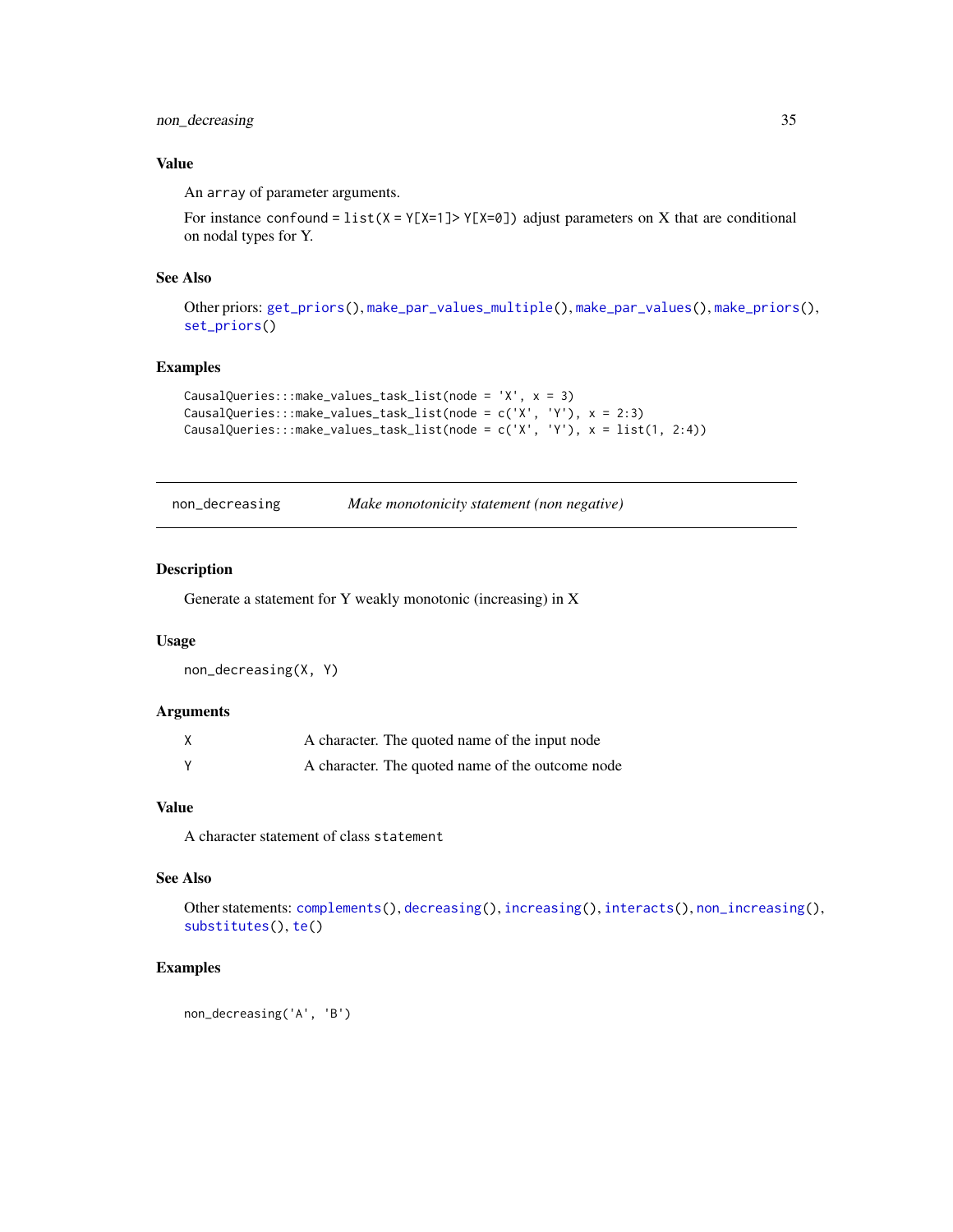<span id="page-35-1"></span><span id="page-35-0"></span>

Generate a statement for Y weakly monotonic (not increasing) in X

#### Usage

```
non_increasing(X, Y)
```
# Arguments

| A character. The quoted name of the input node   |
|--------------------------------------------------|
| A character. The quoted name of the outcome node |

# Value

A character statement of class statement

# See Also

Other statements: [complements\(](#page-5-1)), [decreasing\(](#page-6-1)), [increasing\(](#page-20-1)), [interacts\(](#page-20-2)), [non\\_decreasing\(](#page-34-1)), [substitutes\(](#page-54-1)), [te\(](#page-55-1))

# Examples

non\_increasing('A', 'B')

observe\_data *Observe data, given a strategy*

#### Description

Observe data, given a strategy

# Usage

```
observe_data(
  complete_data,
  observed = NULL,
  nodes_to_observe = NULL,
  prob = 1,
  m = NULL,subset = NULL
\mathcal{E}
```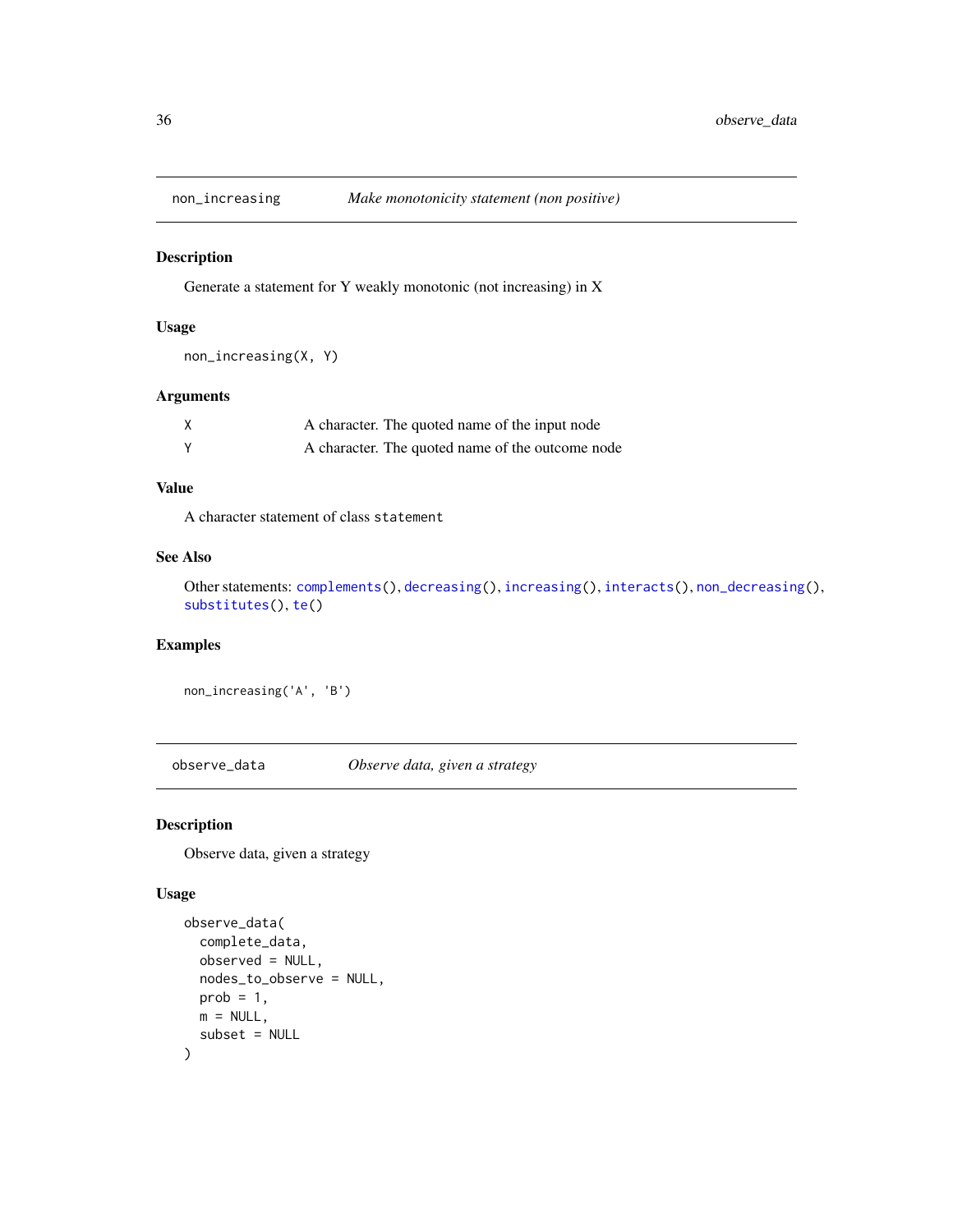# <span id="page-36-0"></span>query\_distribution 37

# Arguments

|                              | complete_data A data.frame. Data observed and unobserved.                                                                                                                                                                                  |
|------------------------------|--------------------------------------------------------------------------------------------------------------------------------------------------------------------------------------------------------------------------------------------|
| observed<br>nodes_to_observe | A data.frame.Data observed.                                                                                                                                                                                                                |
|                              | A list. Nodes to observe.                                                                                                                                                                                                                  |
| prob                         | A scalar. Observation probability.                                                                                                                                                                                                         |
| m                            | A integer. Number of units to observe; if specified, m overrides prob.                                                                                                                                                                     |
| subset                       | A character. Logical statement that can be applied to rows of complete data. For<br>instance observation for some nodes might depend on observed values of other<br>nodes; or observation may only be sought if data not already observed! |

# Value

A data.frame with logical values indicating which nodes to observe in each row of 'complete\_data'.

# Examples

```
model <- make_model("X -> Y")
df <- simulate_data(model, n = 8)
# Observe X values only
observe_data(complete_data = df, nodes_to_observe = "X")
# Observe half the Y values for cases with observed X = 1observe_data(complete_data = df,
    observed = observe_data(complete_data = df, nodes_to_observable = "X"),
    nodes_to_observe = "Y", prob = .5,subset = "X==1"
```
query\_distribution *Calculate query distribution*

# Description

Calculated distribution of a query from a prior or posterior distribution of parameters

# Usage

```
query_distribution(
 model,
 query,
 given = TRUE,
 using = "priors",
 parameters = NULL,
  type_distribution = NULL,
 verbose = FALSE,
  join_by = "|"\mathcal{E}
```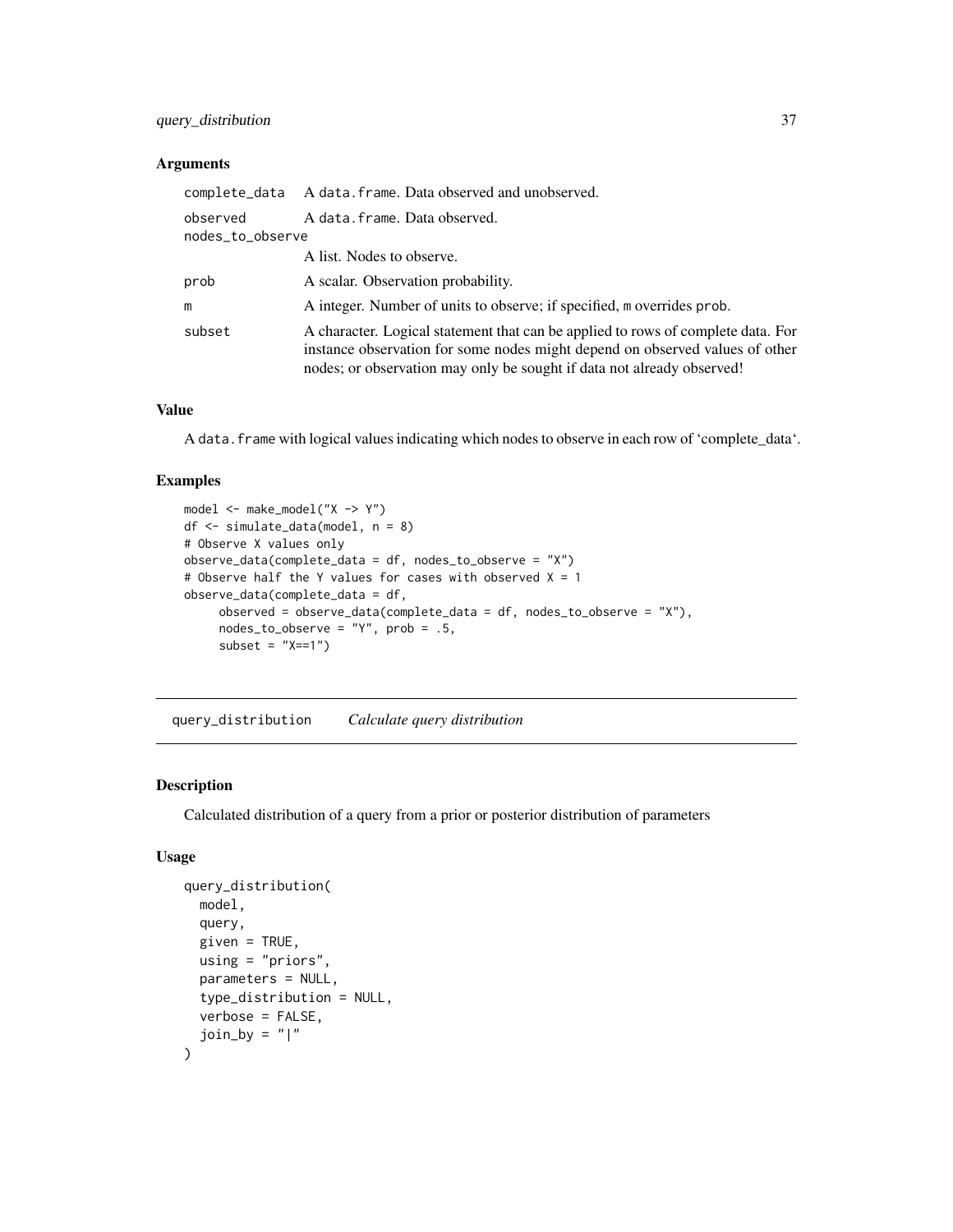#### <span id="page-37-0"></span>**Arguments**

| model             | A causal_model. A model object generated by make_model.                                                                                                                                                                                                                                       |  |
|-------------------|-----------------------------------------------------------------------------------------------------------------------------------------------------------------------------------------------------------------------------------------------------------------------------------------------|--|
| query             | A character. A query on potential outcomes such as " $Y[X=1] - Y[X=0]$ "                                                                                                                                                                                                                      |  |
| given             | A character. A quoted expression evaluates to logical statement. given allows<br>estimand to be conditioned on *observational* distribution.                                                                                                                                                  |  |
| using             | A character. Whether to use 'priors', 'posteriors' or 'parameters'                                                                                                                                                                                                                            |  |
| parameters        | A vector of real numbers in $[0,1]$ . A true parameter vector to be used instead of<br>parameters attached to the model in case 'using' specifies 'parameters'                                                                                                                                |  |
| type_distribution |                                                                                                                                                                                                                                                                                               |  |
|                   | A numeric vector. If provided saves calculation, otherwise calculated from<br>model; may be based on prior or posterior                                                                                                                                                                       |  |
| verbose           | Logical. Whether to print mean and standard deviation of the estimand on the<br>console.                                                                                                                                                                                                      |  |
| join_by           | A character. The logical operator joining expanded types when query contains<br>wildcard (.). Can take values " $\&$ " (logical AND) or " " (logical OR). When<br>restriction contains wildcard $(.)$ and join_by is not specified, it defaults to " $ $ ",<br>otherwise it defaults to NULL. |  |

#### Value

A vector of draws from the distribution of the potential outcomes specified in 'query'

#### Examples

```
model <- make_model("X -> Y") %>%
        set_prior_distribution()
distribution <- query_distribution(model, query = "(Y[X=1] - Y[X=0])")
distribution <- query_distribution(model, query = "(Y[X=1] - Y[X=0])", given = "X==1")
distribution <- query_distribution(model, query = "(Y[X=1] - Y[X=0])", given = "Y[X=1]==1")
distribution <- query_distribution(model, query = "(Y[X=1] > Y[X=0])")
 distribution <- query_distribution(model, query = "(Y[X=.] == 1)", join_by = "&")
distribution <- query_distribution(model, query = "(Y[X=1] - Y[X=0])", using = "parameters")
df <- simulate_data(model, n = 3)
updated_model <- update_model(model, df)
query_distribution( updated_model , query = "(Y[X=1] - Y[X=0])", using = "posteriors")
```
query\_model *Generate estimands dataframe*

# Description

Calculated from a parameter vector, from a prior or from a posterior distribution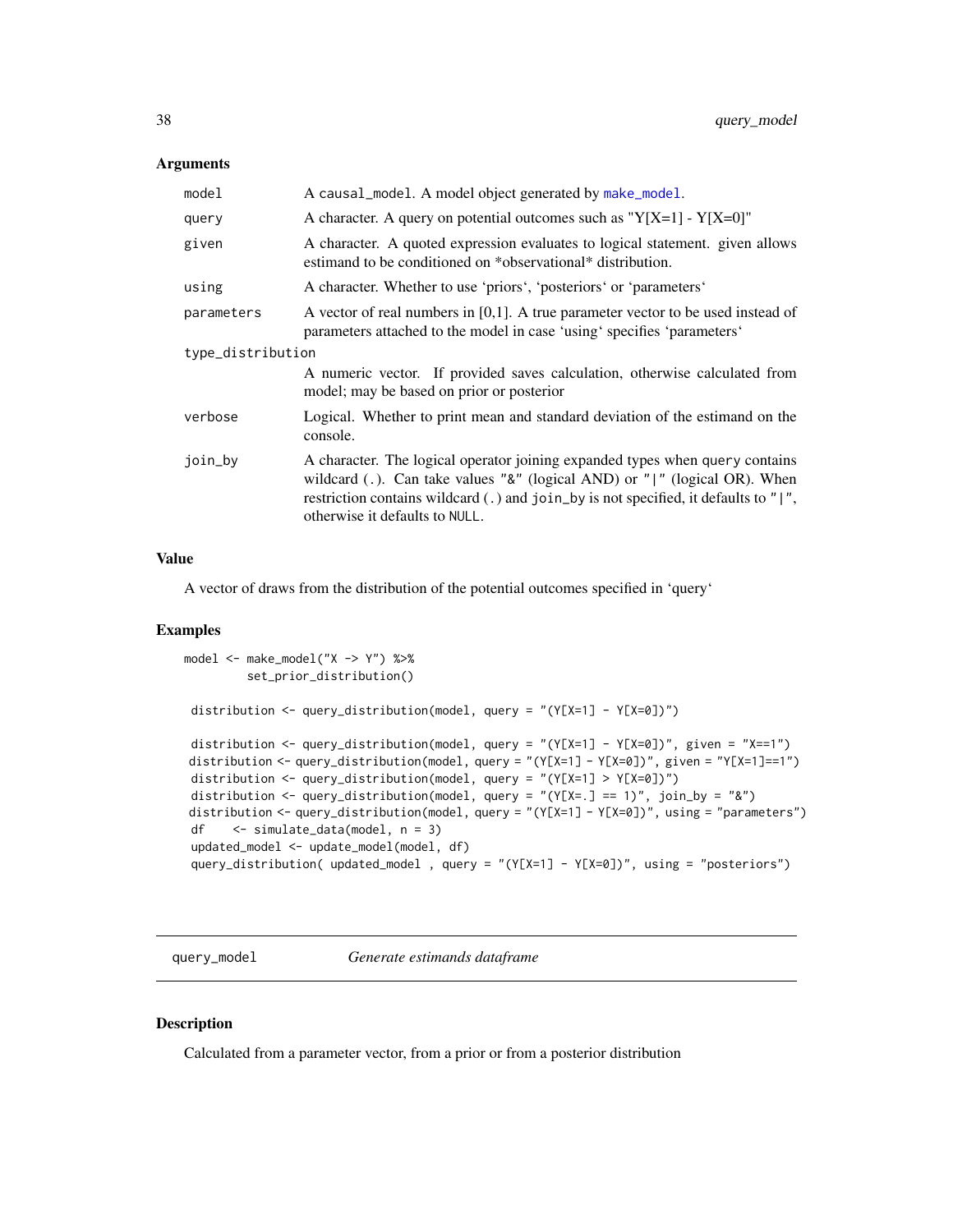# query\_model 39

# Usage

```
query_model(
 model,
  queries = NULL,
 given = NULL,
 using = list("priors"),
 parameters = NULL,
  stats = NULL,
 digits = 3,
 n_draws = 4000,
  expand_grid = FALSE,
  query = NULL
\mathcal{L}
```
# Arguments

| model       | A causal_model. A model object generated by make_model.                                                                                                           |
|-------------|-------------------------------------------------------------------------------------------------------------------------------------------------------------------|
| queries     | A vector of characters. Query on potential outcomes such as " $Y[X=1] - Y[X=0]$ ".                                                                                |
| given       | A character. A quoted expression that evaluates to a logical statement. Allows<br>estimand to be conditioned on *observational* (or counterfactual) distribution. |
| using       | A character. Whether to use 'priors', 'posteriors' or 'parameters'.                                                                                               |
| parameters  | A vector of real numbers in $[0,1]$ . Values of parameters to specify (optional).<br>By default, parameters is drawn from model\$parameters_df.                   |
| stats       | Functions to be applied to estimand distribution. If 'NULL', defaults to mean<br>and standard deviation.                                                          |
| digits      | An integer. Decimal digits in output table.                                                                                                                       |
| n_draws     | An integer. Number of draws.                                                                                                                                      |
| expand_grid | Logical. If TRUE then all combinations of provided lists are examined. If not<br>then each list is cycled through separately. Defaults to 'FALSE'.                |
| query       | alias for queries                                                                                                                                                 |

# Value

A data.frame with columns 'Query', 'Given' and 'Using' defined by corresponding input values. Further columns are generated as specified in 'stats'.

```
model <- make_model("X -> Y") %>% set_prior_distribution(n_draws = 10000)
```

```
estimands_df <-query_model(
              model,
              query = list(ATE = "Y[X=1] - Y[X=0]", Share_positive = "Y[X=1] > Y[X=0]"),
              using = c("parameters", "priors"),
              expand_grid = TRUE)
```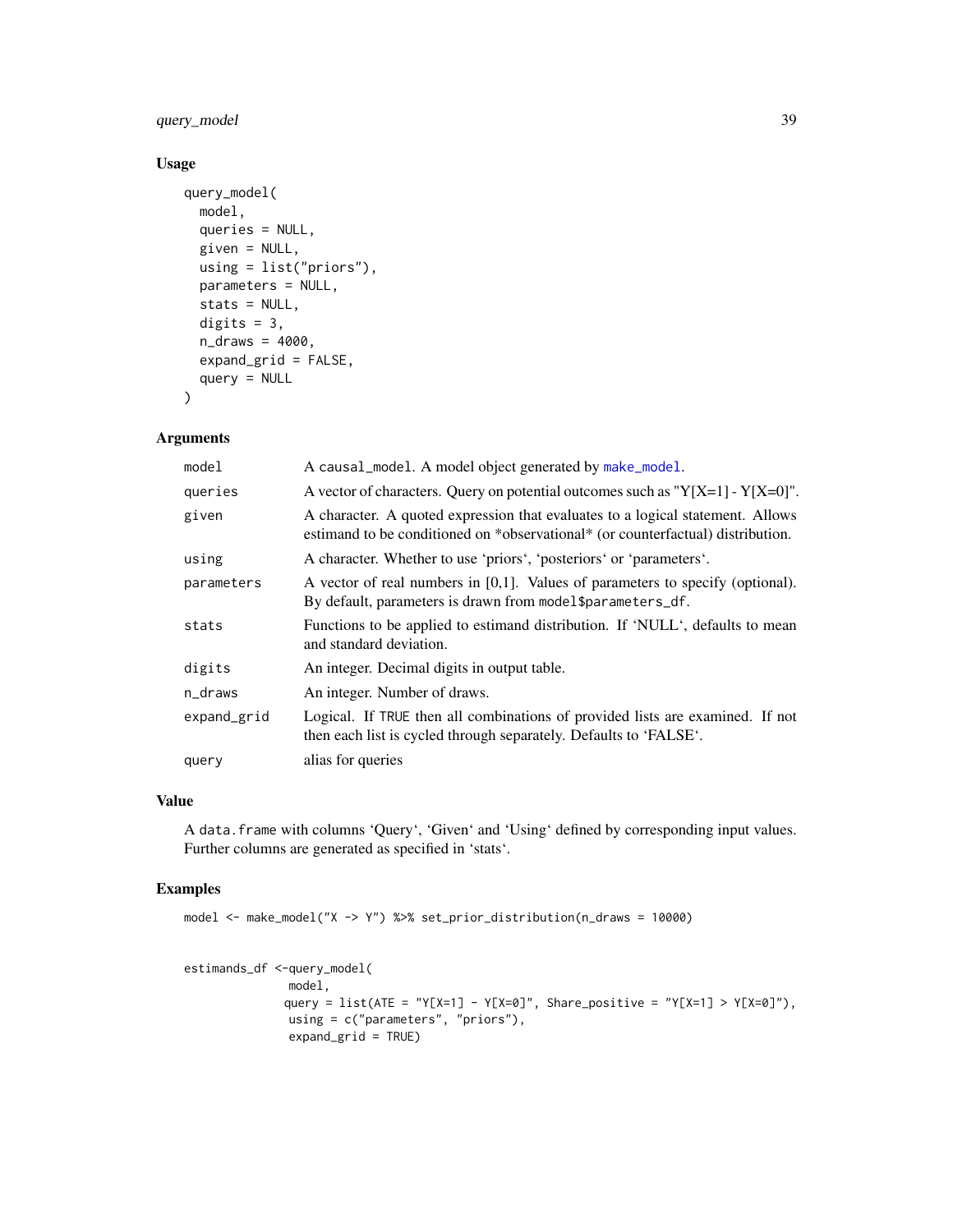```
estimands_df <-query_model(
              model,
              query = list(ATE = "Y[X=1] - Y[X=0]", Share_positive = "Y[X=1] > Y[X=0]"),
              using = c("parameters", "priors"),
              expand_grid = FALSE)
estimands_df <- query_model(
               model,
               using = list( "parameters", "priors"),
                query = list(ATE = "Y[X=1] - Y[X=0]", Is_B = "Y[X=1] > Y[X=0]"),
                given = list(TRUE, "Y==0 8 X==1"),
                expand_grid = TRUE,
                digits = 3)
# An example: a stat representing uncertainty of token causation
token_var <- function(x) mean(x)*(1-mean(x))
estimands_df <- query_model(
               model,
               using = list( "parameters", "priors"),
                query = "Y[X=1] > Y[X=0]'",
                stats = c(mean = mean, sd = sd, token_var = token_var))
```
<span id="page-39-1"></span>reveal\_outcomes *Reveal outcomes*

#### Description

Reveal outcomes for all causal types. Calculated by sequentially calculating endogenous nodes. If a do operator is applied to any node then it takes the given value and all its descendants are generated accordingly.

#### Usage

reveal\_outcomes(model, dos = NULL, node = NULL)

#### Arguments

| model | A causal_model. A model object generated by make_model.                                                                                                |
|-------|--------------------------------------------------------------------------------------------------------------------------------------------------------|
| dos   | A named list. Do actions defining node values, e.g., $list(X = 0, M = 1)$ .                                                                            |
| node  | A character. An optional quoted name of the node whose outcome should be<br>revealed. If specified all values of parents need to be specified via dos. |

# Details

reveal\_outcomes starts off by creating types (via [get\\_nodal\\_types](#page-11-1)). It then takes types of endogenous and reveals their outcome based on the value that their parents took. Exogenous nodes outcomes correspond to their type.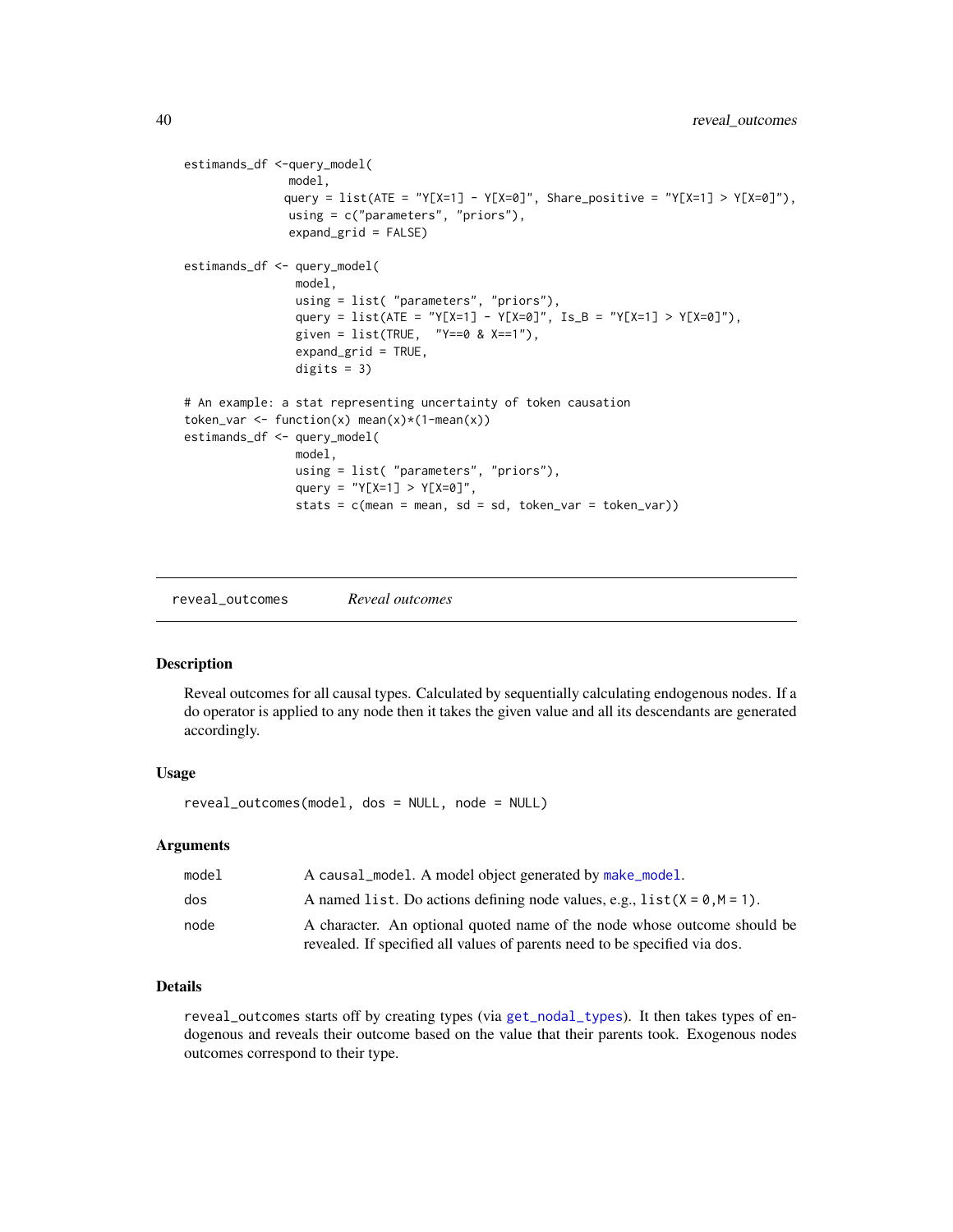# <span id="page-40-0"></span>Value

A data.frame object of revealed data for each node (columns) given causal / nodal type (rows) .

# Examples

```
model <- make_model("X -> Y")
reveal_outcomes(model)
model <- make_model("X1->Y;X2->M;M->Y")
reveal_outcomes(model, dos = list(X1 = 1, M = 0))model <- make_model("X->M->Y")
reveal_outcomes(model, dos = list(M = 1), node = "Y")
```
set\_ambiguities\_matrix

*Set ambiguity matrix*

# Description

Add an ambiguities matrix to a model

#### Usage

```
set_ambiguities_matrix(model, A = NULL)
```
# Arguments

| model | A causal_model. A model object generated by make_model.                    |
|-------|----------------------------------------------------------------------------|
| A     | A data, frame. Ambiguity matrix. Not required but may be provided to avoid |
|       | repeated computation for simulations.                                      |

#### Value

An object of type causal\_model with the ambiguities matrix attached

# Examples

model <- make\_model('X -> Y') %>% set\_ambiguities\_matrix() model\$A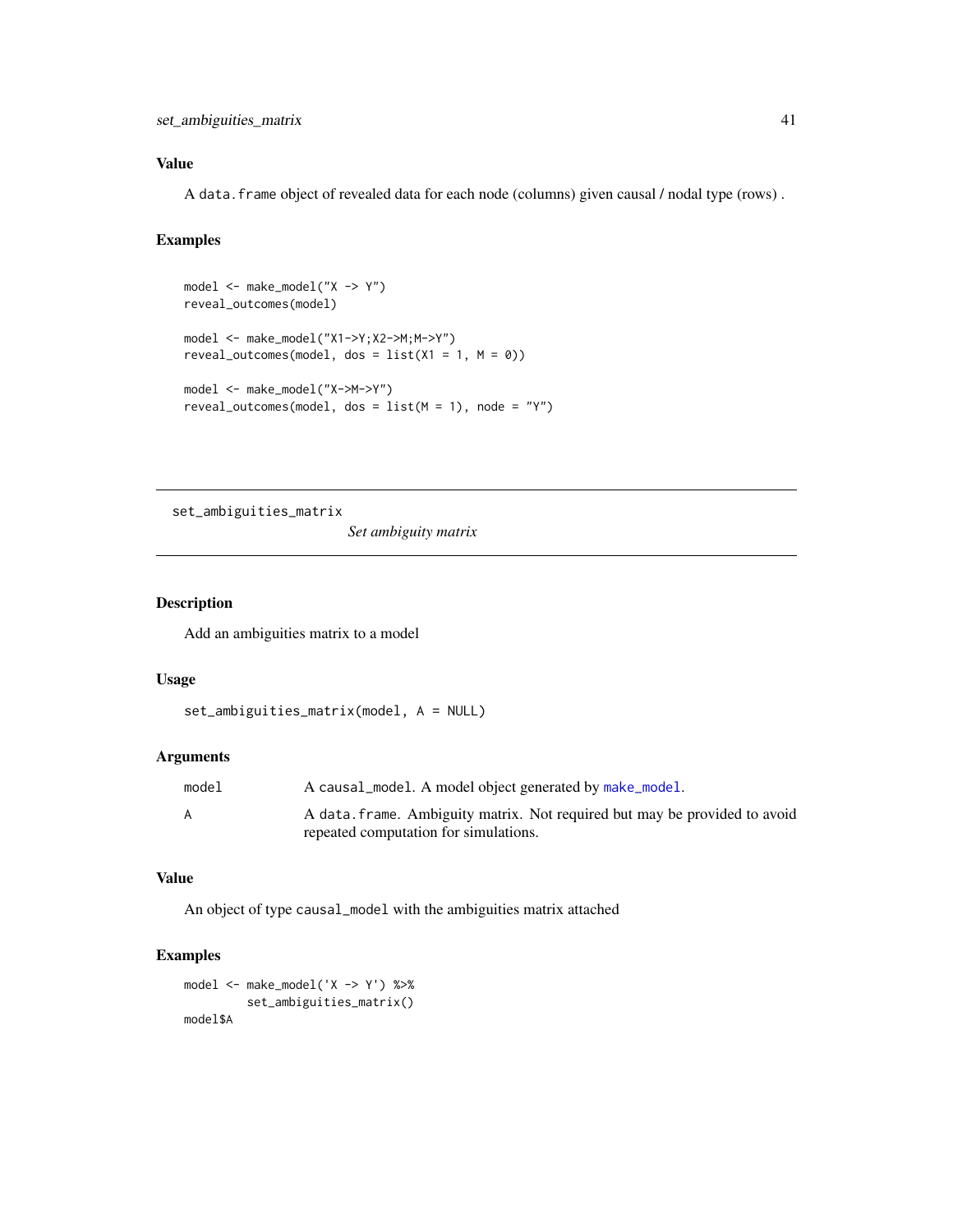<span id="page-41-0"></span>set\_confound *Set confound*

#### Description

Adjust parameter matrix to allow confounding.

#### Usage

```
set_confound(model, confound = NULL, add_confounds_df = TRUE)
```
# Arguments

| model            | A causal_model. A model object generated by make_model.                      |
|------------------|------------------------------------------------------------------------------|
| confound         | A named list. It relates nodes to statements that identify causal types with |
|                  | which they are confounded                                                    |
| add confounds df |                                                                              |
|                  |                                                                              |

Logical. Attach a dataframe with confound links. Defaults to TRUE.

#### Details

Confounding between  $X$  and  $Y$  arises when the nodal types for  $X$  and  $Y$  are not independently distributed. In the  $X \rightarrow Y$  graph, for instance, there are 2 nodal types for X and 4 for Y. There are thus 8 joint nodal types:

|                                                                                                                         |         | l t^X                |                                                                 |     |
|-------------------------------------------------------------------------------------------------------------------------|---------|----------------------|-----------------------------------------------------------------|-----|
|                                                                                                                         |         | 0                    |                                                                 | Sum |
| $ ------  ------  ------$                                                                                               |         |                      | t^Y   00   Pr(t^X=0 & t^Y=00)   Pr(t^X=1 & t^Y=00)   Pr(t^Y=00) |     |
|                                                                                                                         | $110$ . |                      |                                                                 |     |
| $\begin{array}{ c c c c c c } \hline \ \text{I} & \text{01} & \text{I} & \text{.} \ \hline \end{array}$<br>$\mathbf{L}$ |         |                      |                                                                 |     |
|                                                                                                                         | 111.    |                      |                                                                 |     |
|                                                                                                                         |         | $ Sum   Pr(t^X = 0)$ | $Pr(t^{\wedge}X=1)$                                             |     |

This table has 8 interior elements and so an unconstrained joint distribution would have 7 degrees of freedom. A no confounding assumption means that  $Pr(t^{\wedge}X | t^{\wedge}Y) = Pr(t^{\wedge}X)$ , or  $Pr(t^{\wedge}X, t^{\wedge}Y) =$  $Pr(t^{\Lambda}X)Pr(t^{\Lambda}Y)$ . In this case there would be 3 degrees of freedom for Y and 1 for X, totalling 4 rather than 7.

set\_confounds lets you relax this assumption by increasing the number of parameters characterizing the joint distribution. Using the fact that  $P(A,B) = P(A)P(B|A)$  new parameters are introduced to capture P(B|A=a) rather than simply P(B).

The simplest way to allow for confounding is by adding a bidirected edge, such as via: set\_confound(model, list('X  $\langle \rangle$  > Y')). In this case the descendent node has a distribution conditional on the value of the ancestor node.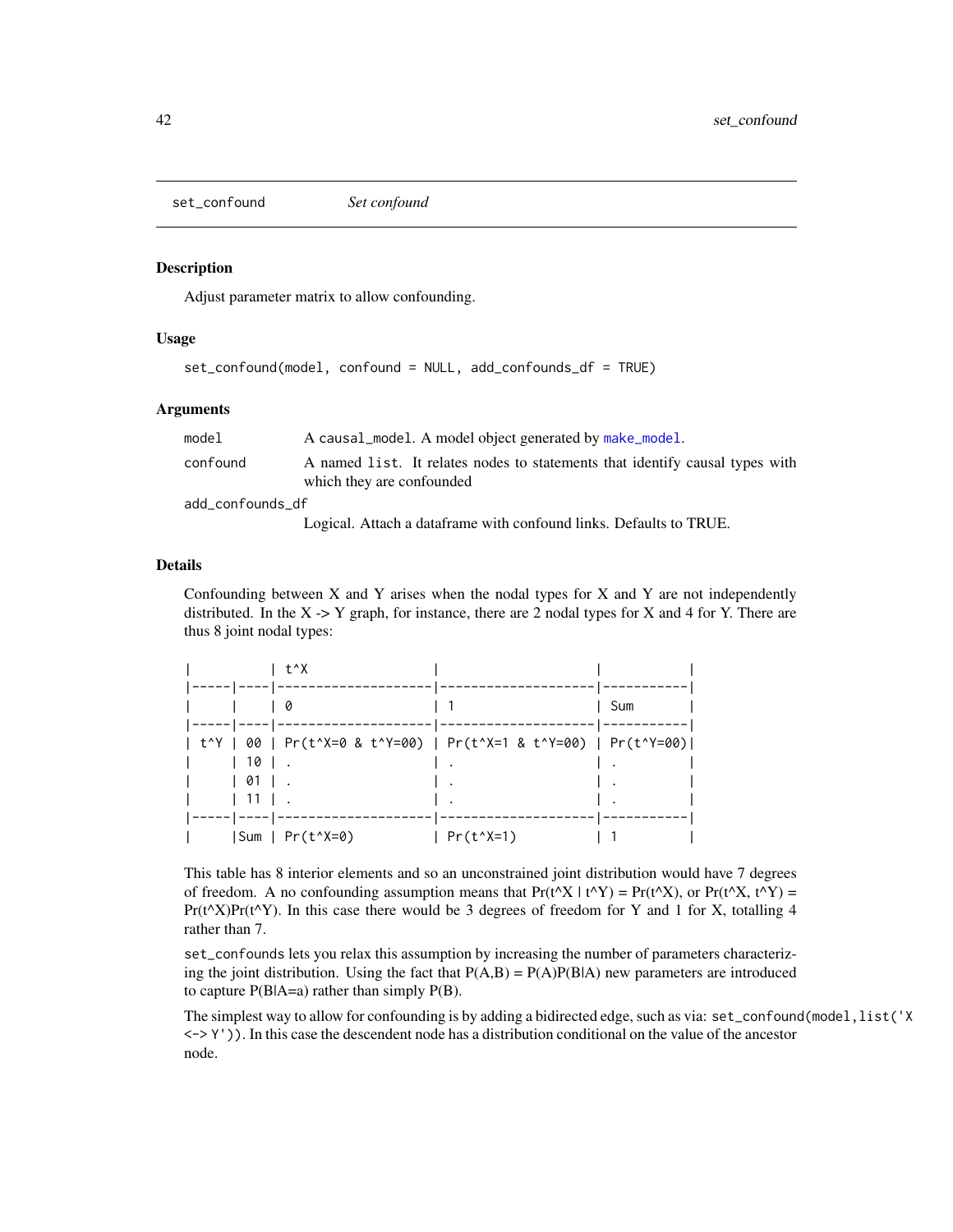#### set\_confound 43

Ordering of conditioning can also be controlled however via set\_confound(model,  $list(X = 'Y')$ ) in which case X is given a distribution conditional on nodal types of Y.

More specific confounding statements are also possible using causal syntax. A statement of the form  $list(X = 'Y[X=1]=-1')$  can be interpreted as: 'Allow X to have a distinct conditional distribution when Y has types that involve  $Y[X=1]=1$ . In this case nodal types for Y would continue to have 3 degrees of freedom. But there would be parameters assigning the probability of X when  $t^{\wedge}Y = 01$ or t^Y=11 and other parameters for residual cases. Thus 6 degrees of freedom in all. This is still short of an unconstrained distribution, though an unconstrained distribution can be achieved with repeated application of statements of this form, for instance via  $list(X = 'Y[X=1] > Y[X=0]')$ ,  $X =$ 'Y[X=1]==Y[X=0]').

Similarly a statement of the form  $list(Y = 'X == 1')$  can be interpreted as: 'Allow Y to have a distinct conditional distribution when  $X=1$ .' In this case there would be two distributions over nodal types for Y, producing  $2*3 = 6$  degrees of freedom. Nodal types for X would continue to have 1 degree of freedom. Thus 7 degrees of freedom in all, corresponding to a fully unconstrained joint distribution.

#### Value

An object of class causal\_model. It essentially returns a list containing the elements comprising a model (e.g. 'statement', 'nodal\_types' and 'DAG') with the parameter matrix updated according to 'confound'.

```
model <- make_model('X -> Y') %>%
 set_confound(list('X <-> Y'))
get_parameters(model)
# In this case we notionally place a distribution but in fact Y has degenerate support
make_model('X -> Y -> Z') %>%
 set_restrictions(c(increasing('X', 'Y')), keep = TRUE) %>%
  set_confound(list('X <-> Y')) %>%
 get_parameter_matrix()
# X nodes assigned conditional on Y
make_model('X -> Y') %>%
 set_confound(list(X = 'Y')) %>%
 get_parameter_matrix()
# Y nodes assigned conditional on X
make_model('X -> Y') %>%
 set_confound(list(Y = 'X')) %>%
 get_parameter_matrix()
model <- make_model('X -> Y') %>%
 set_confound(list(X = '(Y[X=1]>Y[X=0])', X = '(Y[X=1]<Y[X=0])', X = '(Y[X=1]==Y[X=0])'))
model <- make_model('X -> M -> Y') %>%
set_{confound} (list(X = '(Y[X=1]>Y[X=0])',
                M = 'Y',
```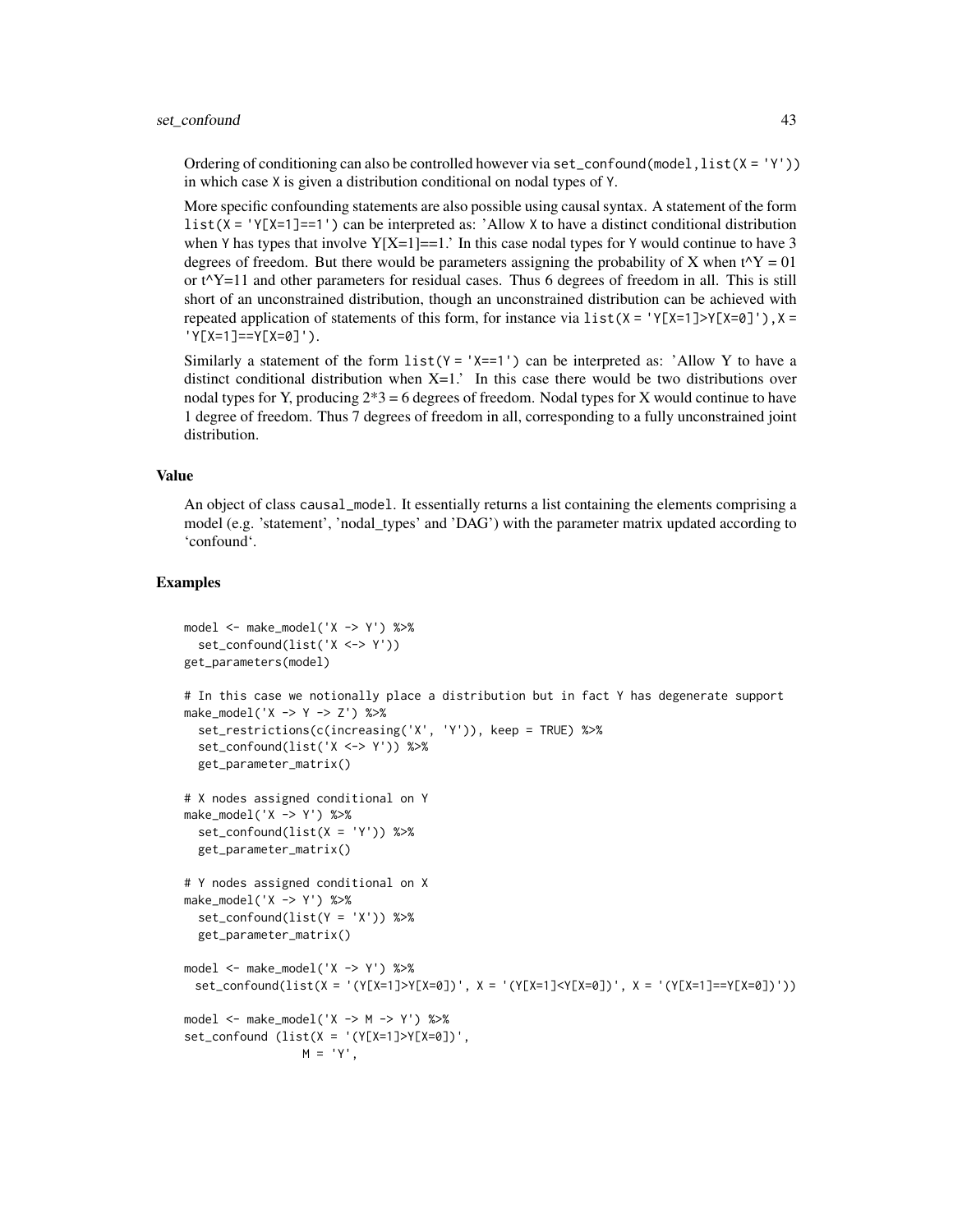```
X = ' (Y[X=1] < Y[X=0])')confound = list(A = '(D[A=., B=1, C=1]>D[A=., B=0, C=0])')
model <- make_model('A -> B -> C -> D; B -> D') %>%
 set_confound(confound = confound)
# Example where two parents are confounded
model <- make_model('A -> B <- C') %>%
  set_confound(list(A = 'C==1')) %>%
  set_parameters(c(0,1,1,0, .5, .5, rep(.0625, 16)))
cor(simulate_data(model, n = 20))
model <- make_model('X -> Y')
confound <- list(X = '(Y[X=1] > Y[X=0])', X = '(Y[X=1] == 1)')
model <- set_confound(model = model, confound = confound)
model <- make_model('X -> Y <- S; S -> W') %>%
  set_restrictions(c(
  increasing('X', 'Y'), increasing('S', 'W'),
  increasing('S', 'Y'), decreasing('S', 'Y')))
model1 <- set_confound(model, list(X = 'S==1', S = 'W[S=1]==1'), add_confounds_df = TRUE)
model1$confounds_df
model2 <- set_confound(model, list(S = 'X==1', S = 'W[S=1]==1'), add_confounds_df = TRUE)
model2$confounds_df
```
set\_confounds *Set confounds*

# Description

alias for set\_confound. See set\_confound.

#### Usage

set\_confounds(...)

#### Arguments

... arguments passed to set\_confound

# Value

An object of class causal\_model. It essentially returns a list containing the elements comprising a model (e.g. 'statement', 'nodal\_types' and 'DAG') with the parameter matrix updated according to 'confound'.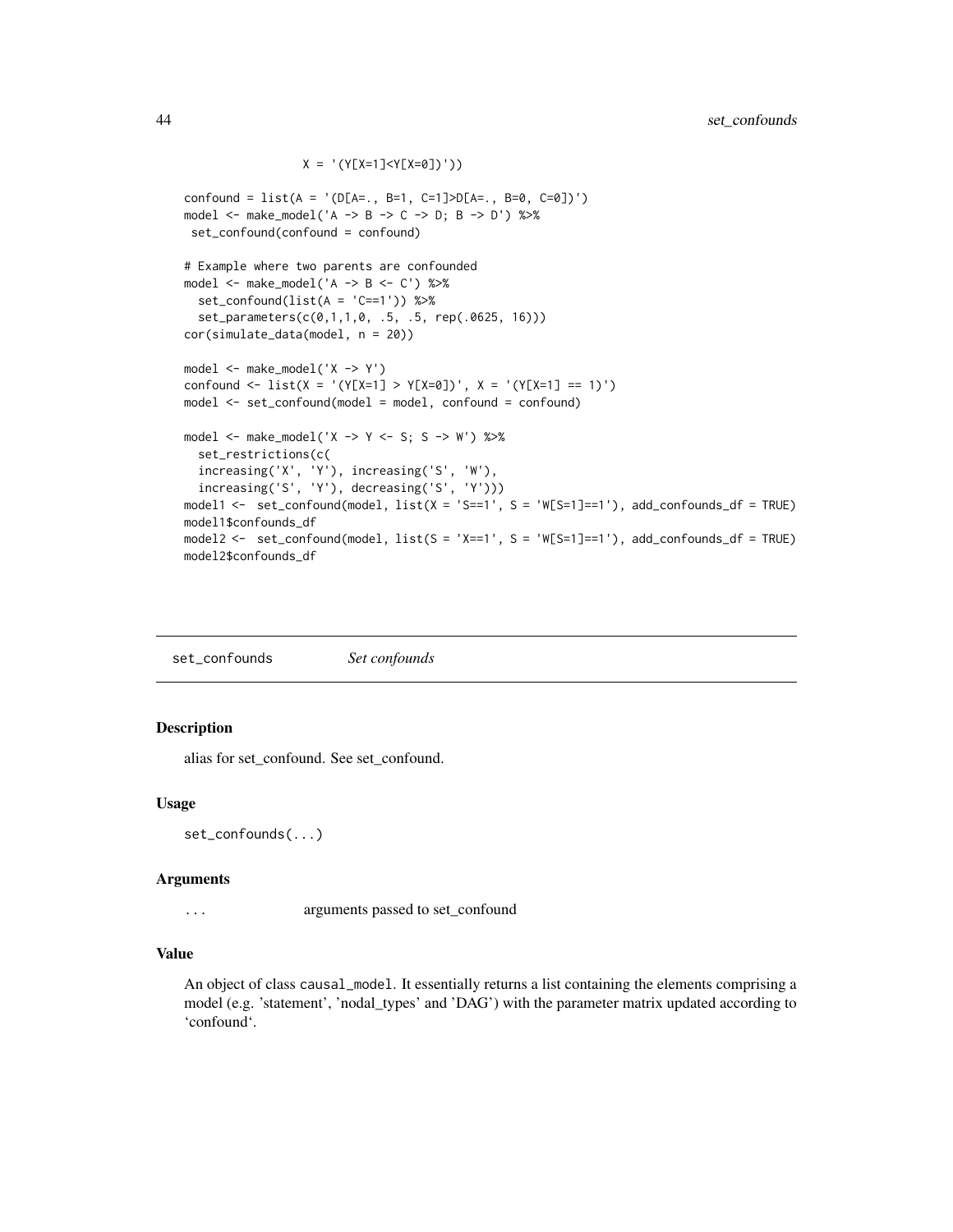<span id="page-44-0"></span>set\_confounds\_df *Set a confounds\_df*

#### Description

Normally a confounds\_df is added to a model whenever confounding is set. The confounds\_df can be manually provided however using set\_confounds\_df.

#### Usage

```
set_confounds_df(model)
```
#### Arguments

model A causal\_model. A model object generated by [make\\_model](#page-26-1).

# Value

An object of class causal\_model. It essentially returns a list containing the elements comprising a model (e.g. 'statement', 'nodal\_types' and 'DAG') with the confound\_df attached to the parameter matrix in the model.

# Examples

```
model <- make_model('X -> Y') %>%
  set_confound(list('X <-> Y'), add_confounds_df = FALSE)
model$confounds_df
set_confounds_df(model)$confounds_df
# An example where a restriction is applied after a confounding relation is set removes
model <- make_model('X -> Y') %>%
  set\_confound(list(X = '(Y[X=1] > Y[X=0])')) %>%
  set_restrictions('(Y[X=1] > Y[X=0])')
```
<span id="page-44-1"></span>set\_parameters *Set parameters*

#### Description

Add a true parameter vector to a model. Parameters can be created using arguments passed to [make\\_parameters](#page-27-1) and [make\\_priors](#page-30-1).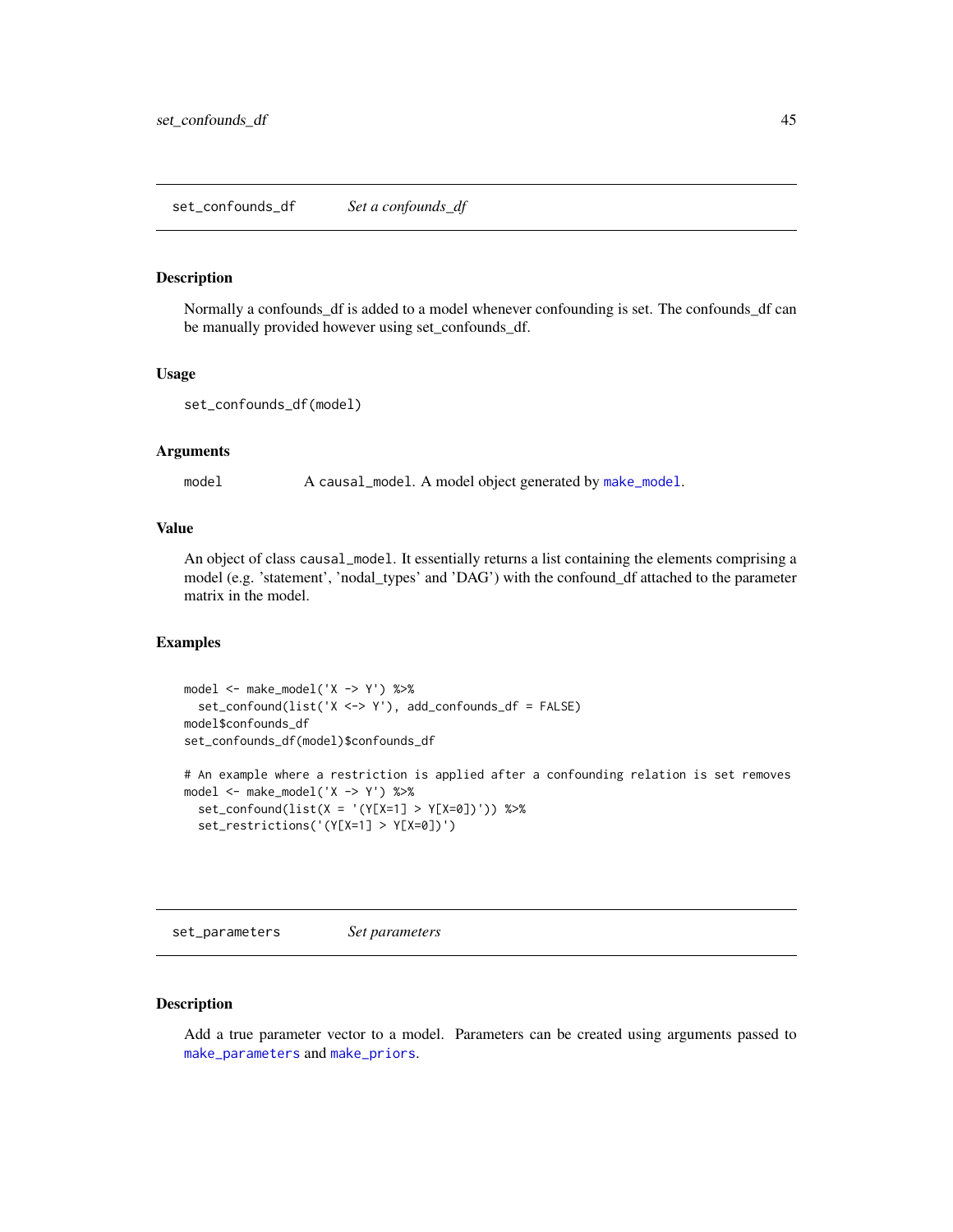#### Usage

```
set_parameters(
 model,
 parameters = NULL,
 param_type = NULL,
 warning = FALSE,
  ...
)
```
# Arguments

| model      | A causal_model. A model object generated by make_model.                                                                                                                                                                                                                                                                                                                                                                                                  |
|------------|----------------------------------------------------------------------------------------------------------------------------------------------------------------------------------------------------------------------------------------------------------------------------------------------------------------------------------------------------------------------------------------------------------------------------------------------------------|
| parameters | A vector of real numbers in $[0,1]$ . Values of parameters to specify (optional).<br>By default, parameters is drawn from model\$parameters_df.                                                                                                                                                                                                                                                                                                          |
| param_type | A character. String specifying type of parameters to set ('flat', 'prior_mean',<br>'posterior_mean', 'prior_draw', 'posterior_draw', 'define). With param_type<br>set to define use arguments to be passed to make_priors; otherwise flat sets<br>equal probabilities on each nodal param_type in each parameter set; prior_mean,<br>prior_draw, posterior_mean, posterior_draw take parameters as the means<br>or as draws from the prior or posterior. |
| warning    | Logical. Whether to warn about parameter renormalization                                                                                                                                                                                                                                                                                                                                                                                                 |
|            | Arguments to be passed to make_parameters                                                                                                                                                                                                                                                                                                                                                                                                                |

#### Details

Argument 'param\_type' is passed to make\_priors and specifies one of 'flat', 'prior\_mean', 'posterior\_mean', 'prior\_draw', 'posterior\_draw', and 'define'. With param\_type set to define use arguments to be passed to make\_priors; otherwise flat sets equal probabilities on each nodal param\_type in each parameter set; prior\_mean, prior\_draw, posterior\_mean, posterior\_draw take parameters as the means or as draws from the prior or posterior.

# Value

An object of class causal\_model. It essentially returns a list containing the elements comprising a model (e.g. 'statement', 'nodal\_types' and 'DAG') with true vector of parameters attached to it.

# See Also

Other parameters: [get\\_parameters\(](#page-12-1)), [make\\_parameters\(](#page-27-1))

```
make_model('X->Y') %>% set_parameters(1:6) %>% get_parameters()
make_model('X -> Y') %>%
  set_{confound(list(X = 'Y[X=1] > Y[X=0]')) %>%
  set_parameters(confound = list(X='Y[X=1]>Y[X=0]', X='Y[X=1]<=Y[X=0]'),
                 parameters = list(c(.2, .8), c(.8, .2))) %>%
```
<span id="page-45-0"></span>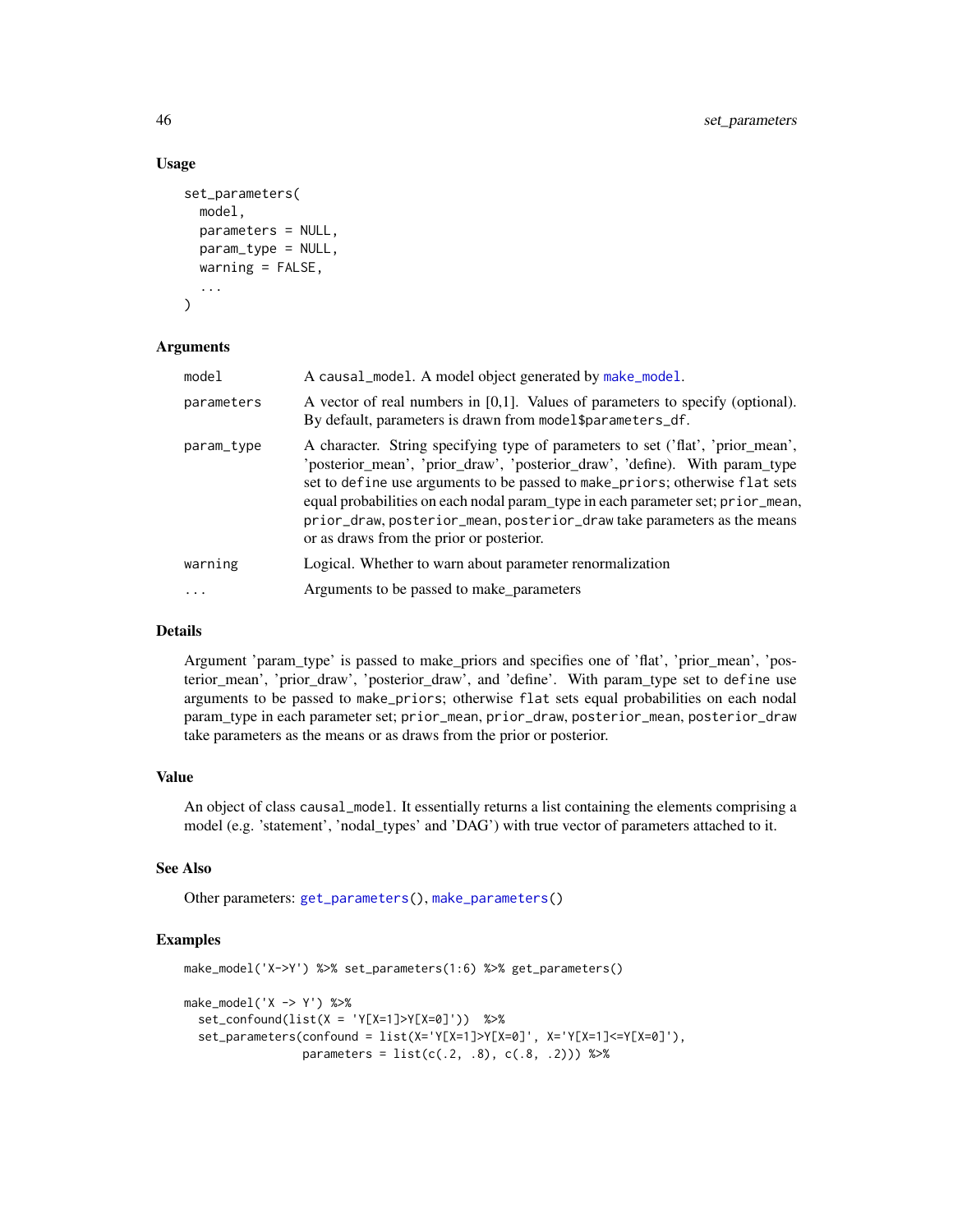```
set_parameters(statement = 'Y[X=1]>Y[X=0]', parameters = .5) %>%
get_parameters
```
set\_parameter\_matrix *Set parameter matrix*

# Description

Add a parameter matrix to a model

# Usage

```
set_parameter_matrix(model, P = NULL)
```
# Arguments

| model | A causal_model. A model object generated by make_model.                                                             |
|-------|---------------------------------------------------------------------------------------------------------------------|
| P     | A data, frame. Parameter matrix. Not required but may be provided to avoid<br>repeated computation for simulations. |

#### Value

An object of class causal\_model. It essentially returns a list containing the elements comprising a model (e.g. 'statement', 'nodal\_types' and 'DAG') with the parameter matrix attached to it.

#### Examples

```
model <- make_model('X -> Y')
P \leftarrow diag(8)colnames(P) <- rownames(model$causal_types)
model <- set_parameter_matrix(model, P = P)
```
<span id="page-46-1"></span>set\_priors *Set prior distribution*

#### Description

A flexible function to add priors to a model.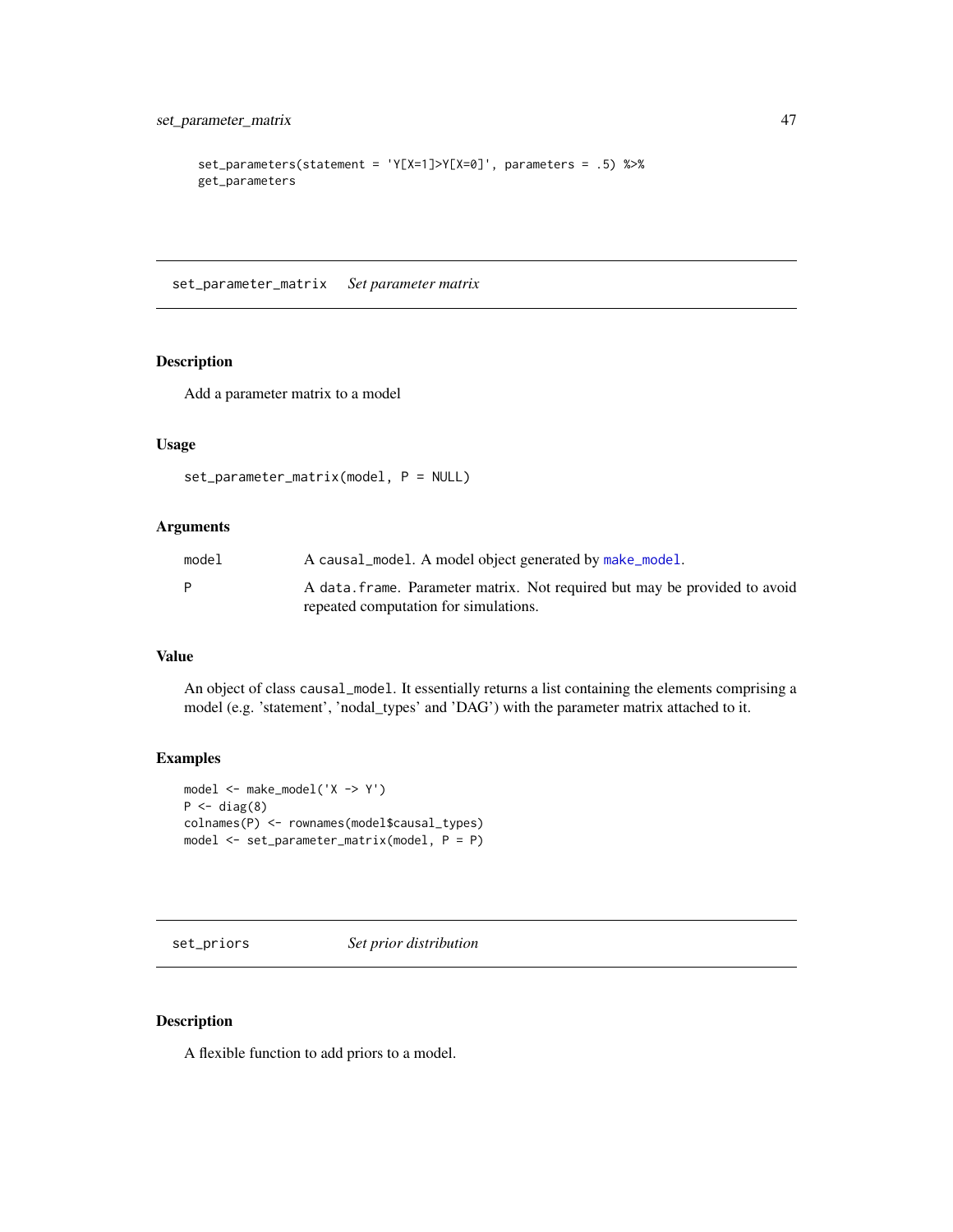# Usage

```
set_priors(
 model,
 priors = NULL,
  distribution = NA,
  alphas = NA,
 node = NA,
  label = NA,
  statement = NA,
  confound = NA,
  nodal_type = NA,
 param_names = NA,
 param_set = NA
\mathcal{L}
```
#### Arguments

| model        | A model created with make_model                                                                                                                                                                                                                 |
|--------------|-------------------------------------------------------------------------------------------------------------------------------------------------------------------------------------------------------------------------------------------------|
| priors       | A optional vector of positive reals indicating priors over all parameters. These<br>are interpreted as arguments for Dirichlet distributions—one for each parameter<br>set. To see the structure of parameter sets examine model\$parameters_df |
| distribution | String (or list of strings) indicating a common prior distribution (uniform, jef-<br>freys or certainty)                                                                                                                                        |
| alphas       | Real positive numbers giving hyperparameters of the Dirichlet distribution                                                                                                                                                                      |
| node         | A string (or list of strings) indicating nodes for which priors are to be altered                                                                                                                                                               |
| label        | String. Label for nodal type indicating nodal types for which priors are to be<br>altered                                                                                                                                                       |
| statement    | A causal query (or list of queries) that determines nodal types for which priors<br>are to be altered                                                                                                                                           |
| confound     | A confound statement (or list of statements) that restricts nodal types for which<br>priors are to be altered                                                                                                                                   |
| nodal_type   | String. Label for nodal type indicating nodal types for which priors are to be<br>altered                                                                                                                                                       |
| param_names  | String. The name of specific parameter in the form of, for example, 'X.1', 'Y.01'                                                                                                                                                               |
| param_set    | String. Indicates the name of the set of parameters to be modified (useful when<br>setting confounds)                                                                                                                                           |

# Details

Four arguments govern \*which\* parameters should be altered. The default is 'all' but this can be reduced by specifying

- \* label The label of a particular nodal type, written either in the form Y0000 or Y.Y0000
- \* node, which restricts for example to parameters associated with node 'X'

\* statement, which restricts for example to nodal types that satisfy the statement 'Y[X=1] >  $Y[X=0]'$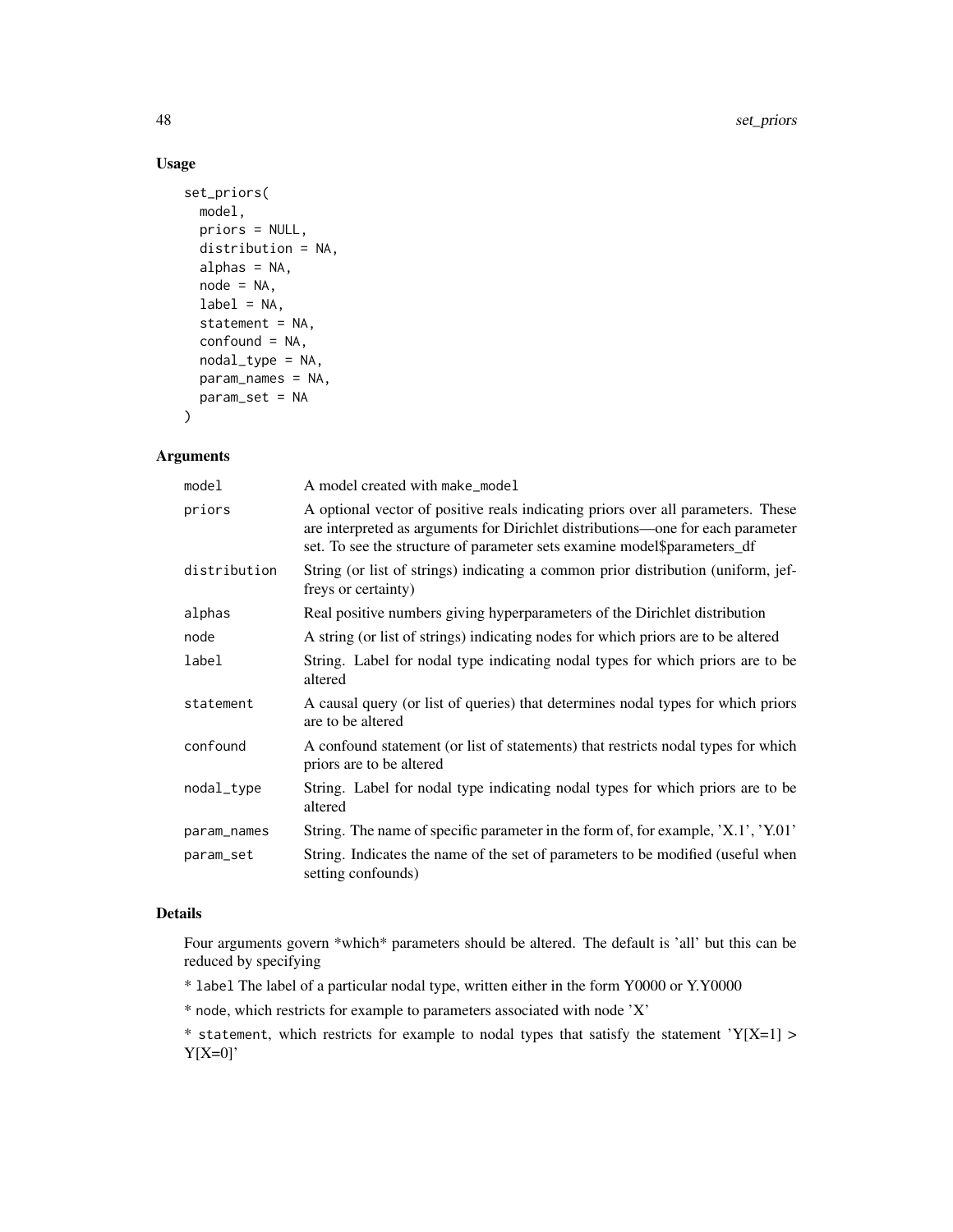#### <span id="page-48-0"></span>set\_priors 49

\* confound, which restricts for example to nodal types that satisfy the statement 'Y[X=1] > Y[X=0]'

Two arguments govern what values to apply:

\* alphas is one or more non negative numbers and

\* distribution indicates one of a common class: uniform, jeffreys, or 'certain'

Any arguments entered as lists or vectors of size > 1 should be of the same length as each other.

For more examples and details see make\_priors

#### Value

An object of class causal\_model. It essentially returns a list containing the elements comprising a model (e.g. 'statement', 'nodal\_types' and 'DAG') with the 'priors' attached to it.

#### See Also

Other priors: [get\\_priors\(](#page-15-1)), [make\\_par\\_values\\_multiple\(](#page-0-0)), [make\\_par\\_values\(](#page-0-0)), [make\\_priors\(](#page-30-1)), [make\\_values\\_task\\_list\(](#page-33-1))

```
library(dplyr)
# Set priors to the model
model <- make_model('X -> Y') %>%
 set_priors(alphas = 3)
get_priors(model)
model <- make_model('X -> Y') %>%
  set_priors(distribution = 'jeffreys')
get_priors(model)
# Pass all nodal types
model <- make_model("Y <- X") %>%
  set_priors(.4)
get_priors(model)
model <- make_model("Y <- X") %>%
  set_priors(.7)
get_priors(model)
model <- make_model("Y <- X") %>%
  set_priors(distribution = "jeffreys")
get_priors(model)
# Passing by names of node, parameter set or label
model \leq - make_model('X \Rightarrow M \Rightarrow Y')model_new_priors <- set_priors(model, param_name = "X.1", alphas = 2)
get_priors(model_new_priors)
model_new_priors <- set_priors(model, node = 'X', alphas = 3)
get_priors(model_new_priors)
model_new_priors <- set_priors(model, param_set = 'Y', alphas = 5)
get_priors(model_new_priors)
model_new_priors <- set_priors(model, node = c('X', 'Y'), alphas = 3)
get_priors(model_new_priors)
```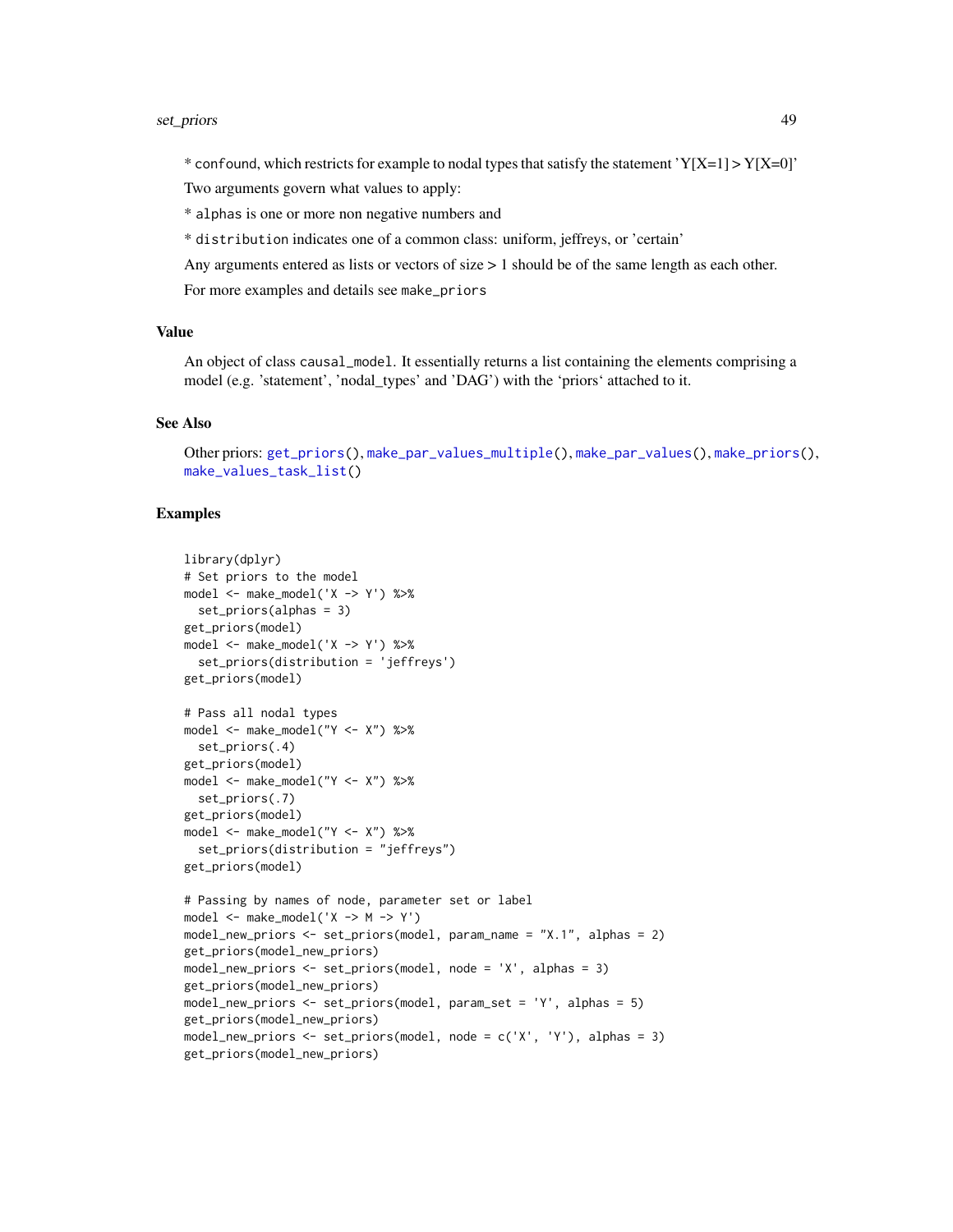```
model_new_priors <- set_priors(model, param_set = c('X', 'Y'), alphas = 5)
get_priors(model_new_priors)
model_new_priors <- set_priors(model, node = list('X', 'Y'), alphas = list(3, 6))
get_priors(model_new_priors)
model_new_priors <- set_priors(model, param_set = list('X', 'Y'), alphas = list(4, 6))
get_priors(model_new_priors)
model_new_priors <- set_priors(model,
                               node = c('X', 'Y'),distribution = c('certainty', 'jeffreys'))
get_priors(model_new_priors)
model_new_priors <- set_priors(model,
                               param_set = c('X', 'Y'),distribution = c('jeffreys', 'certainty'))
get_priors(model_new_priors)
model_new_priors <- set_priors(model, label = '01', alphas = 5)
get_priors(model_new_priors)
model_new_priors <- set_priors(model, node = 'Y', label = '00', alphas = 2)
get_priors(model_new_priors)
model_new_priors <- set_priors(model, node =c('M', 'Y'), label = '11', alphas = 4)
get_priors(model_new_priors)
# Passing a causal statement
model_new_priors <- set_priors(model, statement = 'Y[M=1] > Y[M=0]', alphas = 3)
get_priors(model_new_priors)
model_new_priors <- set_priors(model,
                               statement = c('Y[M=1] > Y[M=0]', 'M[X=1] == M[X=0]'),alphas = c(3, 2))
get_priors(model_new_priors)
# Passing a confound statement
model <- make_model('X->Y') %>%
set_{contound(list(X = 'Y[X=1] > Y[X=0]', X = 'Y[X=1] < Y[X=0]'))model_new_priors <- set_priors(model,
            confound = list(X='Y[X=1] > Y[X=0]',
                            X='Y[X=1] < Y[X=0]'),
            alphas = c(3, 6))
get_priors(model_new_priors)
model_new_priors <- set_priors(model, confound= list(X='Y[X=1] > Y[X=0]'), alphas = 4)
get_priors(model_new_priors)
model_new_priors <- set_priors(model, param_set='X_1', alphas = 5)
get_priors(model_new_priors)
model_new_priors <- set_priors(model, param_names='X_2.1', alphas = .75)
get_priors(model_new_priors)
# A more complex example
model <- make_model('X -> Y') %>%
  set\_confound(list(X = 'Y[X=1] > Y[X=0]'))%>%
  set_priors(statement = 'X[]==1',
              confound = list(X = 'Y[X=1] > Y[X=0]', X = 'Y[X=1] < Y[X=0]'),alphas = c(2, .5))
get_priors(model)
```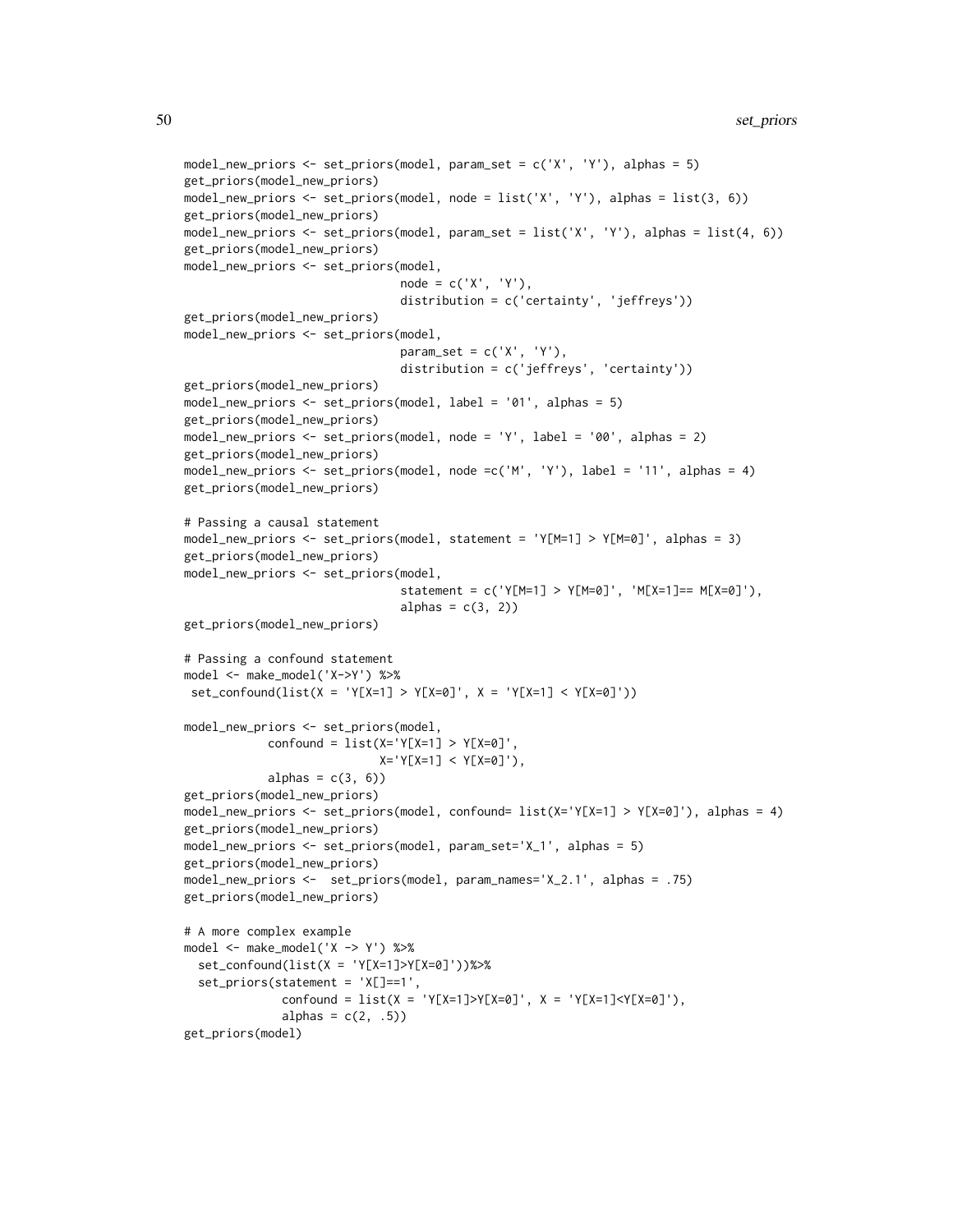<span id="page-50-1"></span><span id="page-50-0"></span>set\_prior\_distribution

*Add prior distribution draws*

# Description

Add 'n\_param x n\_draws' database of possible lambda draws to the model.

#### Usage

```
set_prior_distribution(model, n_draws = 4000)
```
# Arguments

| model   | A causal_model. A model object generated by make_model. |
|---------|---------------------------------------------------------|
| n draws | A scalar. Number of draws.                              |

# Value

An object of class causal\_model. It essentially returns a list containing the elements comprising a model (e.g. 'statement', 'nodal\_types' and 'DAG') with the 'prior\_distribution' attached to it.

#### See Also

Other prior\_distribution: [get\\_prior\\_distribution\(](#page-16-1)), [make\\_prior\\_distribution\(](#page-32-1))

#### Examples

make\_model('X -> Y') %>% set\_prior\_distribution(n\_draws = 5) %>% get\_prior\_distribution()

set\_restrictions *Restrict a model*

#### Description

Restrict a model's parameter space. This reduces the number of nodal types and in consequence the number of unit causal types.

#### Usage

```
set_restrictions(
 model,
 statement = NULL,
  join_by = "|",labels = NULL,
  keep = FALSE)
```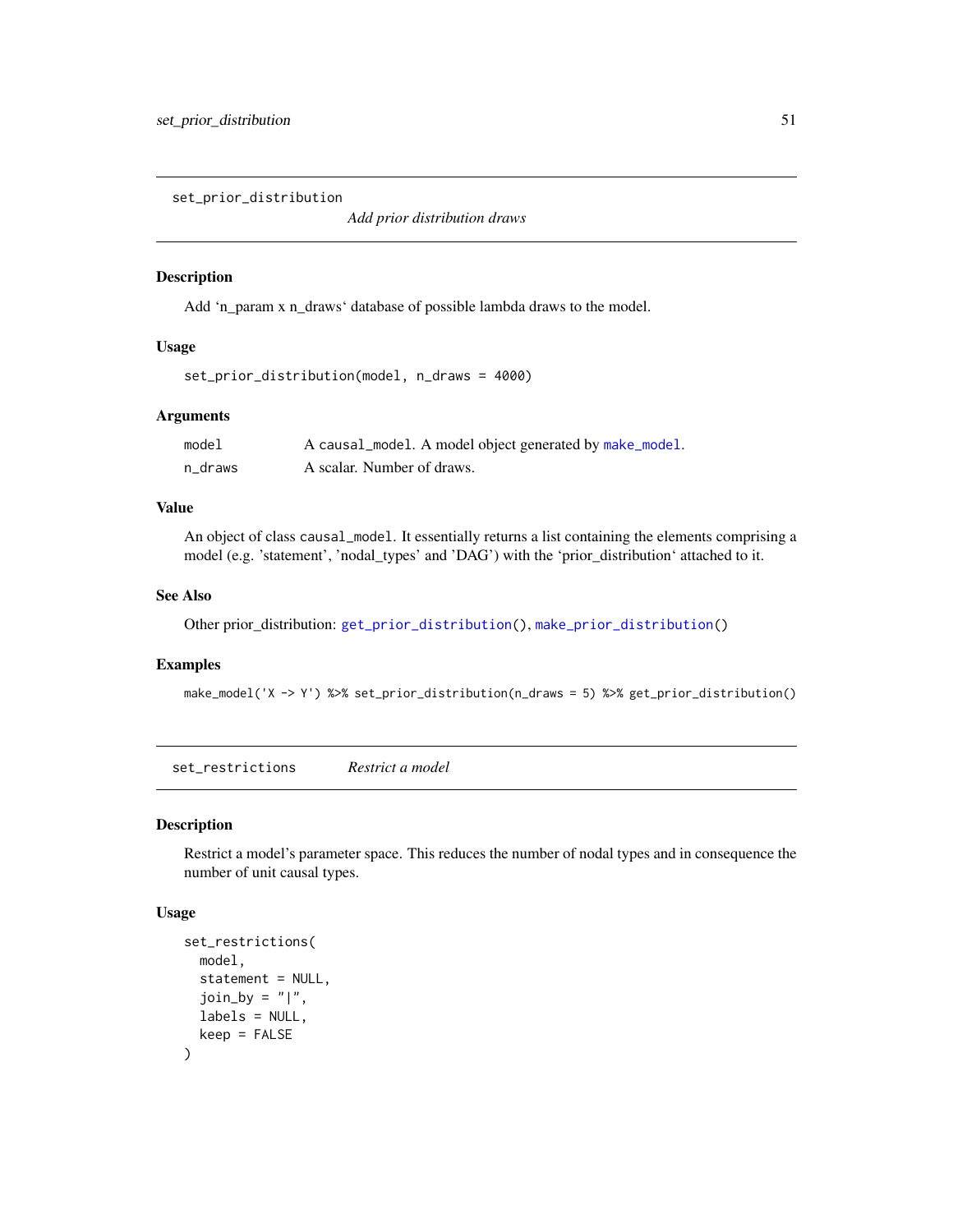#### <span id="page-51-0"></span>**Arguments**

| model     | A causal_model. A model object generated by make_model.                                                                                                                                                                                                                                                                                                  |
|-----------|----------------------------------------------------------------------------------------------------------------------------------------------------------------------------------------------------------------------------------------------------------------------------------------------------------------------------------------------------------|
| statement | A quoted expressions defining the restriction. If values for some parents are not<br>specified, statements should be surrounded by parentheses, for instance $(Y[A =$<br>1] > $Y[A=0]$ ) will be interpreted for all combinations of other parents of Y set<br>at possible levels they might take.                                                       |
| join_by   | A string. The logical operator joining expanded types when statement contains<br>wildcard (.). Can take values '&' (logical AND) or ' ' (logical OR). When<br>restriction contains wildcard (.) and join_by is not specified, it defaults to ' ',<br>otherwise it defaults to NULL. Note that join_by joins within statements, not<br>across statements. |
| labels    | A list of character vectors specifying nodal types to be kept or removed from the<br>model. Use get_nodal_types to see syntax. Note that labels gets overwritten<br>by statement if statement is not NULL.                                                                                                                                               |
| keep      | Logical. If 'FALSE', removes and if 'TRUE' keeps only causal types specified<br>by statement or labels.                                                                                                                                                                                                                                                  |

#### Details

Restrictions are made to nodal types, not to unit causal types. Thus for instance in a model  $X \rightarrow M \rightarrow$ Y, one cannot apply a simple restriction so that Y is nondecreasing in X, however one can restrict so that M is nondecreasing in X and Y nondecreasing in M. To have a restriction that Y be nondecreasing in X would otherwise require restrictions on causal types, not nodal types, which implies a form of undeclared confounding (i.e. that in cases in which M is decreasing in X, Y is decreasing in M).

Since restrictions are to nodal types, all parents of a node are implicitly fixed. Thus for model make\_model( $Y \rightarrow Y \leftarrow W$ ) the request set\_restrictions( $Y(Y[X=1] == 0)$ ) is interpreted as set\_restrictions(`(Y[X=1,W=0] == 0 | Y[X=1,W=1] == 0)`).

Statements with implicitly controlled nodes should be surrounded by parentheses, as in these examples.

Note that prior probabilities are redistributed over remaining types.

## Value

An object of class model. The causal types and nodal types in the model are reduced according to the stated restriction.

#### See Also

Other restrictions: [restrict\\_by\\_labels\(](#page-0-0)), [restrict\\_by\\_query\(](#page-0-0))

```
# 1. Restrict parameter space using statements
model <- make_model('X->Y') %>%
  set_restrictions(statement = c('X[] == 0'))
```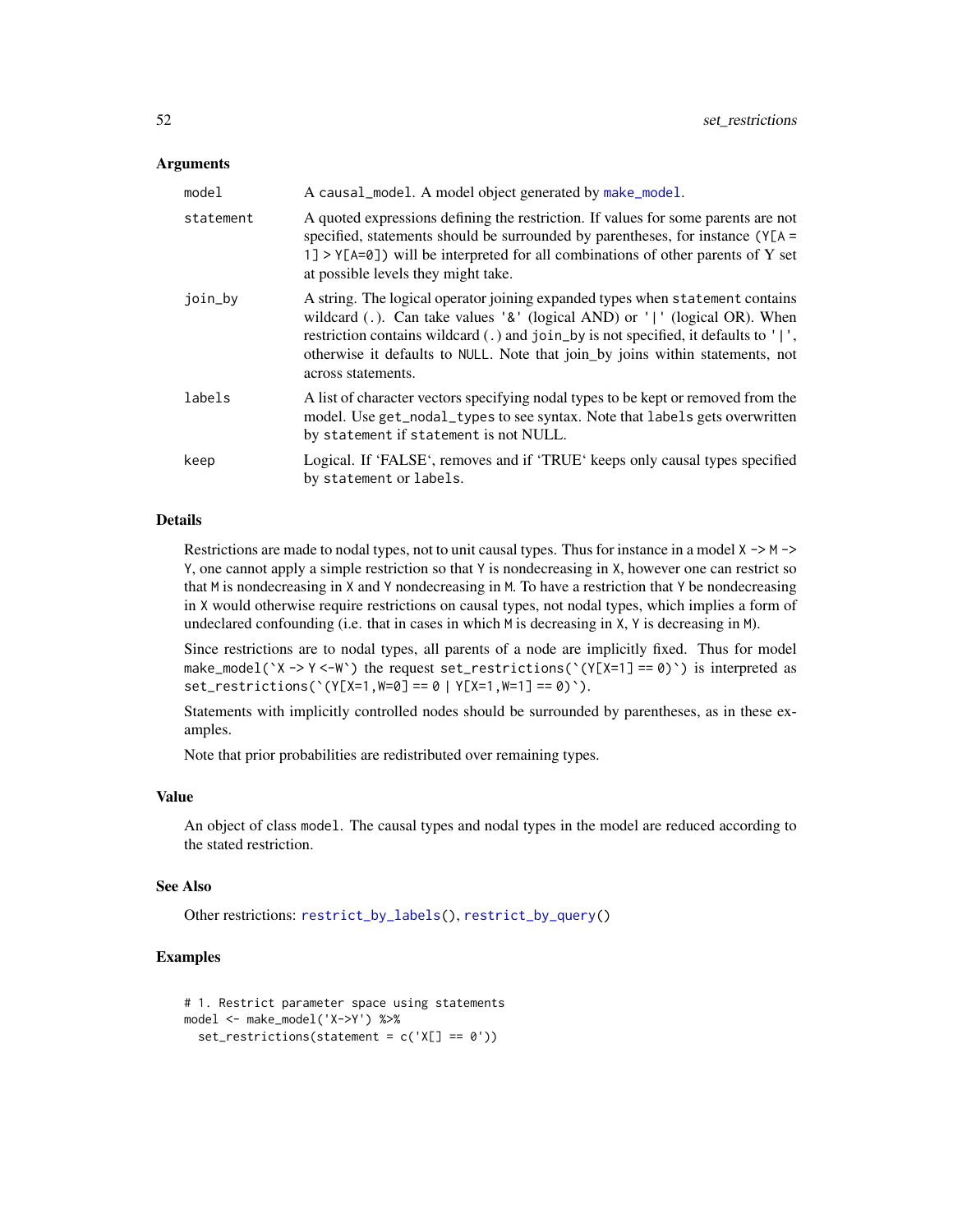```
model <- make_model('X->Y') %>%
  set_restrictions(non_increasing('X', 'Y'))
model \leq - make_model('X \Rightarrow Y \leq -W') %>%
  set_restrictions(c(decreasing('X', 'Y'), substitutes('X', 'W', 'Y')))
model$parameters_df
model \leq make_model('X-> Y \leq W') %>%
  set_restrictions(statement = decreasing('X', 'Y'))
model$parameters_df
model <- make_model('X->Y') %>%
  set_restrictions(decreasing('X', 'Y'))
model$parameters_df
model <- make_model('X->Y') %>%
  set_restrictions(c(increasing('X', 'Y'), decreasing('X', 'Y')))
model$parameters_df
# Restrict to define a model with monotonicity
model <- make_model('X->Y') %>%
set_restrictions(statement = c('Y[X=1] < Y[X=0]'))
get_parameter_matrix(model)
# Restrict to a single type in endogenous node
model <- make_model('X->Y') %>%
set_restrictions(statement = '(Y[X = 1] == 1)', join_by = '&', keep = TRUE)
get_parameter_matrix(model)
# Use of | and &
# Keep node if *for some value of B* Y[A = 1] == 1
model <- make_model('A->Y<-B') %>%
set_restrictions(statement = '(Y[A = 1] == 1)', join_by = '|', keep = TRUE)
dim(get_parameter_matrix(model))
# Keep node if *for all values of B* Y[A = 1] == 1
model <- make_model('A->Y<-B') %>%
set_restrictions(statement = '(Y[A = 1] == 1)', join_by = '&', keep = TRUE)
dim(get_parameter_matrix(model))
# Restrict multiple nodes
model <- make_model('X->Y<-M; X -> M' ) %>%
set_restrictions(statement = c('(Y[X = 1] == 1)', '(M[X = 1] == 1)'), join_by = '&', keep = TRUE)
get_parameter_matrix(model)
# Restrictions on levels for endogenous nodes aren't allowed
## Not run:
model <- make_model('X->Y') %>%
set_restrictions(statement = '(Y == 1)')
## End(Not run)
```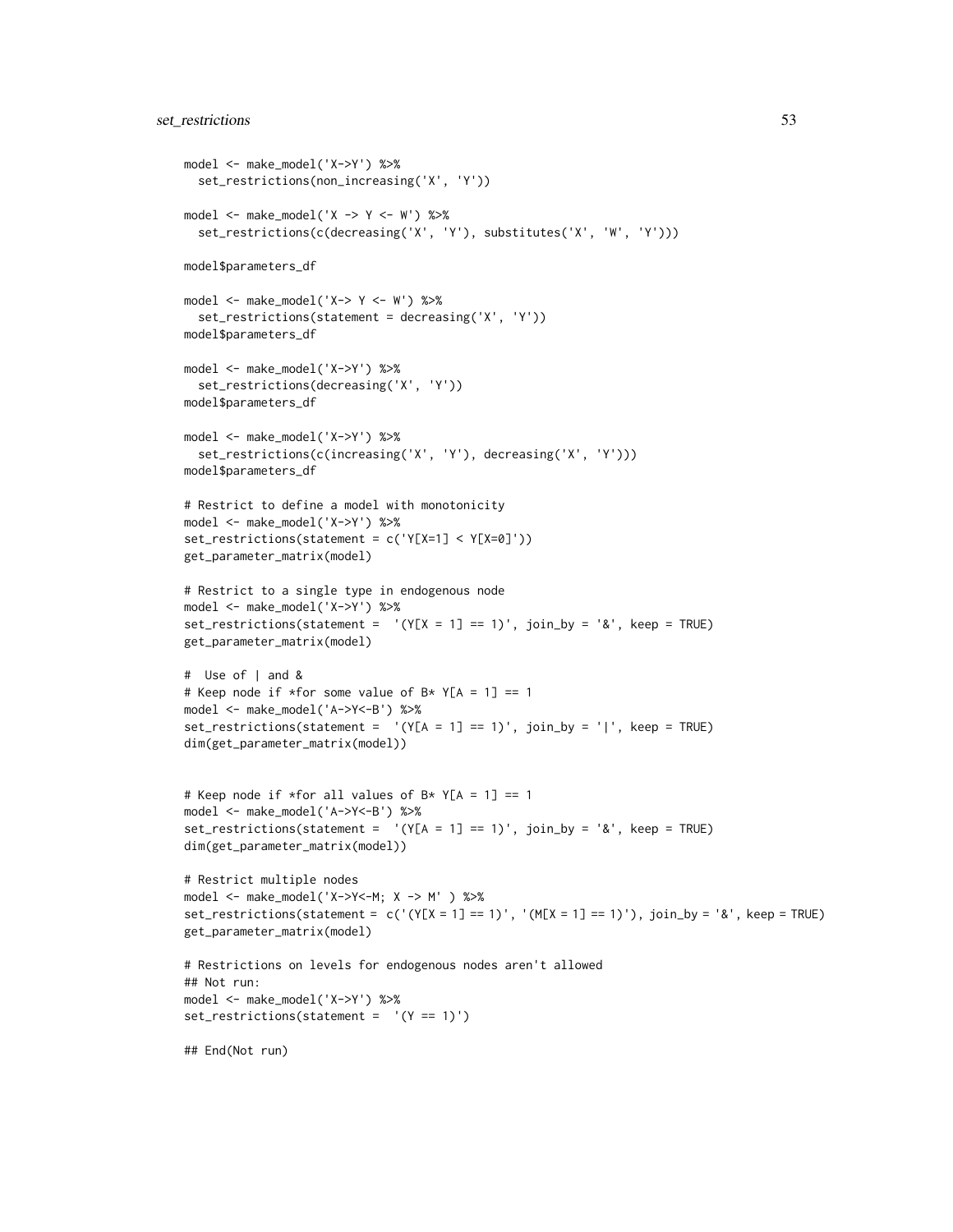```
# 2. Restrict parameter space Using labels:
model <- make_model('X->Y') %>%
set_restrictions(labels = list(X = '0', Y = '00'))
```

```
# Restrictions can be with wildcards
model <- make_model('X->Y') %>%
set_restrictions(labels = list(Y = '?0'))
get_parameter_matrix(model)
```

```
# Running example: there are only four causal types
model <- make_model('S -> C -> Y <- R <- X; X -> C -> R') %>%
set_restrictions(labels = list(C = '1000', R = '0001', Y = '0001'), keep = TRUE)
get_parameter_matrix(model)
```
<span id="page-53-1"></span>simulate\_data *simulate\_data is an alias for make\_data*

# Description

simulate\_data is an alias for make\_data

#### Usage

simulate\_data(...)

# Arguments

... arguments for [make\\_model](#page-26-1)

# Value

A data.frame with simulated data.

```
simulate_data(make_model("X->Y"))
```
<span id="page-53-0"></span>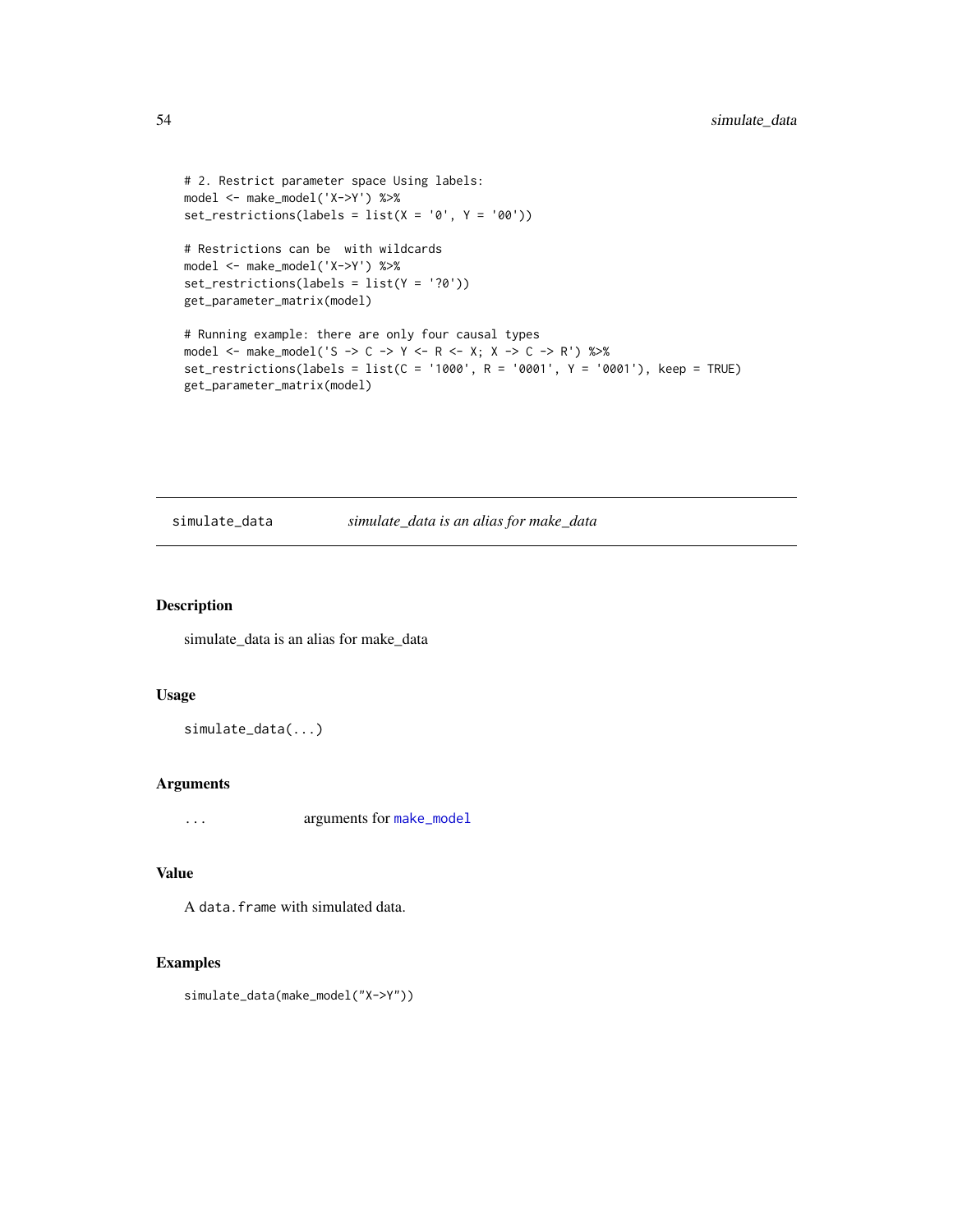<span id="page-54-1"></span><span id="page-54-0"></span>

Generate a statement for X1, X1 substitute for each other in the production of Y

#### Usage

substitutes(X1, X2, Y)

# Arguments

| X1             | A character. The quoted name of the input node 1. |
|----------------|---------------------------------------------------|
| X <sub>2</sub> | A character. The quoted name of the input node 2. |
| <b>V</b>       | A character. The quoted name of the outcome node. |

#### Value

A character statement of class statement

# See Also

```
Other statements: complements(), decreasing(), increasing(), interacts(), non_decreasing(),
non_increasing(), te()
```

```
get_query_types(model = make_model('A -> B <- C'),
        query = substitutes('A', 'C', 'B'), map = "causal_type")
query_model(model = make_model('A -> B <- C'),
        queries = substitutes('A', 'C', 'B'),
        using = 'parameters')
```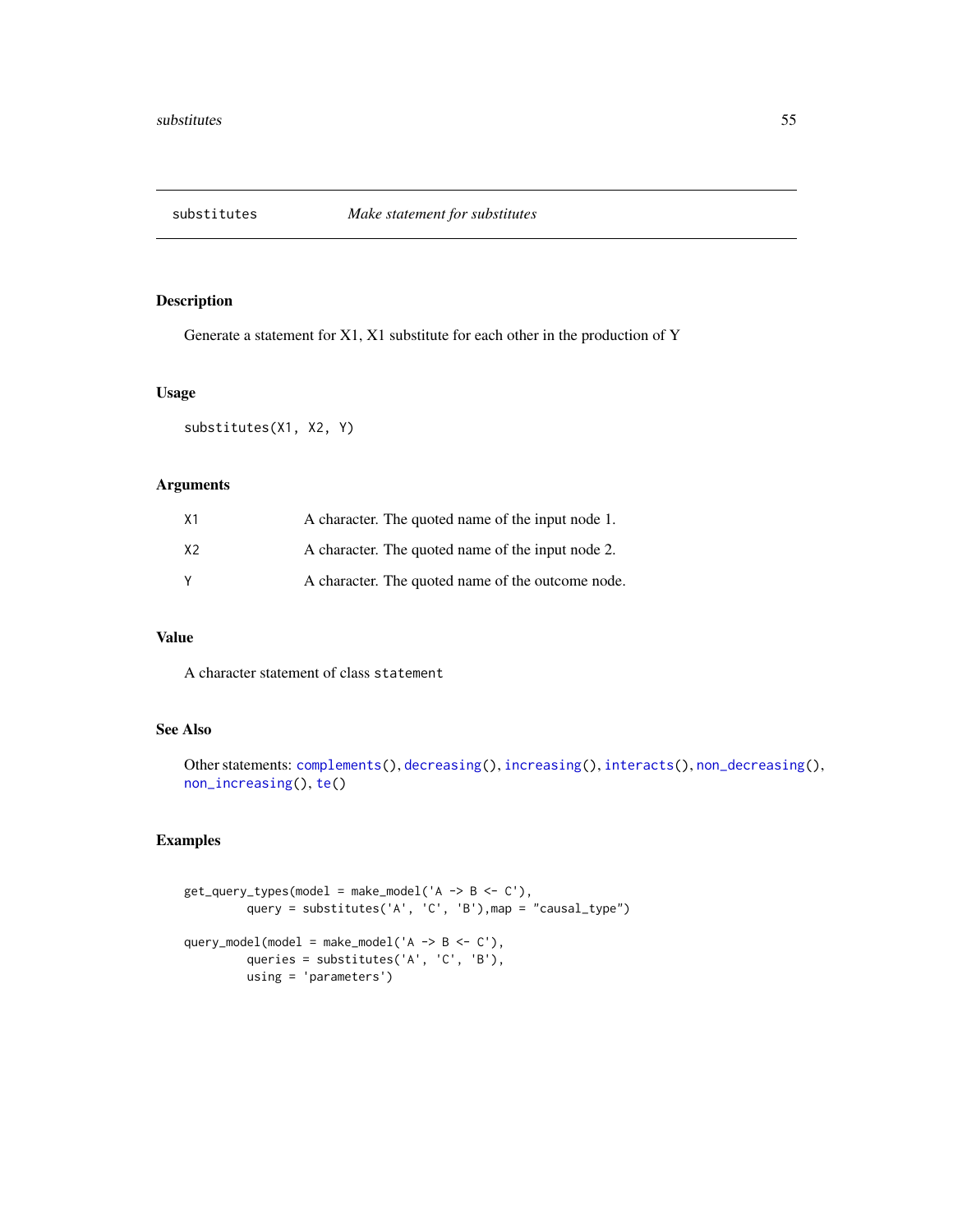<span id="page-55-1"></span><span id="page-55-0"></span>Generate a statement for  $(Y(1) - Y(0))$ . This statement when applied to a model returns an element in (1,0,-1) and not a set of cases. This is useful for some purposes such as querying a model, but not for uses that require a list of types, such as set\_restrictions.

#### Usage

 $te(X, Y)$ 

# Arguments

| A character. The quoted name of the input node   |  |
|--------------------------------------------------|--|
| A character. The quoted name of the outcome node |  |

#### Value

A character statement of class statement

#### See Also

```
Other statements: complements(), decreasing(), increasing(), interacts(), non_decreasing(),
non_increasing(), substitutes()
```

```
te('A', 'B')
model <- make_model('X->Y') %>% set_restrictions(increasing('X', 'Y'))
query_model(model, list(ate = te('X', 'Y')), using = 'parameters')
# set_restrictions breaks with te because it requires a listing
# of causal types, not numeric output.
## Not run:
model <- make_model('X->Y') %>% set_restrictions(te('X', 'Y'))
## End(Not run)
```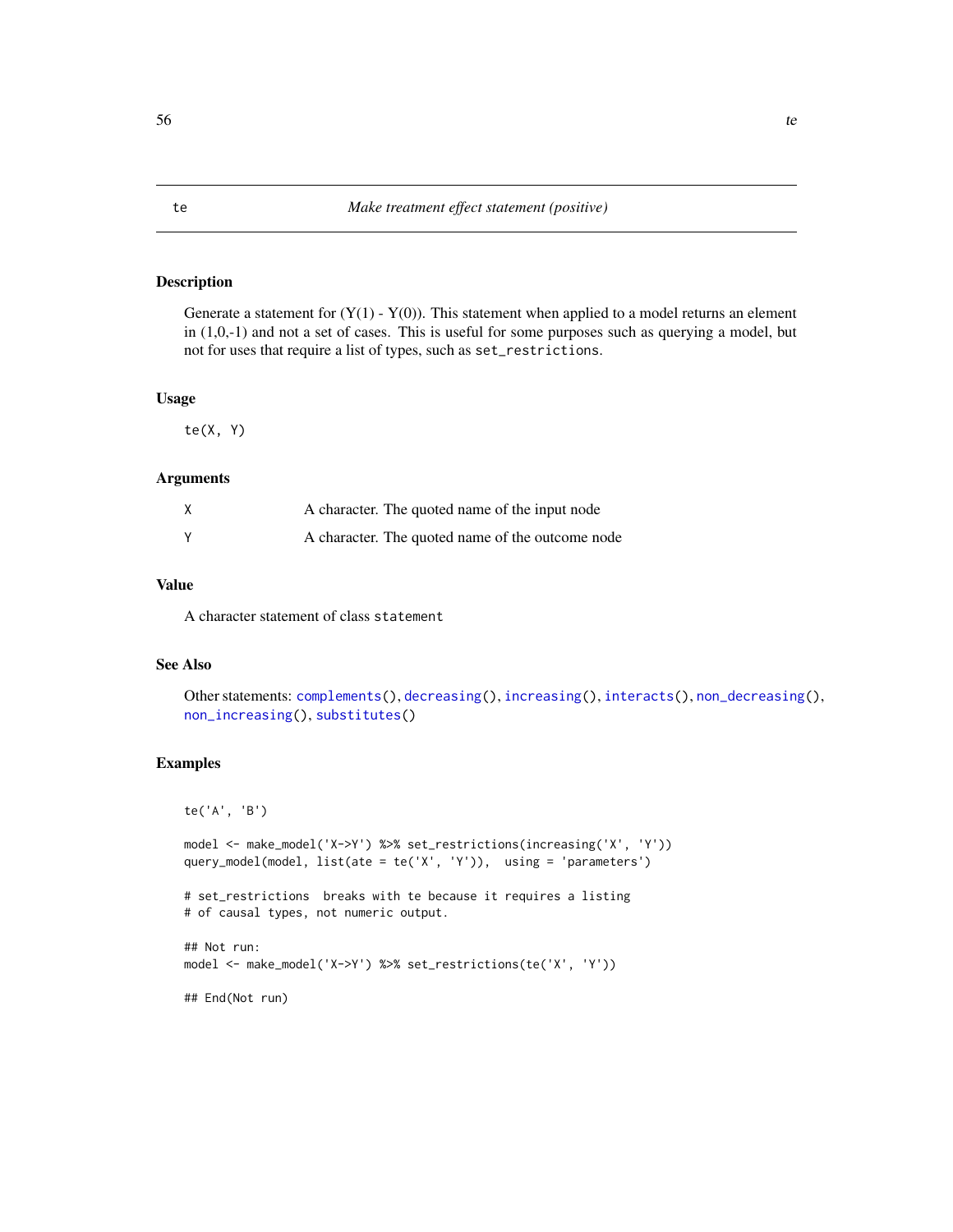<span id="page-56-0"></span>

Takes a model and data and returns a model object with data attached and a posterior model

# Usage

update\_model(model, data = NULL, data\_type = "long", keep\_fit = FALSE, ...)

#### Arguments

| model     | A causal_model. A model object generated by make_model.                                                                                                                                      |
|-----------|----------------------------------------------------------------------------------------------------------------------------------------------------------------------------------------------|
| data      | A data, frame. Data of nodes that can take three values: 0, 1, and NA. In long<br>form as generated by make_events                                                                           |
| data_type | Either 'long' (as made by simulate_data) or 'compact' (as made by collapse_data).<br>Compact data must have entries for each member of each strategy family to pro-<br>duce a valid simplex. |
| keep_fit  | Logical. Whether to append the stanfit object to the model. Defaults to<br>'FALSE'                                                                                                           |
| $\cdot$   | Options passed onto stan call.                                                                                                                                                               |

#### Value

An object of class causal\_model. It essentially returns a list containing the elements comprising a model (e.g. 'statement', 'nodal\_types' and 'DAG') with the 'posterior\_distribution' returned by [stan](#page-0-0) attached to it.

```
model <- make_model('X->Y')
data_long <- simulate_data(model, n = 4)
data_short <- collapse_data(data_long, model)
model_1 <- update_model(model, data_long)
## Not run:
# Throws error unless compact data indicated:
model_3 <- update_model(model, data_short)
## End(Not run)
model_4 <- update_model(model, data_short, data_type = 'compact')
```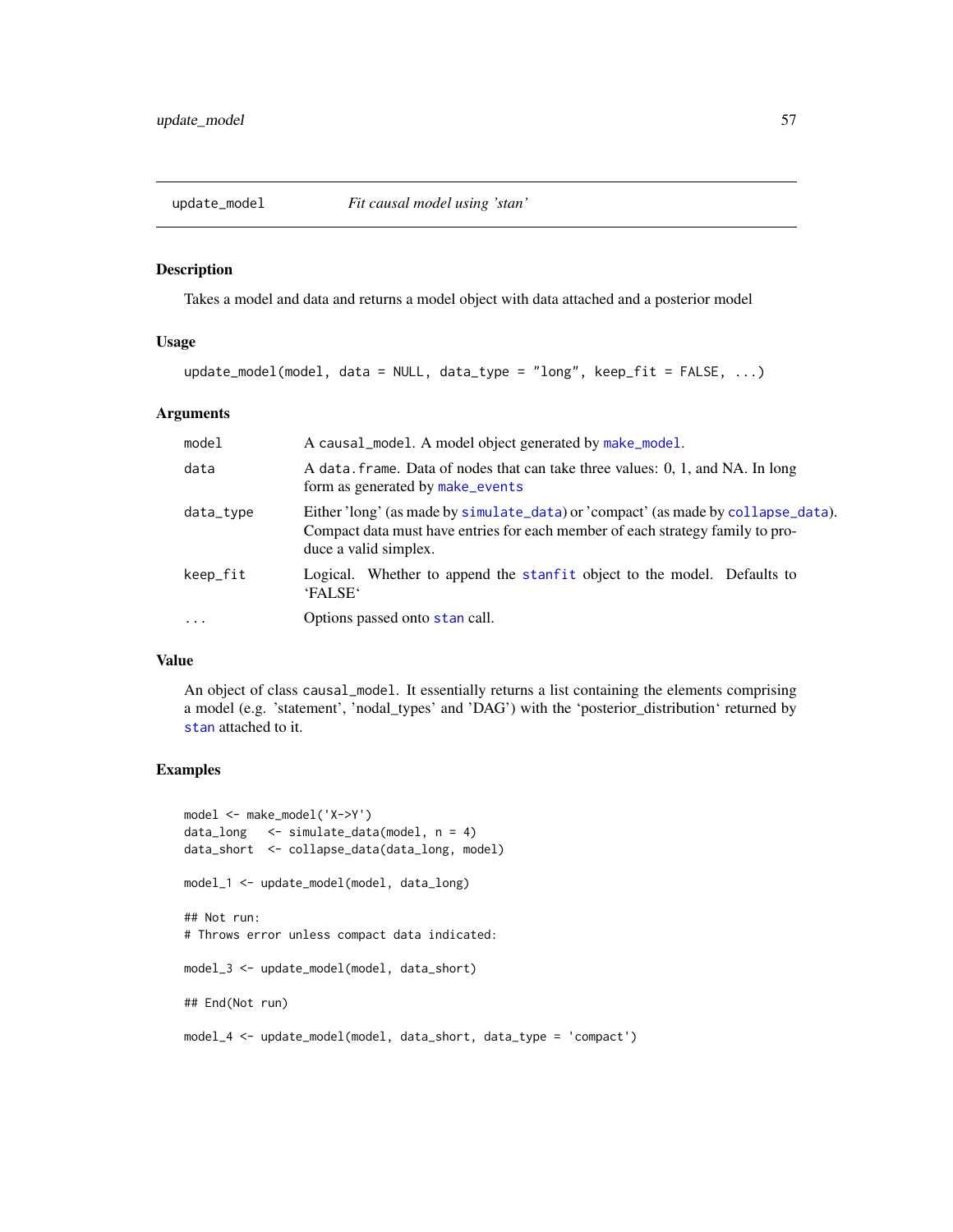```
# It is possible to implement updating without data, in which case the posterior
# is a stan object that reflects the prior
model5 <- update_model(model)
# Advanced: Example of a model with tailored parameters.
# We take a model and add a tailored P matrix (which maps from parameters
# to causal types) and a tailored parameters_df which reports that
# all parameters are in one family.
# Parameters in this example are not connected with nodal types in any way.
model <- make_model('X->Y')
P \leftarrow diag(8)colnames(P) <- rownames(model$causal_types)
model <- set_parameter_matrix(model, P = P)
model$parameters_df <- data.frame(
  param_names = paste0('x',1:8),
  param_set = 1, priors = 1, parameters = 1/8)
# Update fully confounded model on strongly correlated data
```

```
data <- make_data(make_model('X->Y'), n = 100,
 parameters = c(.5, .5, .1, .1, .7, .1))fully_confounded <- update_model(model, data, keep_fit = TRUE)
fully_confounded$stan_fit
query_model(fully_confounded, 'Y[X = 1] > Y[X=0]', using = 'posteriors')
# To see the confounding:
with(fully_confounded$posterior_distribution %>% data.frame(),
{par(mfrow = c(1,2))}plot(x1, x5, main = 'joint distribution of X0.Y00, X0.Y01')
plot(x1, x6, main = 'joint distribution of X0.Y00, X1.Y01')})
```